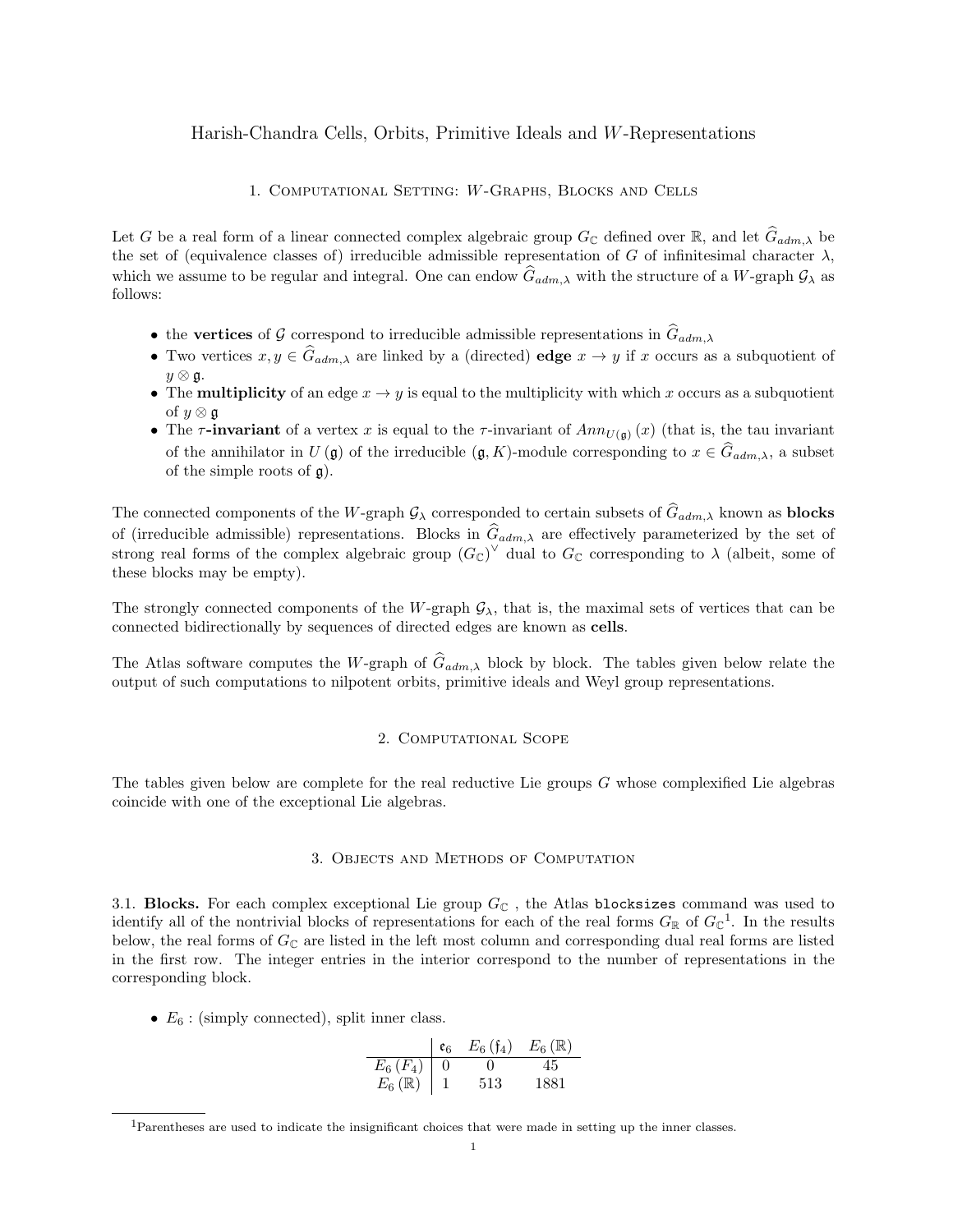•  $E_6$ : (simply connected), compact inner class

L,

|                                      | $E_6(F_4)$ | $E_6(\mathbb{R})$ |
|--------------------------------------|------------|-------------------|
| eg                                   | 0          |                   |
|                                      | $\Omega$   | 513               |
| $E_6$ (f <sub>4</sub> )<br>$E_6$ (ℝ) | 45         | 1881              |

•  $E_7$ : simply connected, (split inner class)

|                                       | $E_7(\mathfrak{e}_6.\mathfrak{u}(1))$ | $E_7$ (so (12) $\mathfrak{su}(2)$ ) | $E_7(\mathbb{R})$ |
|---------------------------------------|---------------------------------------|-------------------------------------|-------------------|
| e7                                    |                                       |                                     |                   |
| $E_7(\mathfrak{e}_6.\mathfrak{u}(1))$ |                                       | 315                                 | 3017              |
| $E_7$ (so $(12)$ .su $(2))$           | 315                                   |                                     | 9576              |
| $E_7(\mathbb{R})$                     | 1981                                  | 9576                                | 24678             |

•  $E_7$ : adjoint, (compact inner class)

|                                       | e <sub>7</sub> | $E_7(\mathfrak{e}_6.\mathfrak{u}(1))$ | $E_7$ (so (12) .su (2)) | $E_7(\mathbb{R})$ |
|---------------------------------------|----------------|---------------------------------------|-------------------------|-------------------|
|                                       |                |                                       |                         |                   |
| $E_7(\mathfrak{e}_6.\mathfrak{u}(1))$ |                |                                       | 315                     | 1981              |
| $E_7$ (so $(12)$ .su $(2))$           |                | 315                                   |                         | 9576              |
| $E_7(\mathbb{R})$                     |                | 3017                                  | 9576                    | 24678             |

•  $E_8$ : (simply connected), (split inner class)

|                                                                           | eg | $E_8(\mathfrak{e}_7.\mathfrak{su}(2))$ | $E_8(\mathbb{R})$ |
|---------------------------------------------------------------------------|----|----------------------------------------|-------------------|
| eg                                                                        |    |                                        |                   |
| $E_8$ ( $\mathfrak{e}_7$ . $\mathfrak{su}(2)$ )<br>$E_8$ ( $\mathbb{R}$ ) |    | 3150                                   | 74410             |
|                                                                           |    | 73410                                  | 453060            |

•  $F_4$ : (simply connected), (split inner class)

|                             | $F_4$ (so (9)) | $F_4(\mathbb{R})$ |
|-----------------------------|----------------|-------------------|
|                             |                |                   |
| $F_4$ (so (9))<br>$F_4$ (R) | ' '            | 15                |
|                             | 15             | 336               |

•  $G_2$ : (simply connected), (split inner class)

$$
\begin{array}{c|cc}\n & \mathfrak{g}_2 & G_2(\mathbb{R}) \\
\hline\n\mathfrak{g}_2 & 0 & 1 \\
G_2(\mathbb{R}) & 1 & 12\n\end{array}
$$

3.2. W-cells. For each of the blocks listed above, the Atlas wcells command was applied. This command decomposes the vertices of a block into cells and then ascribes to each cell vertex its  $\tau$ -invariant, edges, and edge-multiplicities.

3.3. Cell Invariants. With the wcells data in hand, we then proceeded to compute the following invariants, using Maple programs based on John Stembridge's Coxeter/Weyl package.

### 3.3.1. Cardinality.

Definition: The number of representations in a cell.

### Algorithm: count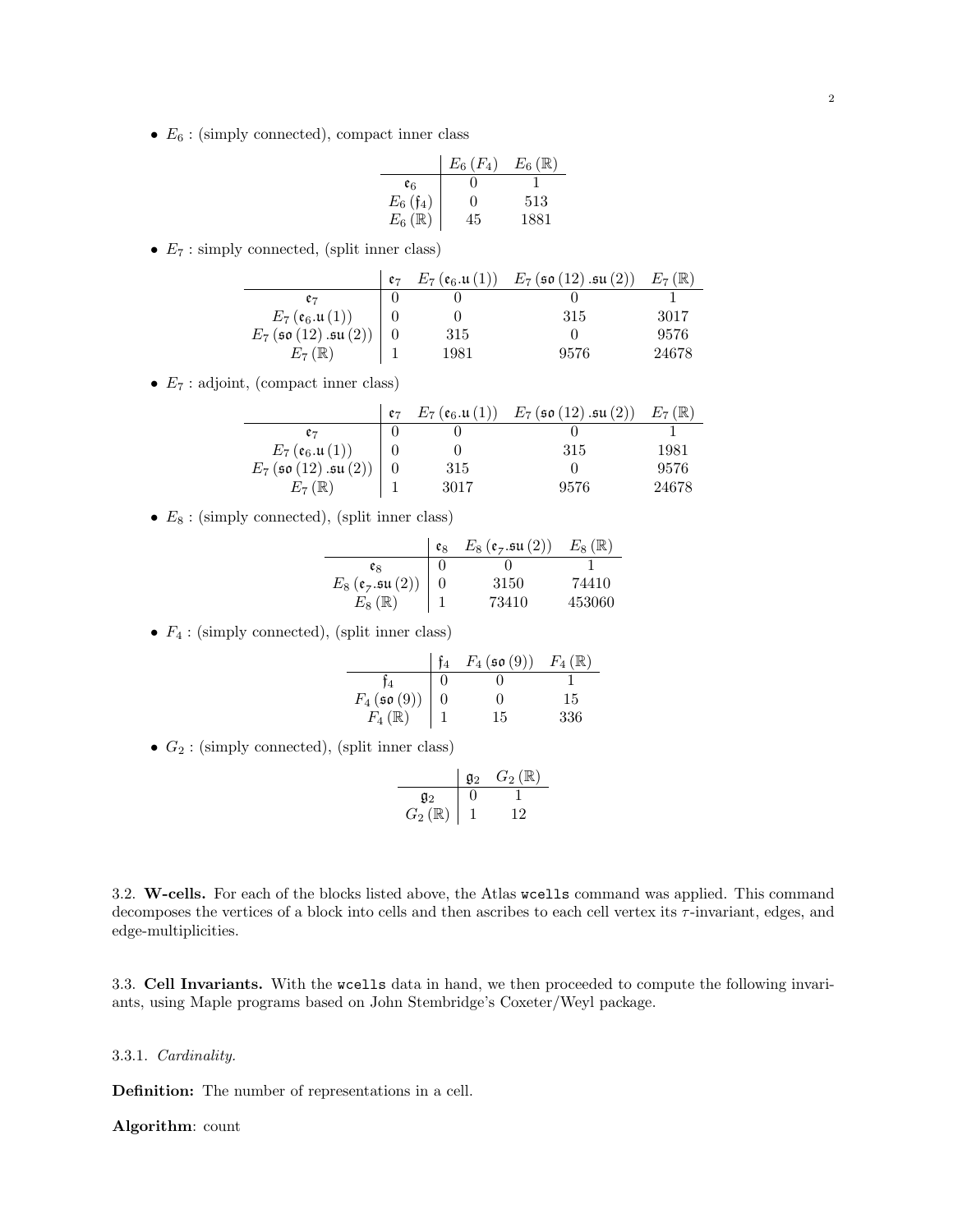#### 3.3.2. Attached Nilpotent Orbit.

**Definition:** The primitive ideals in  $U(\mathfrak{g})$  corresponding to the annihilators of the representations in a cell C have the share the same associated variety and that associated variety is the closure of a single nilpotent orbit  $\mathcal O$  in  $\mathfrak g^*$ . This orbit is the nilpotent orbit attached to a cell.

Algorithm: In the case of regular infinitesimal characters, the attached orbits are always special nilpotent orbits. These in turn can be uniquely specified by prescribing the minimal Richardson orbits whose closures contain them and the Richardson orbits whose closures contain their Spaltenstein dual. This prescription in turn amounts to a specification of certain subsets of simple roots: for a Richardson orbit is an orbit of the form  $ind_{\mathfrak{l}_\Gamma}^{\mathfrak{g}}(0)$ , where  $\Gamma$  is a subset of the simple roots  $\Pi$  of  $\mathfrak{g}$ . The **tau signature** of a special orbit  $\mathcal{O}$ is defined as the pair  $(\tau(\mathcal{O}), \tau(\mathcal{O}^{\vee}))$  where

$$
\tau\left(\mathcal{O}\right)=\left\{ \Gamma\subset\Pi\mid\mathcal{O}\subset\overline{ind_{\mathrm{Ir}}^{\mathfrak{g}}\left(\mathbf{0}\right)}\right\}
$$

A similar  $\tau$ -signature  $(\tau(C), \tau^{\vee}(C))$  was defined for cells,

 $\tau(C) = {\Gamma \subset \Pi \mid \Gamma \text{ occurs in the set of } \tau$-invariants of } C$  $\tau^{\vee}(C) = {\Gamma \subset \Pi \mid \Gamma \text{ occurs in the set of complements of the } \tau$-invariants in } C$ 

By results of Spaltenstein and Vogan, a necessary and sufficient for a special nilpotent orbit  $\mathcal O$  to be attached to a cell  $C$  is

$$
(\tau(\mathcal{O}), \tau(\mathcal{O}^{\vee})) = (\tau(C), \tau^{\vee}(C))\, O
$$

Orbits were attached to cells by explicitly computing the tau signatures of orbits and cells and then matching them up.

#### 3.3.3. Special Representations.

Definition: The Springer correspondence attaches a unique representation of the Weyl group to each nilpotent orbit. The representations attached to special nilpotent orbits turn out to be special representations of the Weyl group. (We remark that the notion of a special representation of  $W$ , as originally defined by Lusztig, is independent of the Springer correspondence.)

Algorithm: Once nilpotent orbits were attached to cells, the tables in [Carter, Finite Groups of Lie Type] were used to assign special representations to cells.

### 3.3.4.  $\tau_{\infty}$ -partitioning.

**Definition:** Let  $\tau_0(x)$  be the  $\tau$ -invariant of a vertex x of a cell C, and let  $\varepsilon(x)$  be the set of vertices y for which  $x \rightarrow y$  is an edge. Set

$$
\tau_1(x) = \{\tau_0(y) \mid y \in \varepsilon(x)\}
$$

$$
\tau_2(x) = \{\tau_1(y) \mid y \in \varepsilon(x)\}
$$

$$
\vdots
$$

$$
\tau_k(x) = \{\tau_{k-1}(y) \mid y \in \varepsilon(x)\}
$$

Let  $P_k$  be the partitioning of a cell corresponding to the equivalence relation

$$
x \sim_K x' \iff \tau_i(x) = \tau_i(x') \text{ for } i = 0, 1, \dots, k
$$

Then  $P_k$  is a refinement of  $P_{k-1}$ . Since the cells are finite in cardinality, eventually  $P_k = P_{k+1} = \cdots$  for all k sufficiently large. We call the resulting stable partitioning of C, the  $\tau_{\infty}$  partitioning of C. It is compatible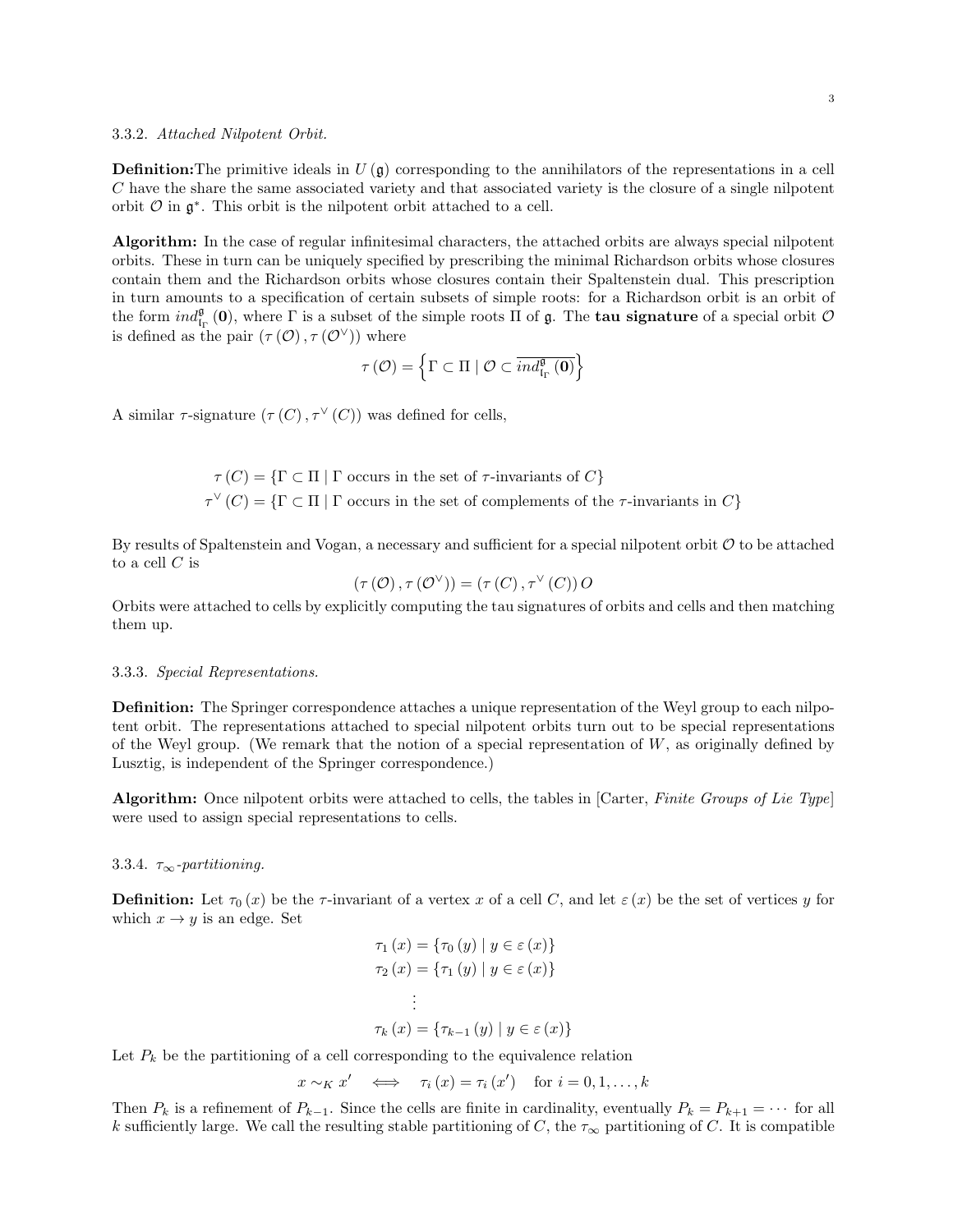with the partitioning of a cell into subsets of representations sharing the same primitive ideal (i.e. the partitioning of C by the equivalence relation  $x \sim_{PI} x' \iff Ann_{U(\mathfrak{g})}(x) = Ann_{U(\mathfrak{g})}(x')).$ 

Algorithm: straight-forward application of the definition to W-graph of a cell (from wcells data). The "answer" is most succinctly expressed as a partition of  $|C|$ ; e.g. We use

$$
\tau_{\infty} (C) = 1^{84} 2^{336}
$$

to indicate a 756-element cell breaks up into 84 singlets and 336 doublets under the  $\tau_{\infty}$ -partitioning scheme.

**Observation:** In all cases the number of  $\tau_{\infty}$ -equivalence classes of in a cell coincides with the maximal number of distinct primitive ideals (= dimension of the special Weyl group representation attached to the nilpotent orbit attached to the cell) that can occur. Since the partitioning of the cell by primitive ideals is at worst a refinement of the  $\tau_{\infty}$ -partitioning, the fact that

# ${\tau_{\infty}}$ -equivalence classes} = maximal number of distinct primitive ideals that can occur in C

implies that the  $\tau_{\infty}$  partitioning and the partitioning by primitive ideals coincide.

### 3.3.5. Cell Representation.

**Definition:** The W-graph of a cell prescribes a representation of the Weyl group W of  $\mathfrak{g}$ , induced by the coherent continuation representation of W on the parameter set  $\mathcal{HC}_\lambda$ .

**Algorithm:** Let  $\Gamma_C$  be the free Z-module freely generated by the irreducible x in C. For each  $i \in \Pi$ , define an action of the simple Weyl reflections on  $\Gamma_C$  by

$$
T_i(x) = \begin{cases} -x & \text{if } i \in \tau(x) \\ x + \sum_{\substack{y \in \varepsilon(x) \\ i \notin \tau(y)}} m_{y \to x} y & \text{if } i \notin \tau(x) \end{cases}
$$

This action on generators satisfies both quadratic relations and braid relations of W and so yeilds a representation of W. By explicitly constructing a set of  $|C| \times |C|$  matrices implementing this action and then computing the traces of the representatives of each conjugacy class in  $W$ , the character of the cell representation can be computed. Expressing this character as a sum of irreducible characters yields the cell representation.

Observation: In writing down the cell representations, I utilized a parameterization of irreducible Weyl group representations by pairs  $(D, d)$  where D is the dimension of the representation and d is the degree at which the representation first occurs in  $S(\mathfrak{h})$ . (With just a couple of exceptions this data is sufficient to separate the representations of  $W$ .) This turned out to be a fortuitous choice for

• If  $\sigma_s$  is the special representation that occurs in a cell representation (each cell representation has one and only special representation as a constituent), then

degree d in which 
$$
\sigma_s
$$
 first occurs in  $S(\mathfrak{h}) = |\Delta^+| - \frac{1}{2} \dim(\mathcal{O}_C)$ 

• If  $\sigma'$  is any other irreducible representation occuring in a cell representation then

degree d in which 
$$
\sigma'
$$
 first occurs in  $S(\mathfrak{h}) = |\Delta^+| - \frac{1}{2} \dim(\mathcal{O}_C) + \varepsilon$ 

by which I mean  $\sigma'$  first occurs in  $S(\mathfrak{h})$  at a degree that is only slightly higher than that of the special representation. We suggest to the suggestionable reader that perhaps the non-special representations appearing in the cell correspond to higher order contributions to the character polynomial of irreducible admissible representations of  $G_{\mathbb{R}}$ . We note also that all the cell representations discovered share the following property: when one sums the generic degree polynomials  $\phi_{\sigma}$  correponding to the irreducible representations that occur in a cell (with multiplicity), one always obtains a polynomial with positive integer coefficients. 3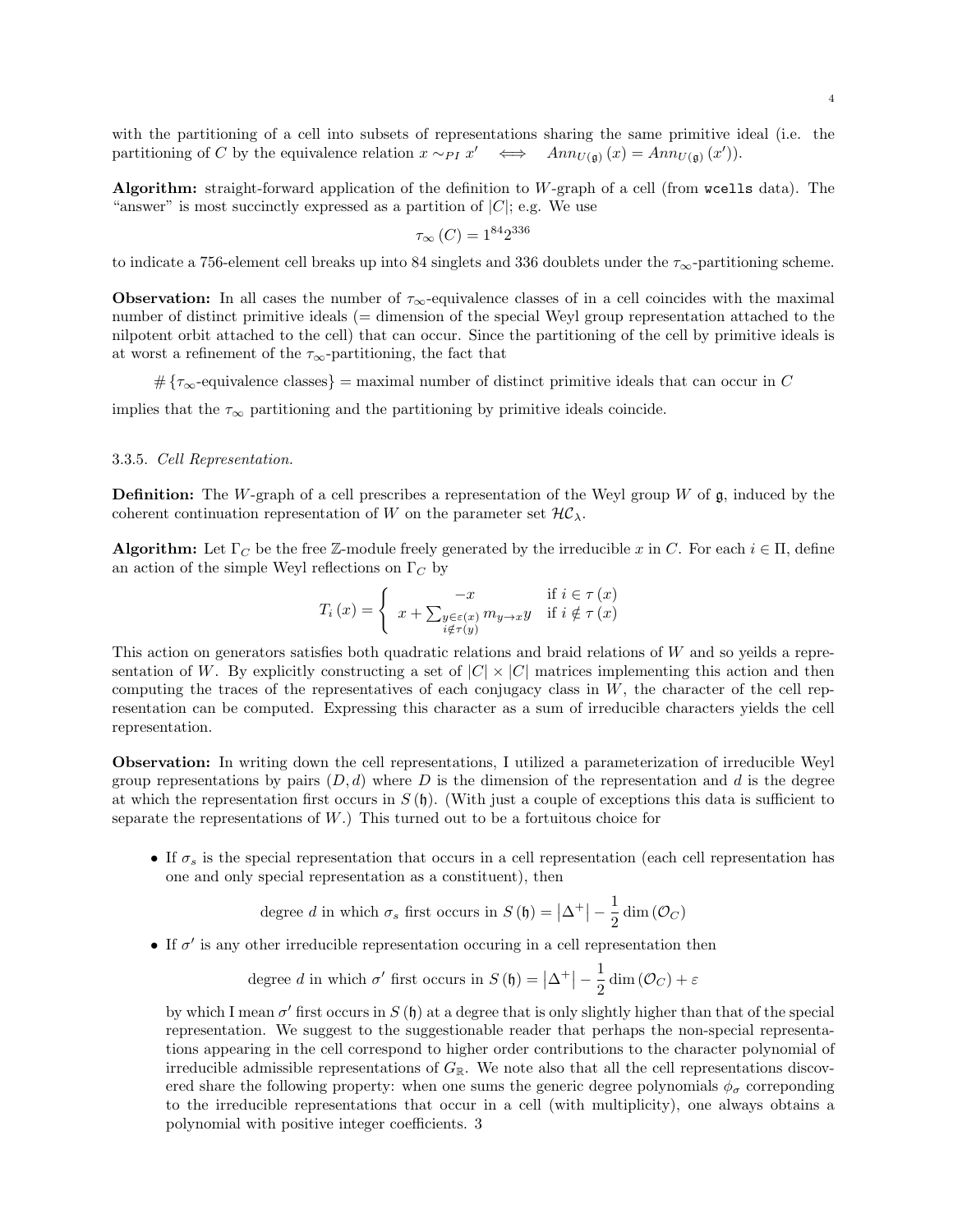#### 4. Tables

Below we give a series of tables for the various blocks of irreducible Harish-Chandra modules of the exceptional groups. The tables are organized as follows. Each row in each table corresponds to a particular cell in a particular block of an exceptional group. In cases where the adjoint group and the simply connected groups produce the same table we present only the table for the simply connected group. Similarly, whenever the tables coincide for the split and compact inner classes, we present only the table for the split inner class. The data in the columns of each table is as follows:

- # the cell number as enumerated in the output of the atlas extract-cells command
- |C| the cardinality of the cell (i.e. the number of irreducible representations in the cell)
- $\mathcal{O}_C$  the special orbit attached to the cell computed by determining the minimal Richardson orbits containing the cell's orbit and the minimal Richardson orbits containing the orbit of the corresponding dual cell)
- n the order in which the orbit  $\mathcal{O}_C$  appears in the Collingwood and McGoverns tables of nilpotent orbits (pgs.  $128 - 134$  of [CW]).
- $\sigma_{spec}$  the special representation attached to the cell determined by applying the Springer correspondence to  $\mathcal{O}_C$
- $#Prim (C)$  the number of primitive ideals in the cell (the number of distinct subcells in the  $\tau_{\infty}$  partitioning of the cell)
	- $\mathcal{P}_{\tau_{\infty}}$  the  $\tau_{\infty}$  partitioning of the cell written as an actual partition of |C|. E.g.  $1^{20}2^{50}3^{10}$  means the  $\tau_{\infty}$ partitioning of the cell decomposes it into 20 singlets, 50 doublets, and 10 triplets of representations sharing the same primitive ideal.
	- W-rep the representation of the Weyl group carried by the cell. This is the coherent continuation representation inferred from the W-graph structure of the cell. It was computed by using the output of extract-cells to explicitly construct the (restriction of the) coherent continuation representation to the cell, computing the character of this representation by taking the traces of representatives of each conjugacy class in  $W$ , and then writing this character into a sum irreducible characters. We use the notation of Carter (Finite Groups of Lie Type, John Wiley and Sons, New York, (1985)) to specify Weyl group representations. In this notation,  $\phi_{D,d}$  denotes the Weyl group representation of dimension D that first appears in  $S(\mathfrak{h}^*)$  (as homogeneous harmonic polynomials) of degree d; primes " $'$ " are used to distinguish inequivalent representations with the same  $D$  and  $d$ .

The last series of table contains the analogous results for the complex exceptional groups, excluding  $E_8(\mathbb{C})$ .

## 4.1.  $G_2$ .

11 block :  $G(\mathbb{R}), G(\mathbb{R})$ 

|                | $\mathcal{O}_C$             |       | $n \sigma_{spec}$ | $\#Prim(C) \quad \mathcal{P}_{\tau_{\infty}}$ |              | $W$ -rep                                 |
|----------------|-----------------------------|-------|-------------------|-----------------------------------------------|--------------|------------------------------------------|
|                | G2                          | $5 -$ | $\phi_{1,0}$      |                                               |              | $\phi_{1,0}$                             |
|                | 5 $G_2(a_1)$ 4 $\phi_{2,1}$ |       |                   |                                               | $2^{1}3^{1}$ | $\phi_{2,1} + \phi_{2,2} + \phi'_{1,3}$  |
| 5 <sup>5</sup> | $G_2(a_1)$                  |       | $\phi_{2,1}$      |                                               | $2^13^1$     | $\phi_{2,1} + \phi_{2,2} + \phi_{1,3}''$ |
|                |                             |       | $\varphi_{1.6}$   |                                               |              | $\varphi_{1.6}$                          |

## 4.2.  $F_4$ .

12 block :  $F_4 (\mathfrak{so}(9))$ ,  $F_4 (\mathbb{R})$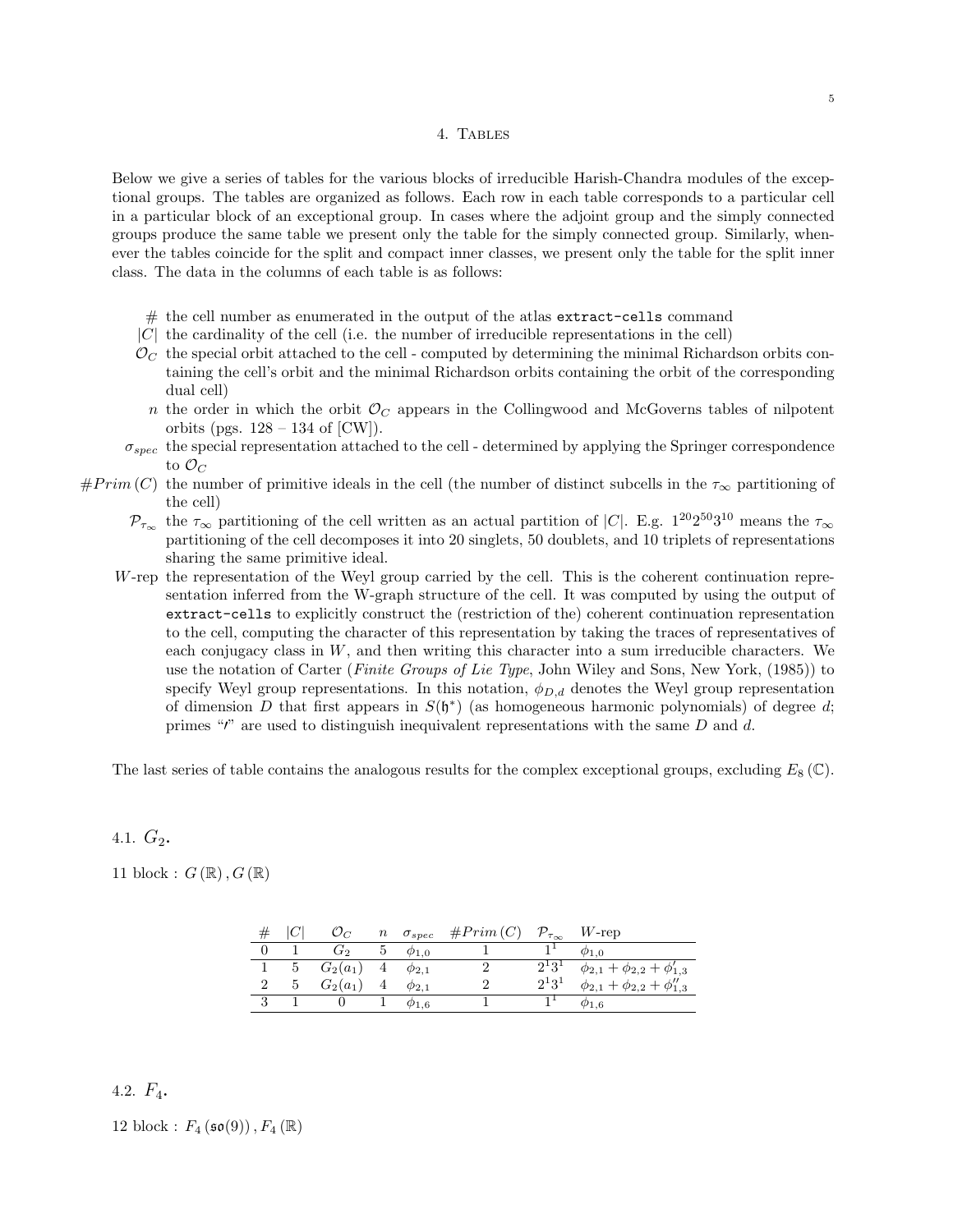|  |       |                 | $n \quad \sigma_{spec} \quad \#Prim(C)$ | $\mathcal{P}_{\tau_\infty}$ | $W$ -rep                     |
|--|-------|-----------------|-----------------------------------------|-----------------------------|------------------------------|
|  | $A_2$ | $\varphi_{8.9}$ |                                         |                             |                              |
|  |       | $\phi_{4,13}$   |                                         | 12ດ2                        | $\phi_{4,13} + \phi'_{2,16}$ |
|  |       | $\phi$ 1.24     |                                         |                             | $\phi$ 1,24                  |

21 block :  $F_4(\mathbb{R})$ ,  $F_4(\mathfrak{so}(9))$  block

|  |            |    | $n \sigma_{spec}$ | #Prim(C) | $\mathcal{D}_{\tau_{\infty}}$ | $W$ -rep        |
|--|------------|----|-------------------|----------|-------------------------------|-----------------|
|  |            |    | $\varphi_{1.0}$   |          |                               |                 |
|  | $F_4(a_1)$ | 15 | $\varphi_{4.1}$   |          |                               | $\varphi_{4,1}$ |
|  | しっ         |    |                   |          |                               |                 |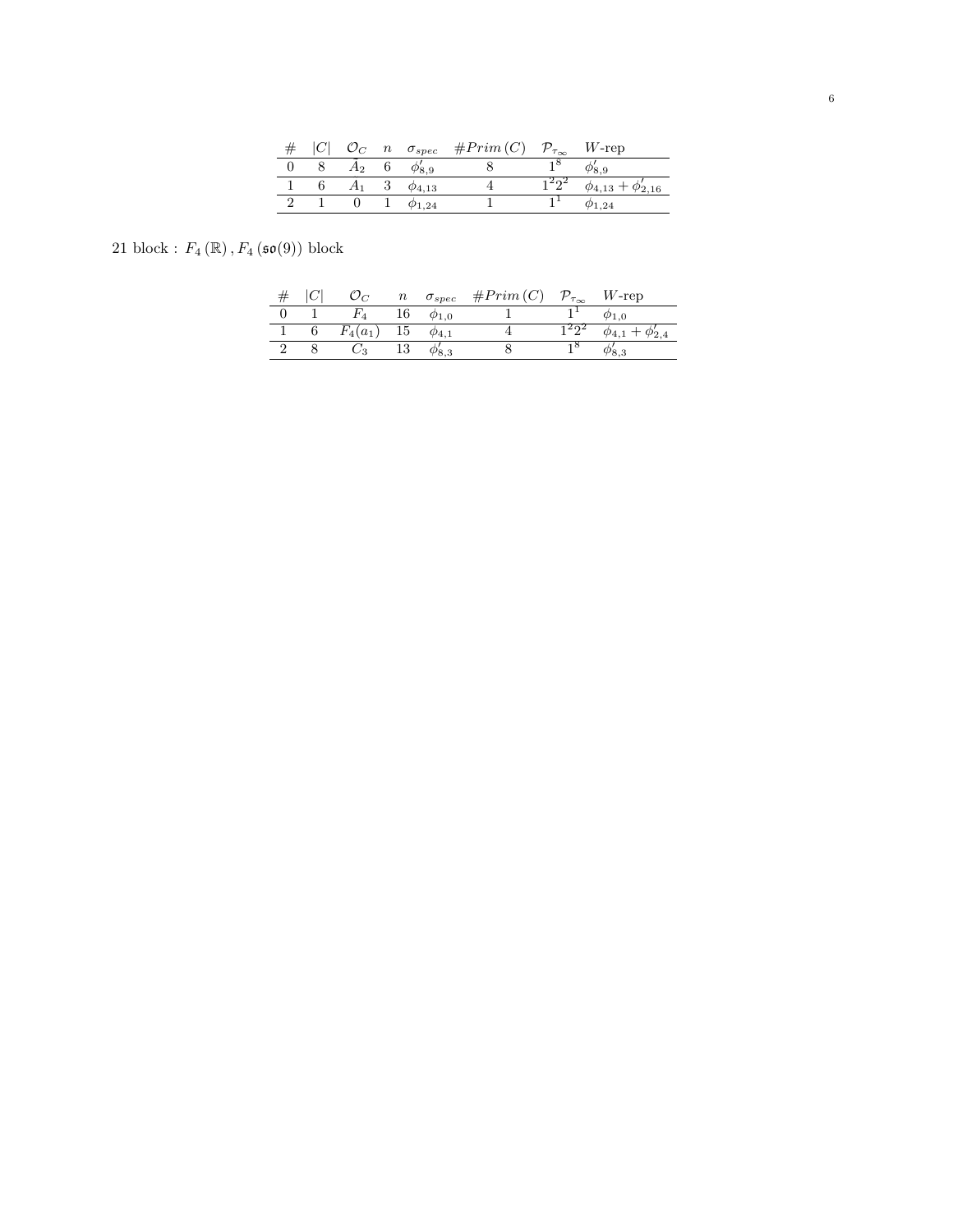| $\#$             | C  | $\mathcal{O}_C$   | $\,n$           | $\sigma_{spec}$           | #Prim(C)       | $\mathcal{P}_{\tau_\infty}$ | $W$ -rep                                                                                  |
|------------------|----|-------------------|-----------------|---------------------------|----------------|-----------------------------|-------------------------------------------------------------------------------------------|
| $\overline{0}$   | 1  | $\overline{F_4}$  | 16              | $\phi_{1,0}$              | 1              | $1^1$                       | $\phi_{1,0}$                                                                              |
| $\mathbf{1}$     | 6  | $F_4(a_1)$        | $\overline{15}$ | $\phi_{4,1}$              | $\overline{4}$ | $1^2 2^2$                   | $\phi_{4,1} + \phi_{2,4}''$                                                               |
| $\boldsymbol{3}$ | 6  | $F_4(a_1)$        | 15              | $\phi_{4,1}$              | $\overline{4}$ | $1^2 2^2$                   | $\phi_{4,1} + \phi_{2,4}''$                                                               |
| $\overline{4}$   | 9  | $F_4(a_2)$        | 14              | $\phi_{9,2}$              | 9              | $1^9$                       | $\phi_{9,2}$                                                                              |
| $\overline{5}$   | 9  | $F_4(a_2)$        | 14              | $\phi_{9,2}$              | 9              | $1^9\,$                     | $\phi_{9,2}$                                                                              |
| 11               | 9  | $F_4(a_2)$        | 14              | $\phi_{9,2}$              | 9              | 1 <sup>9</sup>              | $\phi_{9,2}$                                                                              |
| $\overline{12}$  | 8  | $C_3$             | $\overline{13}$ | $\phi'_{8,3}$             | $\overline{8}$ | $1^8$                       | $\phi'_{8,3}$                                                                             |
| $\overline{2}$   | 8  | $B_3$             | 12              | $\phi_{8,3}''$            | $\overline{8}$ | $1^8$                       | $\overline{\phi''_{8,3}}$                                                                 |
| $\,6$            | 8  | $B_3$             | $12\,$          | $\phi_{8,3}''$            | $8\,$          | $1^8\,$                     | $\phi_{8,3}''$                                                                            |
| 7                | 8  | $B_3$             | 12              | $\phi_{8,3}''$            | 8              | $1^8$                       | $\phi_{8,3}''$                                                                            |
| $8\,$            | 8  | $B_3$             | $12\,$          | $\phi_{8,3}''$            | 8              | $1^8\,$                     | $\phi_{8,3}''$                                                                            |
| $\boldsymbol{9}$ | 57 | $F_4(a_3)$        | 11              | $\phi_{12,4}$             | 12             | $2^33^15^36^49^1$           | $\phi_{12,4} + \phi_{16,5} + 2\phi_{9,6}'' + \phi_{6,6}'' + \phi_{4,7}'' + \phi_{1,12}''$ |
| 13               | 47 | $F_4(a_3)$        | 11              | $\phi_{12,4}$             | 12             | $5^4 4^4 3^3 2^1$           | $\phi_{12,4} + \phi_{16,5} + \phi_{9,6}'' + \phi_{6,6}'' + \phi_{4,7}''$                  |
| 14               | 72 | $F_4(a_3)$        | $11\,$          | $\phi_{12,4}$             | 12             | $4^66^29^4$                 | $\phi_{12,4} + 2\phi_{16,5} + \phi'_{9,6} + \phi''_{9,6} + \phi''_{6,6} + \phi_{4,8}$     |
| 18               | 8  | A <sub>2</sub>    | 6               | $\phi_{8,9}'$             | $8\,$          | 1 <sup>8</sup>              | $\phi'_{8,9}$                                                                             |
| 10               | 8  | $A_2$             | $\bf 5$         | $\overline{\phi_{8,9}''}$ | $\overline{8}$ | $1^8$                       | $\phi_{8,9}''$                                                                            |
| $15\,$           | 8  | $A_2$             | 5               | $\phi_{8,9}''$            | $8\,$          | $1^8\,$                     | $\phi_{8,9}''$                                                                            |
| 16               | 8  | $A_2$             | 5               | $\phi_{8,9}''$            | 8              | 1 <sup>8</sup>              | $\phi_{8,9}''$                                                                            |
| 21               | 8  | $A_2$             | 5               | $\phi_{8,9}''$            | $8\,$          | $1^8\,$                     | $\phi_{8,9}''$                                                                            |
| 17               | 9  | $A_1 + \bar{A}_1$ | $\overline{4}$  | $\phi_{9,10}$             | 9              | 1 <sup>9</sup>              | $\phi_{9,10}$                                                                             |
| 19               | 9  | $A_1+\tilde{A}_1$ | $\overline{4}$  | $\phi_{9,10}$             | 9              | $1^9\,$                     | $\phi_{9,10}$                                                                             |
| 20               | 9  | $A_1+\tilde{A}_1$ | $\overline{4}$  | $\phi_{9,10}$             | 9              | $1^9\,$                     | $\phi_{9,10}$                                                                             |
| 22               | 6  | $\tilde{A}_1$     | 3               | $\phi_{4,13}$             | $\overline{4}$ | $1^2 2^2$                   | $\phi_{4,13} + \phi_{2,16}''$                                                             |
| 23               | 6  | $\tilde{A}_1$     | 3               | $\phi_{4,\underline{13}}$ | $\overline{4}$ | $1^2 2^2$                   | $\phi_{4,13} + \phi_{2,16}''$                                                             |
| 24               | 1  | $\boldsymbol{0}$  | $\mathbf{1}$    | $\phi_{1,24}$             | 1              | $1^1$                       | $\phi_{1,24}$                                                                             |

# 4.3.  $\mathcal{E}_6$  : compact inner class.

11 block :  $E_{6}\left( \frak{f}_{4}\right) ,E_{6}\left( \frak{f}_{4}\right)$ 

| $\#$           | $C \vert$ | $\mathcal{O}_C$ | $\it n$ | $\sigma_{spec}$ | #Prim(C)     | $\mathcal{P}_{\tau_{\infty}}$ | $W$ -rep                    |
|----------------|-----------|-----------------|---------|-----------------|--------------|-------------------------------|-----------------------------|
| $\overline{0}$ | 81        | $A_4$           | 13      | $\phi_{81,6}$   | 81           | $1^{81}$                      | $\phi_{81,6}$               |
| $\overline{2}$ | 81        | $A_3 + A_1$     | 9       | $\phi_{81,10}$  | 81           | $1^{81}$                      | $\phi_{81,10}$              |
| 3              | 81        | $A_3 + A_1$     | 9       | $\phi_{81,10}$  | 81           | $1^{81}$                      | $\phi_{81,10}$              |
| 1              | 24        | $2A_2$          | 7       | $\phi_{24,12}$  | 24           | $1^{24}$                      | $\phi_{24,12}$              |
| $\overline{4}$ | 64        | $A_2 + A_1$     | 6       | $\phi_{64,13}$  | 64           | $1^{64}$                      | $\phi_{64,13}$              |
| 6              | 64        | $A_2 + A_1$     | 6       | $\phi_{64,13}$  | 64           | $1^{64}$                      | $\phi_{64,13}$              |
| 8              | 45        | $A_2$           | 5       | $\phi_{30,15}$  | 30           | $1^{15}2^{15}$                | $\phi_{30,15}+\phi_{15,17}$ |
| 5              | 20        | $2A_1$          | 3       | $\phi_{20,20}$  | 20           | $1^{20}$                      | $\phi_{20,20}$              |
| $\overline{7}$ | 20        | $2A_1$          | 3       | $\phi_{20,20}$  | 20           | $1^{20}$                      | $\phi_{20,20}$              |
| 9              | 20        | $2A_1$          | 3       | $\phi_{20,10}$  | 20           | $1^{20}$                      | $\phi_{20,20}$              |
| 10             | 6         | $A_1$           | 2       | $\phi_{6,25}$   | 6            | 1 <sup>6</sup>                | $\phi_{6,25}$               |
| 11             | 6         | $A_1$           | 2       | $\phi_{6,25}$   | 6            | $1^6$                         | $\phi_{6,25}$               |
| 12             | 1         | 0               | 1       | $\phi_{1,36}$   | $\mathbf{1}$ | 1 <sup>1</sup>                | $\phi_{1,36}$               |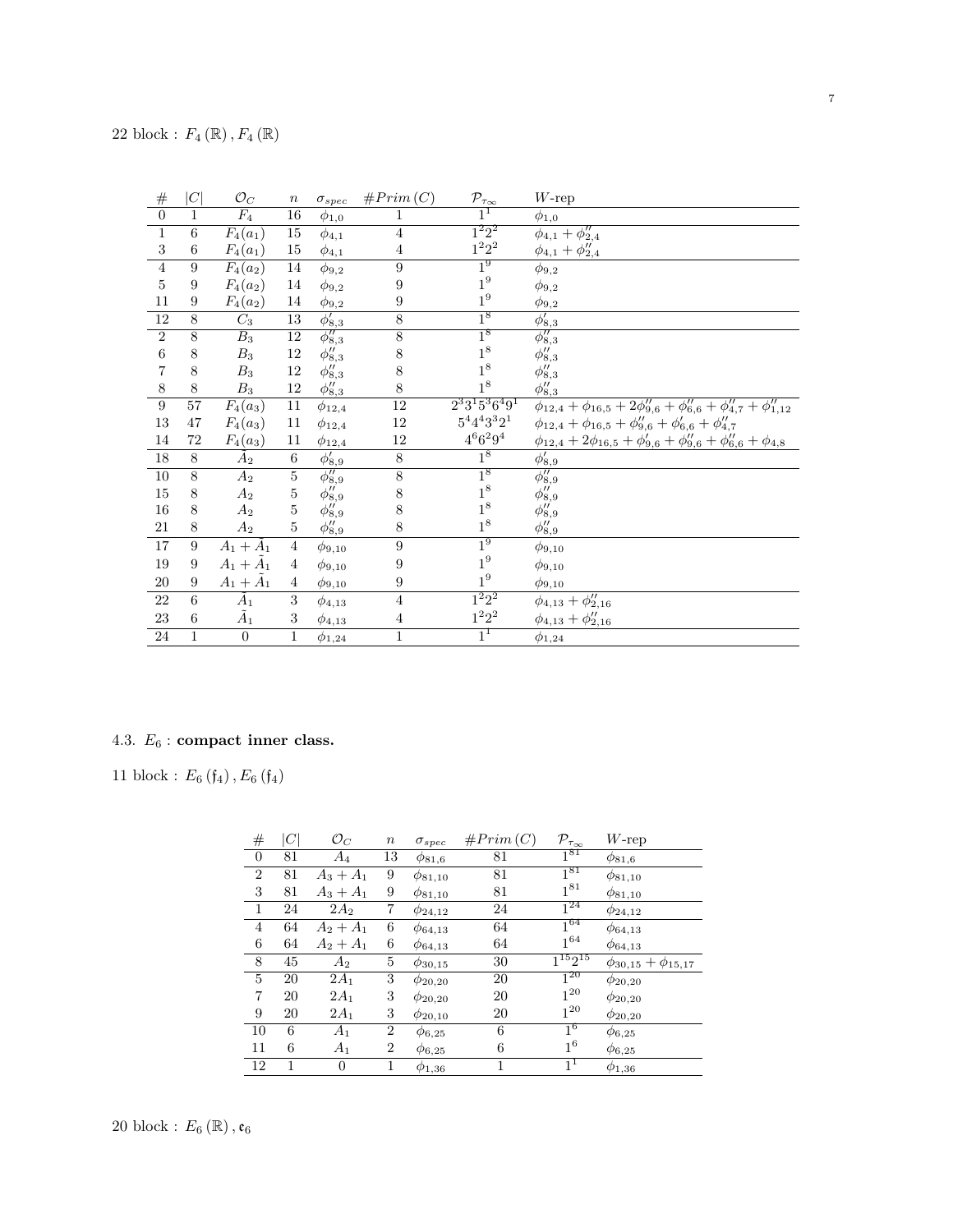|    |             | $\it n$ | $\sigma_{spec}$ | #Prim(C) | $\mathcal{P}_{\tau_\infty}$ | $W$ -rep         |
|----|-------------|---------|-----------------|----------|-----------------------------|------------------|
|    | $E_{\rm 6}$ |         | $\varphi_{1,0}$ |          |                             | $\varphi_{1,0}$  |
| 20 | $D_5$       | 19      | $\phi_{20,2}$   | 20       | 20                          | $\phi_{20,2}$    |
| 24 |             | 14      | $\phi_{24,6}$   | 24       |                             | $\varphi_{24,6}$ |

21 block :  $E_{6}\left( \mathbb{R}\right) ,E_{6}\left( \mathfrak{f}_{4}\right)$ 

| #                | C               | $\mathcal{O}_C$       | $\, n$           | $\sigma_{spec}$ | #Prim(C)        | $\mathcal{P}_{\underline{\tau_{\infty}}}$ | $W$ -rep                                  |
|------------------|-----------------|-----------------------|------------------|-----------------|-----------------|-------------------------------------------|-------------------------------------------|
| $\overline{0}$   | 1               | $E_6$                 | 21               | $\phi_{1,0}$    | $\overline{1}$  | $\overline{1}^{\overline{1}}$             | $\phi_{1,0}$                              |
| $\overline{3}$   | $\overline{6}$  | $E_6(a_1)$            | $20\,$           | $\phi_{6,1}$    | $\overline{6}$  | $1^6$                                     | $\phi_{6,1}$                              |
| $\overline{1}$   | 20              | $D_5$                 | 19               | $\phi_{20,2}$   | $\overline{20}$ | $1^{20}$                                  | $\phi_{20,2}$                             |
| $\,4\,$          | 20              | $\mathcal{D}_5$       | 19               | $\phi_{20,2}$   | $20\,$          | $1^{20}$                                  | $\phi_{20,2}$                             |
| $\overline{5}$   | 45              | $E_6(a_3)$            | 18               | $\phi_{30,3}$   | $\overline{30}$ | $1^{15}2^{15}$                            | $\phi_{30,3}+\phi_{15,4}$                 |
| $11\,$           | 45              | $E_6(a_3)$            | 18               | $\phi_{30,3}$   | 30              | $1^{15}2^{15}\,$                          | $\phi_{30,3}+\phi_{15,4}$                 |
| $\overline{6}$   | 64              | $\overline{D_5(a_1)}$ | $\overline{17}$  | $\phi_{64,4}$   | 64              | $1^{64}$                                  | $\phi_{64,4}$                             |
| $\,7$            | $64\,$          | $D_5(a_1)$            | $17\,$           | $\phi_{64,4}$   | 64              | $1^{64}\,$                                | $\phi_{64,\underline{4}}$                 |
| 12               | 60              | $A_4+A_1$             | $15\,$           | $\phi_{60,5}$   | 60              | $1^{60}$                                  | $\phi_{60,5}$                             |
| 13               | 60              | $A_4 + A_1$           | 15               | $\phi_{60,5}$   | 60              | $1^{60}$                                  | $\phi_{60,5}$                             |
| $\overline{2}$   | 24              | $\overline{D_4}$      | 14               | $\phi_{24,6}$   | $\overline{24}$ | $1^{24}$                                  | $\phi_{24,6}$                             |
| $\boldsymbol{9}$ | 24              | $\mathcal{D}_4$       | 14               | $\phi_{24,6}$   | $24\,$          | $1^{\mathrm{24}}$                         | $\phi_{24,6}$                             |
| $\overline{8}$   | 81              | $\overline{A_4}$      | $\overline{13}$  | $\phi_{81,6}$   | 81              | $1^{81}$                                  | $\phi_{81,6}$                             |
| 14               | 81              | $A_4$                 | $13\,$           | $\phi_{81,6}$   | 81              | $1^{81}$                                  | $\phi_{81,6}$                             |
| $\overline{10}$  | 230             | $\overline{D_4(a_1)}$ | <sup>12</sup>    | $\phi_{80,7}$   | $\overline{80}$ | $2^{10}3^{70}$                            | $\phi_{80,7} + \phi_{90,8} + \phi_{60,8}$ |
| 15               | 150             | $D_4(a_1)$            | $12\,$           | $\phi_{80,7}$   | 80              | $1^{20}2^{50}3^{10}\,$                    | $\phi_{80,7} + \phi_{60,8} + \phi_{10,9}$ |
| 16               | 230             | $D_4(a_1)$            | $12\,$           | $\phi_{80,7}$   | 80              | $2^{10}3^{70}\,$                          | $\phi_{80,7} + \phi_{90,8} + \phi_{60,8}$ |
| 19               | $81\,$          | $A_3 + A_1$           | $\boldsymbol{9}$ | $\phi_{81,10}$  | $81\,$          | $1^{81}$                                  | $\phi_{81,10}$                            |
| 21               | 81              | $A_3 + A_1$           | $\boldsymbol{9}$ | $\phi_{81,10}$  | 81              | $1^{81}\,$                                | $\phi_{81,10}$                            |
| 17               | 60              | $A_2 + 2A_1$          | $\overline{8}$   | $\phi_{60,11}$  | 60              | $1^{60}$                                  | $\phi_{60,11}$                            |
| 18               | 60              | $A_2 + 2A_1$          | 8                | $\phi_{60,11}$  | 60              | $1^{60}$                                  | $\phi_{60,11}$                            |
| 22               | 60              | $A_2 + 2A_1$          | 8                | $\phi_{60,11}$  | 60              | $1^{60}\,$                                | $\phi_{60,11}$                            |
| $\overline{23}$  | 24              | $\overline{2A_2}$     | $\overline{7}$   | $\phi_{24,12}$  | 24              | $1^{24}$                                  | $\phi_{24,12}$                            |
| 24               | 64              | $A_2 + A_1$           | $\,6$            | $\phi_{64,13}$  | 64              | $1^{64}$                                  | $\phi_{64,13}$                            |
| $25\,$           | 64              | $A_2 + A_1$           | 6                | $\phi_{64,13}$  | 64              | $1^{64}\,$                                | $\phi_{64,13}$                            |
| $\overline{20}$  | 45              | $\overline{A_2}$      | $\overline{5}$   | $\phi_{30,15}$  | $\overline{30}$ | $1^{15}2^{15}$                            | $\phi_{30,15}+\phi_{15,16}$               |
| 26               | 45              | A <sub>2</sub>        | $\bf 5$          | $\phi_{30,15}$  | 30              | $1^{15}2^{15}\,$                          | $\phi_{30,15}+\phi_{15,16}$               |
| $27\,$           | 45              | $A_2$                 | $\bf 5$          | $\phi_{30,15}$  | 30              | $1^{15}2^{15}\,$                          | $\phi_{30,15}+\phi_{15,16}$               |
| $\overline{28}$  | $\overline{20}$ | $\overline{2A_1}$     | $\overline{3}$   | $\phi_{20,20}$  | $20\,$          | $1^{20}$                                  | $\phi_{20,20}$                            |
| 29               | 20              | $2A_1$                | $\,3$            | $\phi_{20,20}$  | 20              | $1^{\mathrm{20}}$                         | $\phi_{20,20}$                            |
| $\overline{30}$  | $\overline{6}$  | $\overline{A_1}$      | $\overline{2}$   | $\phi_{6,25}$   | $\overline{6}$  | $1^6$                                     | $\phi_{6,25}$                             |
| $\overline{31}$  | $\mathbf{1}$    | $\boldsymbol{0}$      | $\overline{1}$   | $\phi_{1,36}$   | $\overline{1}$  | $1^1$                                     | $\phi_{1,36}$                             |

# 4.4.  $E_6$  : split inner class.

02 block : $\mathfrak{e}_6, E\left(\mathbb{R}\right)$ 

|    |        | $\,n$ | $\sigma_{spec}$  | #Prim(C) | $\mathcal{D}_{\tau_{\infty}}$ | $W$ -rep         |
|----|--------|-------|------------------|----------|-------------------------------|------------------|
| 24 | $2A_2$ |       | $\phi_{24.12}$   | 24       | 24 ا                          | $\phi_{24.12}$   |
| 20 | $2A_1$ |       | $\phi_{20,20}$   | 20       | 1 20                          | $\phi_{20,20}$   |
|    |        |       | $\varphi_{1,36}$ |          |                               | $\varphi_{1,36}$ |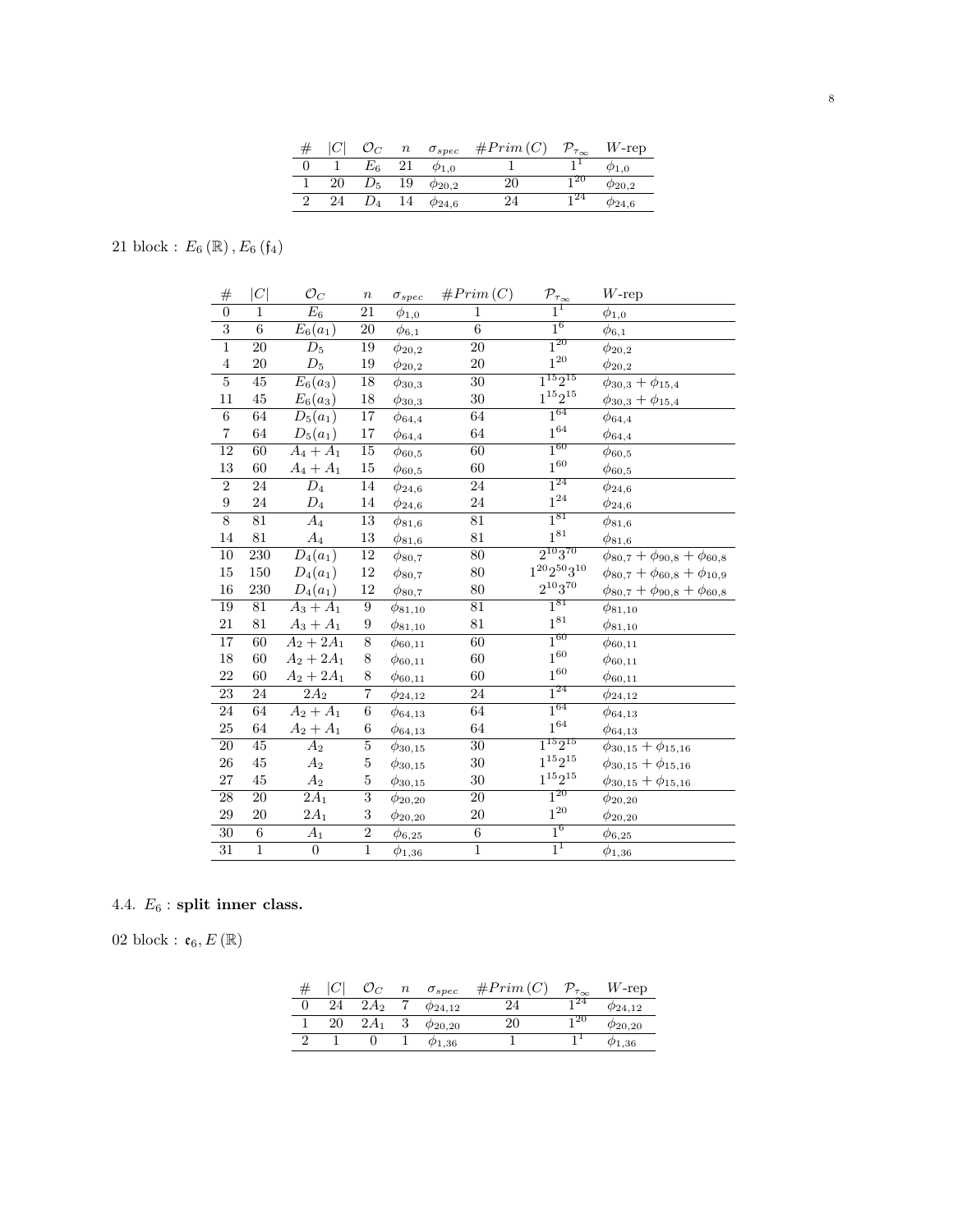# 11 block :  $E_6$  ( $\mathfrak{f}_4$ ),  $E_6$  ( $\mathfrak{f}_4$ )

| $^{\#}$        | $\mathcal C$ | $\mathcal{O}_C$    | $\it n$ | $\sigma_{spec}$ | #Prim(C) | $\mathcal{P}_{\tau_{\infty}}$ | $W$ -rep                    |
|----------------|--------------|--------------------|---------|-----------------|----------|-------------------------------|-----------------------------|
| $\overline{0}$ | 1            | $\scriptstyle E_6$ | 21      | $\phi_{1,0}$    | 1        | 1 <sup>1</sup>                | $\phi_{1,0}$                |
| 1              | 6            | $E_6(a_1)$         | 20      | $\phi_{6,1}$    | 6        | $1^6$                         | $\phi_{6,1}$                |
| $\overline{2}$ | 6            | $E_6(a_1)$         | 20      | $\phi_{6,1}$    | 6        | $1^6$                         | $\phi_{6,1}$                |
| 3              | 20           | $D_5$              | 19      | $\phi_{20,2}$   | 20       | $1^{20}$                      | $\phi_{20,2}$               |
| 5              | 20           | $D_5$              | 19      | $\phi_{20,2}$   | 20       | $1^{20}$                      | $\phi_{20,2}$               |
| 7              | 20           | $D_5$              | 19      | $\phi_{20,2}$   | 20       | $1^{20}$                      | $\phi_{20,2}$               |
| $\overline{4}$ | 45           | $E_6(a_3)$         | 18      | $\phi_{30,3}$   | 30       | $\overline{1^{15}2^{15}}$     | $\phi_{30,3} + \phi_{15,5}$ |
| 6              | 64           | $D_5(a_1)$         | 17      | $\phi_{64,4}$   | 64       | $1^{64}$                      | $\phi_{64,4}$               |
| 8              | 64           | $D_5(a_1)$         | 17      | $\phi_{64,4}$   | 64       | $1^{64}$                      | $\phi_{64,4}$               |
| 9              | 24           | $D_4$              | 14      | $\phi_{24,6}$   | 24       | $1^{24}$                      | $\phi_{24,6}$               |
| 10             | 81           | $\scriptstyle A_4$ | 13      | $\phi_{81,6}$   | 81       | $1^{81}$                      | $\phi_{81,6}$               |
| 11             | 81           | $A_4$              | 13      | $\phi_{81,6}$   | 81       | $1^{81}$                      | $\phi_{81,6}$               |
| 12             | 81           | $A_3$              | 9       | $\phi_{81,10}$  | 81       | $1^{81}$                      | $\phi_{81,6}$               |

12 block :  $E_{6}\left( \mathfrak{f}_{4}\right) ,E_{6}\left( \mathbb{R}\right)$ 

| $\#$            | C               | $\mathcal{O}_C$   | $\, n$                     | $\sigma_{spec}$          | #Prim(C)        | $\mathcal{P}_{\tau_{\underline{\infty}}}$ | $W\text{-rep}$                            |
|-----------------|-----------------|-------------------|----------------------------|--------------------------|-----------------|-------------------------------------------|-------------------------------------------|
| $\overline{0}$  | $\mathbf{1}$    | $E_6$             | 21                         | $\phi_{1,\underline{0}}$ | $\mathbf{1}$    | $\overline{1^1}$                          | $\phi_{1,0}$                              |
| $\overline{1}$  | $\overline{6}$  | $E_6(a_1)$        | $20\,$                     | $\phi_{6,\underline{1}}$ | $\overline{6}$  | 1 <sup>6</sup>                            | $\phi_{6,1}$                              |
| $\overline{2}$  | 20              | $D_5$             | 19                         | $\phi_{20,2}$            | $\overline{20}$ | $1^{20}$                                  | $\phi_{20,2}$                             |
| $\sqrt{3}$      | 20              | $D_5$             | 19                         | $\phi_{20,2}$            | <b>20</b>       | $1^{20}\,$                                | $\phi_{20,2}$                             |
| $\overline{4}$  | $\overline{45}$ | $E_6(a_3)$        | 18                         | $\phi_{30,3}$            | 30              | $1^{15}2^{15}$                            | $\phi_{30,3} + \phi_{15,4}$               |
| $\bf 5$         | $45\,$          | $E_6(a_3)$        | $18\,$                     | $\phi_{30,3}$            | 30              | $1^{15}2^{15}\,$                          | $\phi_{30,3} + \phi_{15,4}$               |
| 15              | $\rm 45$        | $E_6(a_3)$        | $18\,$                     | $\phi_{30,3}$            | 30              | $1^{15}2^{15}\,$                          | $\phi_{30,3} + \phi_{15,4}$               |
| $\,6$           | 64              | $D_5(a_1)$        | 17                         | $\phi_{64,4}$            | 64              | $\overline{1^{64}}$                       | $\phi_{64,4}$                             |
| $\,7$           | $64\,$          | $D_5(a_1)$        | $17\,$                     | $\phi_{64,4}$            | 64              | $1^{64}\,$                                | $\phi_{64,4}$                             |
| $\overline{9}$  | 60              | $A_4 + A_1$       | $\overline{15}$            | $\phi_{60,5}$            | $\overline{60}$ | $1^{60}$                                  | $\phi_{60,5}$                             |
| 10              | $60\,$          | $A_4 + A_1$       | $15\,$                     | $\phi_{60,5}$            | 60              | $1^{60}$                                  | $\phi_{60,5}$                             |
| 11              | 60              | $A_4 + A_1$       | 15                         | $\phi_{60,5}$            | 60              | $1^{60}\,$                                | $\phi_{60,5}$                             |
| $\overline{8}$  | 24              | $\overline{D_4}$  | $\overline{14}$            | $\phi_{24,6}$            | $24\,$          | $1^{24}$                                  | $\phi_{24,6}$                             |
| $\overline{12}$ | $\overline{81}$ | $A_4$             | $\overline{13}$            | $\phi_{81,6}$            | $\overline{81}$ | $1^{81}$                                  | $\phi_{81,6}$                             |
| 16              | 81              | $A_4$             | $13\,$                     | $\phi_{81,6}$            | 81              | $1^{81}$                                  | $\phi_{81,6}$                             |
| 13              | 230             | $D_4(a_1)$        | $\overline{1}\overline{2}$ | $\phi_{80,7}$            | 80              | $2^{10}3^{70}$                            | $\phi_{80,7} + \phi_{90,8} + \phi_{60,8}$ |
| 14              | 150             | $D_4(a_1)$        | $12\,$                     | $\phi_{80,7}$            | 80              | $1^{20}2^{50}3^{10}$                      | $\phi_{80,7} + \phi_{60,8} + \phi_{10,9}$ |
| $17\,$          | 230             | $D_4(a_1)$        | $12\,$                     | $\phi_{80,7}$            | 80              | $2^{10}3^{70}\,$                          | $\phi_{80,7} + \phi_{90,8} + \phi_{60,8}$ |
| 18              | 81              | $A_3 + A_1$       | $\boldsymbol{9}$           | $\phi_{81,10}$           | 81              | $1^{81}$                                  | $\phi_{81,10}$                            |
| 23              | 81              | $A_3 + A_1$       | 9                          | $\phi_{81,10}$           | 81              | $1^{81}\,$                                | $\phi_{81,10}$                            |
| 19              | $\overline{60}$ | $A_2 + 2A_1$      | $\overline{8}$             | $\phi_{60,11}$           | $\overline{60}$ | $1^{60}$                                  | $\phi_{60,11}$                            |
| $20\,$          | $60\,$          | $A_2 + 2A_1$      | $8\,$                      | $\phi_{60,11}$           | 60              | $1^{60}\,$                                | $\phi_{60,\underline{11}}$                |
| 22              | 24              | $\overline{2A_2}$ | $\overline{7}$             | $\phi_{24,12}$           | $\overline{24}$ | $1^{24}$                                  | $\phi_{24,12}$                            |
| 27              | $\sqrt{24}$     | 2A <sub>2</sub>   | 7                          | $\phi_{24,12}$           | $24\,$          | $1^{24}$                                  | $\phi_{24,12}$                            |
| $\overline{24}$ | 64              | $A_2 + A_1$       | $\overline{6}$             | $\phi_{64,13}$           | 64              | $1^{64}$                                  | $\phi_{64,13}$                            |
| $25\,$          | $64\,$          | $A_2 + A_1$       | $\,6$                      | $\phi_{64,13}$           | 64              | $1^{64}$                                  | $\phi_{64,13}$                            |
| 21              | 45              | $\overline{A_2}$  | $\overline{5}$             | $\phi_{30,15}$           | 60              | $1^{15}2^{15}$                            | $\phi_{30,15.} + \phi_{15,16}$            |
| ${\bf 26}$      | $45\,$          | A <sub>2</sub>    | $\bf 5$                    | $\phi_{30,15}$           | 30              | $1^{15}2^{15}\,$                          | $\phi_{30,15.} + \phi_{15,16}$            |
| 28              | $20\,$          | $\overline{2A_1}$ | $\overline{3}$             | $\phi_{20,20}$           | 20              | $1^{20}$                                  | $\phi_{20,20}$                            |
| $\,29$          | 20              | $2A_1$            | $\,3$                      | $\phi_{20,20}$           | <b>20</b>       | $1^{\mathrm{20}}$                         | $\phi_{20,20}$                            |
| 30              | $\,6$           | $A_1$             | $\overline{2}$             | $\phi_{6,25}$            | $\,6\,$         | $1^6$                                     | $\phi_{6,25}$                             |
| $\overline{31}$ | $\overline{1}$  | $\boldsymbol{0}$  | $\overline{1}$             | $\phi_{1,36}$            | $\overline{1}$  | $\overline{1}^1$                          | $\phi_{1,36}$                             |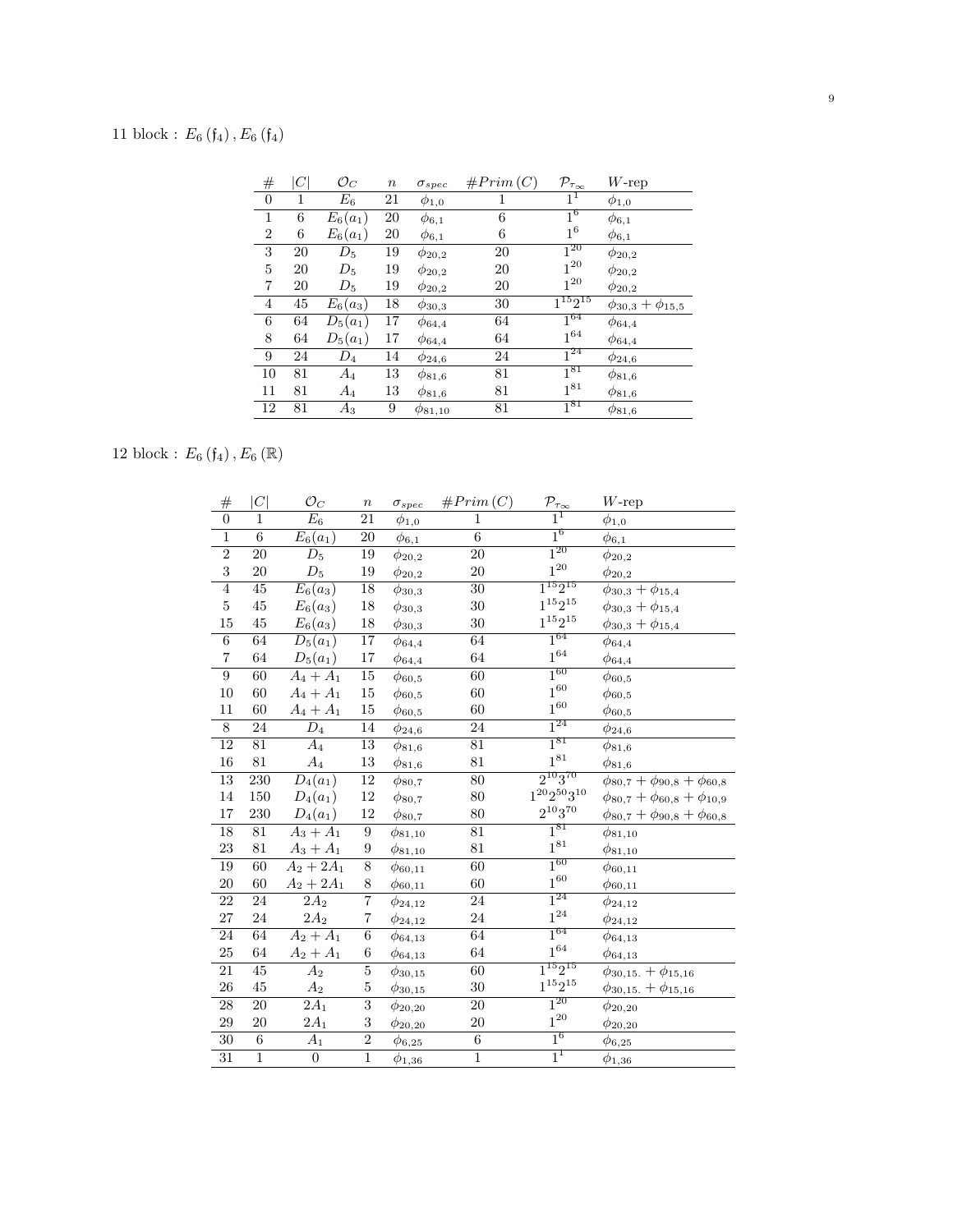## 4.5.  $E_7$ : simply connected.

12 block :  $E_7\left(\mathfrak{e}_6+\mathfrak{u}(1)\right), E_7\left(\mathfrak{so}(12)+\mathfrak{su}(2)\right)$ 

| <b>Block</b> | ╰       |                      | $\it n$ | $\sigma_{spec}$    | #Prim   | $\tau_{\infty}$ | $W$ -rep           |
|--------------|---------|----------------------|---------|--------------------|---------|-----------------|--------------------|
| 12           | $105\,$ | \//<br>$A_5$         | 23      | $\varphi_{105,12}$ | $105\,$ | 1105            | $\varphi_{105,12}$ |
| 12           | 189     | $\sqrt{2}$<br>А3     | 13      | $\varphi_{189,20}$ | 189     | 1189            | $\varphi_{189,20}$ |
| 19.          |         | $\sqrt{2}$<br>$3A_1$ | 仕       | $\varphi_{21,36}$  |         | -121            | $\varphi_{21,36}$  |

13 block :  $E_{7}\left(\mathfrak{e}_{6}+\mathfrak{u}(1)\right), E_{7}\left(\mathbb{R}\right)$ 

| $\#$             | C              | $\mathcal{O}_C$       | $\, n$           | $\sigma_{spec}$ | #Prim(C)                | $\mathcal{P}_{\tau_{\underline{\infty}}}$ | $W$ -rep                        |
|------------------|----------------|-----------------------|------------------|-----------------|-------------------------|-------------------------------------------|---------------------------------|
| $\boldsymbol{0}$ | 105            | $(A_5)''$             | $23\,$           | $\phi_{105,12}$ | $105\,$                 | $1^{105}$                                 | $\phi_{105,12}$                 |
| $\,2$            | 105            | $(A_5)''$             | 23               | $\phi_{105,12}$ | 105                     | $1^{\mathrm{105}}$                        | $\phi_{105,12}$                 |
| $\overline{3}$   | 756            | $A_4$                 | 21               | $\phi_{420,13}$ | 420                     | $1^{84}2^{336}$                           | $\phi_{420,13} + \phi_{336,14}$ |
| $\overline{1}$   | 189            | $(A_3 + A_1)''$       | 13               | $\phi_{189,20}$ | 189                     | $1^{189}$                                 | $\phi_{189,20}$                 |
| $\,4\,$          | 189            | $(A_3 + A_1)''$       | $13\,$           | $\phi_{189,20}$ | 189                     | $1^{189}\,$                               | $\phi_{189,20}$                 |
| 5                | 189            | $(A_3 + A_1)''$       | $13\,$           | $\phi_{189,20}$ | 189                     | $1^{189}$                                 | $\phi_{189,20}$                 |
| $\,6$            | 189            | $(A_3 + A_1)''$       | $13\,$           | $\phi_{189,20}$ | 189                     | $1^{189}$                                 | $\phi_{189,20}$                 |
| 11               | 168            | $2A_2$                | 11               | $\phi_{168,21}$ | 168                     | $1^{168}$                                 | $\phi_{168,21}$                 |
| $\boldsymbol{9}$ | 210            | $A_3$                 | 10               | $\phi_{210,21}$ | 210                     | $1^{210}$                                 | $\phi_{210,21}$                 |
| 10               | 210            | $A_3$                 | 10               | $\phi_{210,21}$ | 210                     | $1^{210}$                                 | $\phi_{210,21}$                 |
| 12               | 225            | $A_2 + A_1$           | 8                | $\phi_{120,25}$ | 120                     | $1^{15}2^{105}$                           | $\phi_{120,25} + \phi_{105,26}$ |
| $15\,$           | 225            | $A_2 + A_1$           | 8                | $\phi_{120,25}$ | $120\,$                 | $1^{15}2^{105}$                           | $\phi_{120,25}+\phi_{105,26}$   |
| 18               | 77             | $A_2$                 | 6                | $\phi_{56,30}$  | 56                      | $1^{35}2^{21}$                            | $\phi_{56,30} + \phi_{21,33}$   |
| $\overline{7}$   | 21             | $\overline{(3A_1)''}$ | $\overline{4}$   | $\phi_{21,36}$  | 21                      | $1^{21}$                                  | $\phi_{21,36}$                  |
| $8\,$            | 21             | $(3A_1)''$            | $\overline{4}$   | $\phi_{21,36}$  | 21                      | $1^{21}$                                  | $\phi_{21,36}$                  |
| 13               | 21             | $(3A_1)''$            | $\overline{4}$   | $\phi_{21,36}$  | 21                      | $1^{21}$                                  | $\phi_{21,36}$                  |
| 16               | 21             | $(3A_1)''$            | $\overline{4}$   | $\phi_{21,36}$  | 21                      | $1^{21}$                                  | $\phi_{21,36}$                  |
| 14               | 27             | $2A_1$                | 3                | $\phi_{27,37}$  | 27                      | $1^{27}$                                  | $\phi_{27,37}$                  |
| 17               | $27\,$         | $2A_1$                | 3                | $\phi_{27,37}$  | 27                      | $1^{27}$                                  | $\phi_{27,37}$                  |
| 19               | 27             | $2A_1$                | 3                | $\phi_{27,37}$  | 27                      | $1^{27}$                                  | $\phi_{27,37}$                  |
| 20               | $\overline{7}$ | $A_1$                 | $\boldsymbol{2}$ | $\phi_{7,46}$   | $\overline{\mathbf{7}}$ | $1^7$                                     | $\phi_{7,46}$                   |
| 21               | $\overline{7}$ | $A_1$                 | $\overline{2}$   | $\phi_{7,46}$   | $\overline{7}$          | $1^7$                                     | $\phi_{7,46}$                   |
| $22\,$           | $\mathbf{1}$   | $\boldsymbol{0}$      | $\mathbf{1}$     | $\phi_{1,63}$   | $\mathbf{1}$            | 1 <sup>1</sup>                            | $\phi_{1,63}$                   |

21 block :  $E_7(\mathfrak{so}(12) + \mathfrak{su}(2)), E_7(\mathfrak{e}_6 + \mathfrak{u}(1))$ 

|     |         | $\it n$ | $\sigma_{spec}$          | #Prim(C) | $\mathcal{P}_{\tau_\infty}$ | $W$ -rep         |
|-----|---------|---------|--------------------------|----------|-----------------------------|------------------|
| 21  | $E_{6}$ |         | $\varphi_{21,3}$         |          | 121                         | $\varphi_{21,3}$ |
| 189 | $D_{5}$ | 33      | $\phi_{189.7}$           | 189      | 1189                        | $\phi_{189,7}$   |
| 105 |         | 18      | $\phi$ <sub>105,15</sub> | 105      | <sub>1</sub> 105            | $\varphi$ 105,15 |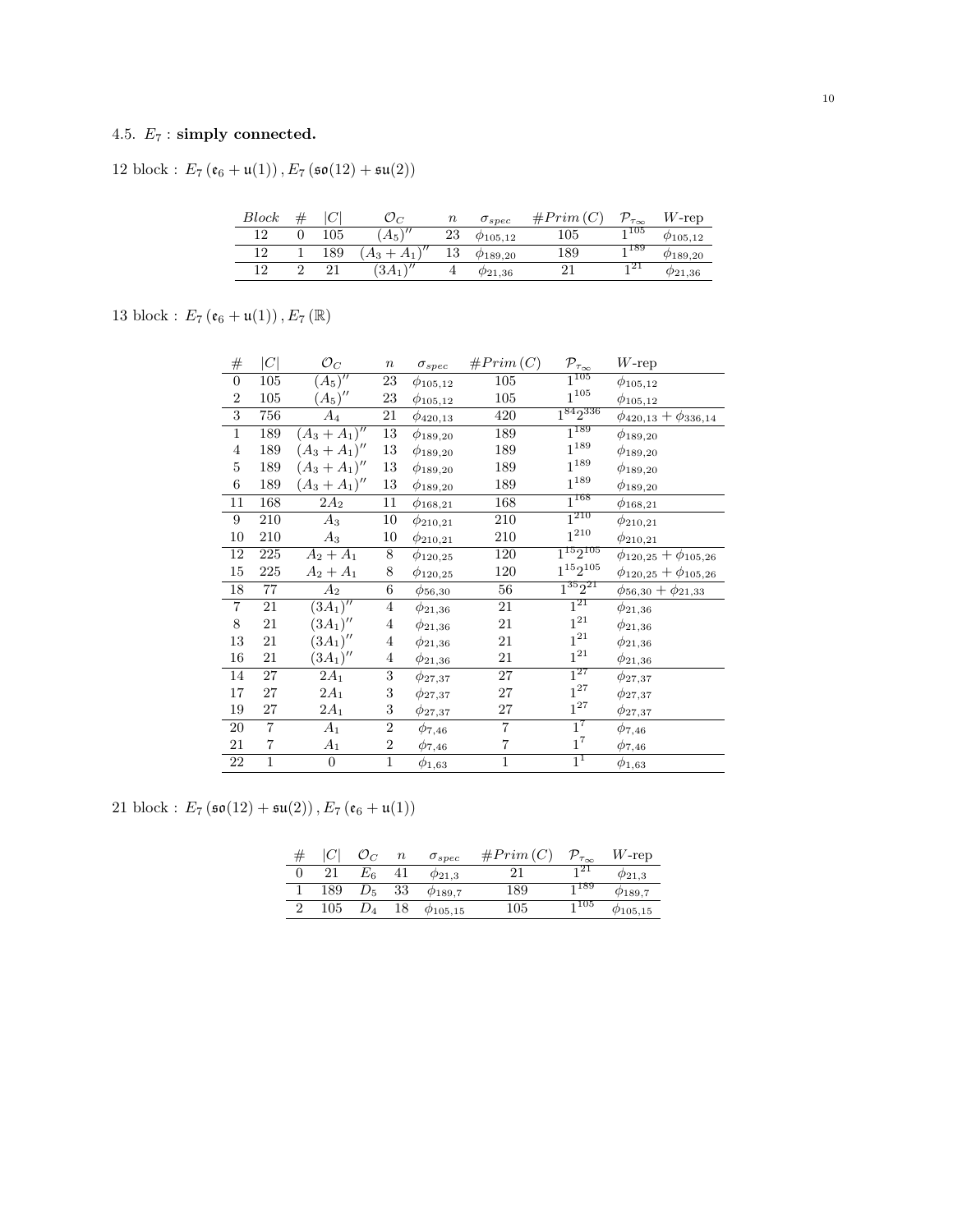| $\#$            | C              | $\mathcal{O}_C$        | $\, n$          | $\sigma_{spec}$   | #Prim(C)         | $\mathcal{P}_{\tau_{\underline{\infty}}}$ | $W$ -rep                                        |
|-----------------|----------------|------------------------|-----------------|-------------------|------------------|-------------------------------------------|-------------------------------------------------|
| $\overline{0}$  | 21             | $E_6$                  | 41              | $\phi_{21,3}$     | 21               | $\overline{1^{21}}$                       | $\phi_{21,3}$                                   |
| $\overline{1}$  | 135            | $E_6(a_1)$             | 40              | $\phi_{120,4}$    | 120              | $1^{105}2^{15}$                           | $\phi_{120,4} + \phi_{15,7}$                    |
| 10              | 105            | $\scriptstyle A_6$     | 35              | $\phi_{105,6}$    | $105\,$          | $1^{105}$                                 | $\phi_{105,6}$                                  |
| $\overline{2}$  | 189            | $D_5$                  | $\overline{33}$ | $\phi_{189,7}$    | 189              | $1^{189}$                                 | $\phi_{189,7}$                                  |
| $\overline{4}$  | 189            | $D_5$                  | $33\,$          | $\phi_{189,7}$    | 189              | $1^{189}\,$                               | $\phi_{189,7}$                                  |
| $\overline{5}$  | 621            | $\overline{E}_6(a_3)$  | 32              | $\phi_{405,8}$    | 405              | $1^{189}2^{216}$                          | $\phi_{405,8} + \phi_{216,9}$                   |
| 11              | 621            | $E_6(a_3)$             | 32              | $\phi_{405,8}$    | 405              | $1^{189}2^{216}$                          | $\phi_{405,8}+\phi_{216,9}$                     |
| <sup>12</sup>   | 210            | $\overline{A}_4 + A_2$ | $\overline{27}$ | $\phi_{210,10}$   | 210              | $1^{210}$                                 | $\phi_{210,10}$                                 |
| $\overline{6}$  | 756            | $D_5(a_1)$             | $26\,$          | $\phi_{420,10}$   | 420              | $1^{84}2^{336}$                           | $\phi_{420,10} + \phi_{336,11}$                 |
| 13              | 1024           | $A_4 + A_1$            | $\overline{25}$ | $\phi_{512,11}$   | $\overline{512}$ | $2^{512}$                                 | $\phi_{512,11} + \phi_{512,12}$                 |
| $\overline{7}$  | 504            | $\overline{A_4}$       | 21              | $\phi_{420,13}$   | 420              | $1^{336}2^{84}$                           | $\phi_{420,13} + \phi_{84,15}$                  |
| 14              | 504            | $A_4$                  | 21              | $\phi_{420,13}$   | 420              | $1^{336}2^{84}\,$                         | $\phi_{420,13} + \phi_{84,15}$                  |
| $\overline{15}$ | 378            | $A_3 + A_2$            | 20              | $\phi_{378,14}$   | 378              | $1^{378}$                                 | $\phi_{378,14}$                                 |
| $\overline{3}$  | 105            | $D_4$                  | 18              | $\phi_{105,15}$   | $105\,$          | $1^{105}$                                 | $\phi_{105,15}$                                 |
| $8\,$           | $105\,$        | $D_4$                  | 18              | $\phi_{105,15}$   | $105\,$          | $1^{\mathrm{105}}$                        | $\phi_{105,15}$                                 |
| $\overline{9}$  | 875            | $D_4(a_1)$             | $\overline{16}$ | $\phi_{315,16}$   | $\overline{315}$ | $2^{70}3^{245}$                           | $\phi_{315,16} + \phi_{280,17} + \phi_{280,18}$ |
| 19              | 665            | $D_4(a_1)$             | 16              | $\phi_{315,16}$   | $315\,$          | $1^{35}2^{210}3^{70}$                     | $\phi_{315,16} + \phi_{280,17} + \phi_{70,18}$  |
| $20\,$          | $875\,$        | $D_4(a_1)$             | $16\,$          | $\phi_{{315,16}}$ | $315\,$          | $2^{70}3^{245}$                           | $\phi_{315,16} + \phi_{280,17} + \phi_{280,18}$ |
| $\overline{16}$ | 168            | $\overline{2A_2}$      | 11              | $\phi_{168,21}$   | 168              | $1^{168}$                                 | $\phi_{168,21}$                                 |
| 22              | 168            | $2A_2$                 | 11              | $\phi_{168,21}$   | 168              | $1^{168}\,$                               | $\phi_{168,21}$                                 |
| $\overline{17}$ | 210            | $A_3$                  | 10              | $\phi_{210,21}$   | $\overline{210}$ | $1^{210}$                                 | $\phi_{210,21}$                                 |
| 21              | $210\,$        | $A_3$                  | 10              | $\phi_{210,21}$   | $210\,$          | $\mathbf{1}^{210}$                        | $\phi_{210,21}$                                 |
| 23              | 189            | $A_2 + 2A_1$           | 9               | $\phi_{189,22}$   | 189              | $1^{189}$                                 | $\phi_{189,22}$                                 |
| 24              | 189            | $A_2 + 2A_1$           | 9               | $\phi_{189,22}$   | 189              | $1^{189}\,$                               | $\phi_{189,22}$                                 |
| $\overline{25}$ | $225\,$        | $A_2 + A_1$            | $\overline{8}$  | $\phi_{120,25}$   | 120              | $1^{15}2^{105}$                           | $\phi_{120,25} + \phi_{105,26}$                 |
| 18              | 91             | $\overline{A_2}$       | $\,6$           | $\phi_{56,30}$    | 56               | $1^{21}2^{35}$                            | $\phi_{56,30}+\phi_{35,31}$                     |
| ${\bf 26}$      | 91             | $A_2$                  | 6               | $\phi_{56,30}$    | 56               | $1^{21}2^{35}\,$                          | $\phi_{56,30} + \phi_{35,31}$                   |
| 27              | 91             | $A_2$                  | 6               | $\phi_{56,30}$    | $56\,$           | $1^{21}2^{35}\,$                          | $\phi_{56,30} + \phi_{35,31}$                   |
| 28              | 27             | $\overline{2}A_1$      | $\overline{3}$  | $\phi_{27,37}$    | $\overline{27}$  | $1^{27}$                                  | $\phi_{27,37}$                                  |
| 29              | 27             | $2{\cal A}_1$          | $\sqrt{3}$      | $\phi_{27,37}$    | 27               | $1^{27}$                                  | $\phi_{27,37}$                                  |
| $\overline{30}$ | $\overline{7}$ | $A_1$                  | $\overline{2}$  | $\phi_{7,46}$     | $\overline{7}$   | $1^7$                                     | $\phi_{7,46}$                                   |
| $\overline{31}$ | $\overline{1}$ | $\boldsymbol{0}$       | $\overline{1}$  | $\phi_{1,63}$     | $\overline{1}$   | $1^1$                                     | $\phi_{1,63}$                                   |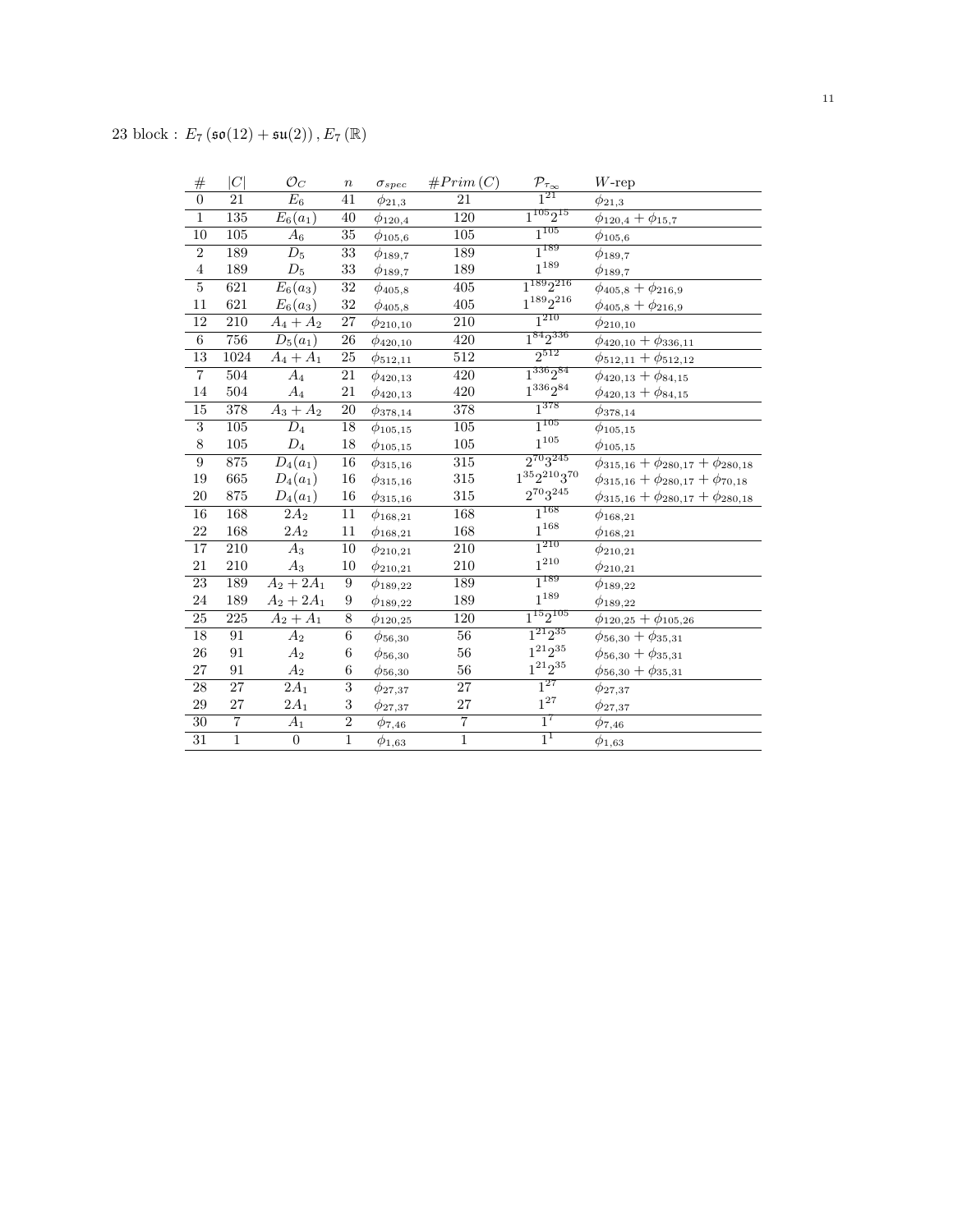| $^{\#}$        | $\,C$          | $\mathcal{O}_C$ | $\, n$ | $\sigma_{spec}$ | #Prim(C)       | $\mathcal{P}_{\tau_{\underline{\infty}}}$ | $W$ -rep                       |
|----------------|----------------|-----------------|--------|-----------------|----------------|-------------------------------------------|--------------------------------|
| $\theta$       | 1              | $E_7$           | $45\,$ | $\phi_{1,0}$    | 1              | $1^1$                                     | $\phi_{1,0}$                   |
| $\mathbf{1}$   | 1              | $E_7$           | 45     | $\phi_{1,0}$    | 1              | 1 <sup>1</sup>                            | $\phi_{1,0}$                   |
| $\overline{2}$ | $\overline{7}$ | $E_7(a_1)$      | 44     | $\phi_{7,1}$    | $\overline{7}$ | $1^7$                                     | $\phi_{7,1}$                   |
| 3              | 27             | $E_7(a_2)$      | 43     | $\phi_{27,2}$   | 27             | $1^{27}$                                  | $\phi_{27,2}$                  |
| $\overline{4}$ | 27             | $E_7(a_2)$      | 43     | $\phi_{27,2}$   | 27             | $1^{27}$                                  | $\phi_{27,2}$                  |
| $\bf 5$        | 27             | $E_7(a_2)$      | 43     | $\phi_{27,2}$   | 27             | $1^{27}$                                  | $\phi_{27,2}$                  |
| $\,7$          | 91             | $E_7(a_3)$      | 42     | $\phi_{56,3}$   | 56             | $1^{21}2^{35}$                            | $\phi_{56,3}+\phi_{35,4}$      |
| 6              | 21             | $E_{\rm 6}$     | 41     | $\phi_{21,3}$   | 21             | $1^{21}$                                  | $\phi_{21,3}$                  |
| 14             | 21             | $E_6$           | 41     | $\phi_{21,3}$   | 21             | $1^{21}\,$                                | $\phi_{21,3}$                  |
| 8              | 225            | $E_6(a_1)$      | 40     | $\phi_{120,4}$  | 120            | $1^{15}2^{105}$                           | $\phi_{120,4} + \phi_{105,5}$  |
| 11             | 210            | $D_6(a_1)$      | $37\,$ | $\phi_{210,6}$  | 210            | $\overline{1^{210}}$                      | $\phi_{210,6}$                 |
| 9              | 168            | $D_5 + A_1$     | 36     | $\phi_{168,6}$  | 168            | $\overline{1^{168}}$                      | $\phi_{168,6}$                 |
| 10             | 168            | $D_5 + A_1$     | 36     | $\phi_{168,6}$  | 168            | $1^{168}$                                 | $\phi_{168,6}$                 |
| 12             | 189            | $D_5$           | 33     | $\phi_{189,7}$  | 189            | $1^{189}$                                 | $\phi_{189,7}$                 |
| 15             | 189            | $D_5$           | 33     | $\phi_{189,7}$  | 189            | $1^{189}$                                 | $\phi_{189,7}$                 |
| 13             | 504            | $D_5(a_1)$      | 26     | $\phi_{420,10}$ | 420            | $1^{336}2^{84}$                           | $\phi_{420,10} + \phi_{84,12}$ |
| 16             | 105            | $D_4$           | 18     | $\phi_{105,15}$ | 105            | $\overline{1^{105}}$                      | $\phi_{105,15}$                |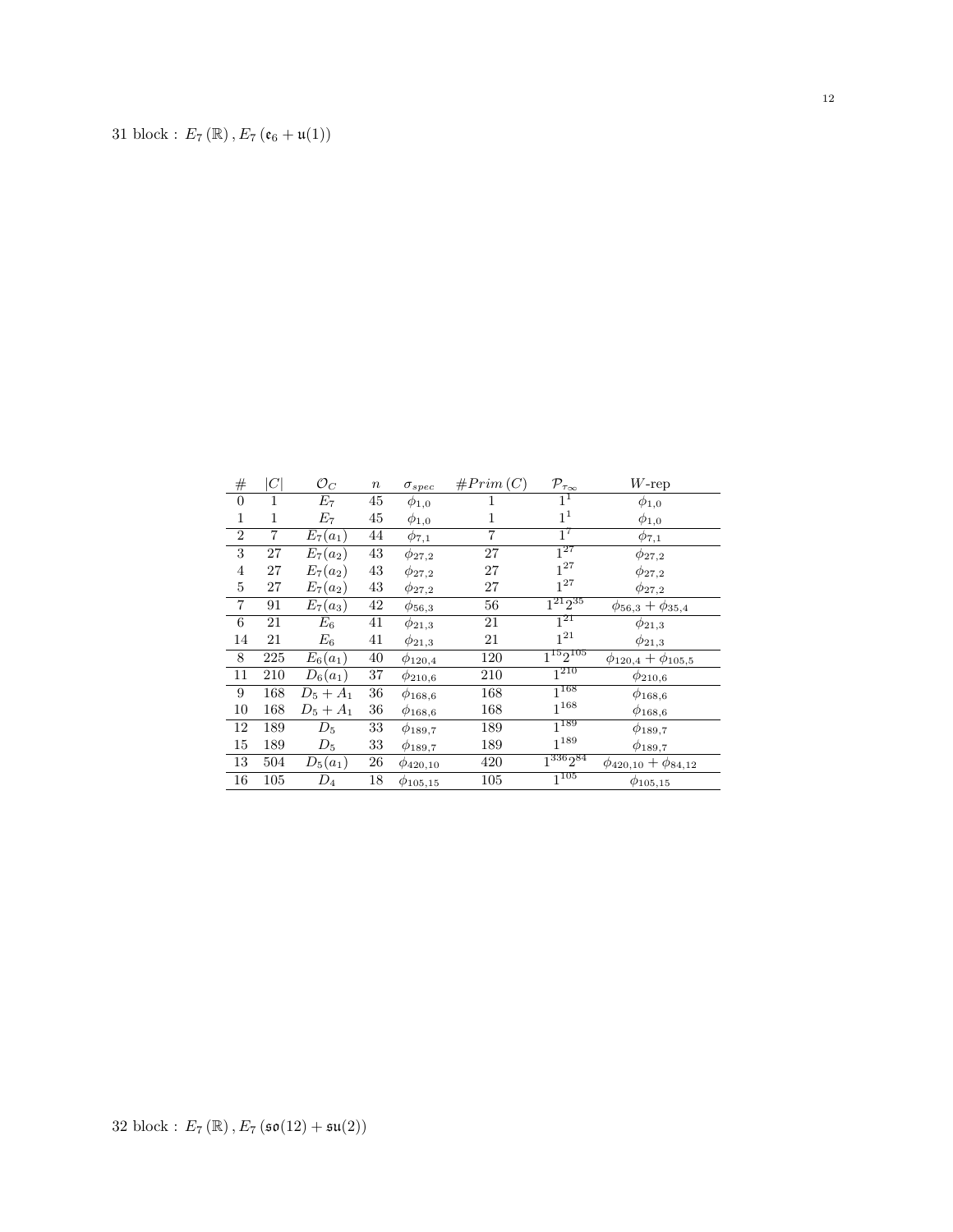| $\#$                    | C                | $\mathcal{O}_C$            | $\boldsymbol{n}$ | $\sigma_{spec}$          | #Prim(C)         | $\mathcal{P}_{\underline{\tau_{\infty}}}$ | $W\text{-rep}$                               |
|-------------------------|------------------|----------------------------|------------------|--------------------------|------------------|-------------------------------------------|----------------------------------------------|
| $\overline{0}$          | $\mathbf{1}$     | $\overline{E_7}$           | 45               | $\phi_{1,\underline{0}}$ | $\mathbf 1$      | $\overline{1}^1$                          | $\phi_{1,\underline{0}}$                     |
| $\overline{1}$          | $\overline{7}$   | $E_7(a_1)$                 | 44               | $\phi_{7,1}$             | $\overline{7}$   | $1^7$                                     | $\phi_{7,1}$                                 |
| $\overline{2}$          | 27               | $E_7(a_2)$                 | 43               | $\phi_{27,2}$            | $\overline{27}$  | $1^{27}$                                  | $\phi_{27,2}$                                |
| $\overline{\mathbf{3}}$ | 27               | $E_7(a_2)$                 | 43               | $\phi_{27,2}$            | 27               | $1^{27}$                                  | $\phi_{27,2}$                                |
| $\overline{4}$          | 91               | $\overline{E}_7(a_3)$      | 42               | $\phi_{56,3}$            | $\overline{56}$  | $1^{21}2^{35}$                            | $\phi_{56,3}+\phi_{35,4}$                    |
| $\bf 5$                 | 91               | $E_7(a_3)$                 | $42\,$           | $\phi_{56,3}$            | $56\,$           | $1^{21}2^{35}\,$                          | $\phi_{56,3} + \phi_{35,4}$                  |
| $13\,$                  | $\rm 91$         | $E_7(a_3)$                 | $42\,$           | $\phi_{56,3}$            | $56\,$           | $1^{21}2^{35}\,$                          | $\phi_{56,3}+\phi_{35,4}$                    |
| $\overline{6}$          | 225              | $\overline{E_6}(a_1)$      | $\overline{40}$  | $\phi_{120,4}$           | 120              | $1^{15}2^{105}$                           | $\phi_{120,4} + \phi_{105,5}$                |
| $\overline{7}$          | 189              | $\overline{E}_7(a_4)$      | $\overline{38}$  | $\phi_{189,5}$           | 189              | $1^{189}$                                 | $\phi_{189,5}$                               |
| $\boldsymbol{9}$        | 189              | $E_7(a_4)$                 | $38\,$           | $\phi_{189,5}$           | 189              | $1^{189}\,$                               | $\phi_{189,5}$                               |
| 10                      | 210              | $D_6(a_1)$                 | 37               | $\phi_{210,6}$           | 210              | $1^{210}$                                 | $\phi_{210,6}$                               |
| 14                      | 210              | $D_6(a_1)$                 | 37               | $\phi_{210,6}$           | 210              | $1^{\mathrm{210}}$                        | $\phi_{210,6}$                               |
| $\overline{8}$          | 168              | $\overline{D}_5 + A_1$     | $\overline{36}$  | $\phi_{168,6}$           | 168              | $1^{168}$                                 | $\phi_{168,6}$                               |
| $15\,$                  | 168              | $D_5 + A_1$                | 36               | $\phi_{168,6}$           | 168              | $1^{168}\,$                               | $\phi_{168,6}$                               |
| $\overline{11}$         | 875              | $E_7(a_5)$                 | 34               | $\phi_{315,7}$           | $\overline{315}$ | $2^{70}3^{245}$                           | $\phi_{315,7} + \phi_{280,8} + \phi_{280,9}$ |
| 12                      | 665              | $E_7(a_5)$                 | 34               | $\phi_{315,7}$           | 315              | $1^{35}2^{210}3^{70}\,$                   | $\phi_{315,7} + \phi_{280,8} + \phi_{70,9}$  |
| $21\,$                  | 875              | $E_7(a_5)$                 | $34\,$           | $\phi_{{315},7}$         | 315              | $2^{70}3^{245}\,$                         | $\phi_{315,7} + \phi_{280,8} + \phi_{280,9}$ |
| 16                      | $\overline{378}$ | $D_5(a_1)+\overline{A_1}$  | $\overline{30}$  | $\phi_{378,9}$           | 378              | $1^{378}$                                 | $\phi_{378,9}$                               |
| 17                      | 504              | $D_5(a_1)$                 | 26               | $\phi_{420,10}$          | 420              | $1^{336}2^{84}$                           | $\phi_{420,10} + \phi_{84,12}$               |
| 23                      | 504              | $D_5(a_1)$                 | $26\,$           | $\phi_{420,10}$          | 420              | $1^{336}2^{84}\,$                         | $\phi_{420,10} + \phi_{84,12}$               |
| $\overline{18}$         | 1024             | $A_4 + A_1$                | $\overline{25}$  | $\phi_{512,11}$          | $\overline{512}$ | $2^{512}$                                 | $\phi_{512,11} + \phi_{512,12}$              |
| 22                      | 105              | $(A_5)''$                  | 23               | $\phi_{105,12}$          | $\overline{105}$ | $1^{105}$                                 | $\phi_{105,12}$                              |
| 29                      | 105              | $(A_5)''$                  | 23               | $\phi_{105,12}$          | $105\,$          | $1^{\mathrm{105}}$                        | $\phi_{105,12}$                              |
| 19                      | 210              | $A_3 + A_2 + A_1$          | $\overline{22}$  | $\phi_{210,13}$          | $\overline{210}$ | $1^{210}$                                 | $\phi_{210,13}$                              |
| 24                      | 756              | $A_4$                      | 21               | $\phi_{420,13}$          | 420              | $1^{84}2^{336}$                           | $\phi_{420,13} + \phi_{336,14}$              |
| $\overline{20}$         | 621              | $\overline{D_4(a_1)+A_1}$  | 19               | $\phi_{405,15}$          | 405              | $1^{189}2^{216}$                          | $\phi_{405,15}+\phi_{216,16}$                |
| 25                      | 621              | $D_4(a_1) + A_1$           | 19               | $\phi_{405,15}$          | 405              | $1^{189}2^{216}$                          | $\phi_{405,15}+\phi_{216,16}$                |
| $\overline{26}$         | 189              | $\overline{(A_3 + A_1)''}$ | 13               | $\phi_{189,20}$          | 189              | $1^{189}$                                 | $\phi_{189,20}$                              |
| 30                      | 189              | $(A_3 + A_1)''$            | 13               | $\phi_{189,20}$          | 189              | $1^{189}\,$                               | $\phi_{189,20}$                              |
| 27                      | 105              | $A_2 + 3A_1$               | 12               | $\phi_{105,21}$          | 105              | $1^{105}$                                 | $\phi_{105,21}$                              |
| $\overline{28}$         | 135              | $A_2 + \overline{A_1}$     | $\overline{8}$   | $\phi_{120,25}$          | 120              | $1^{105}2^{15}$                           | $\phi_{120,25}+\phi_{15,28}$                 |
| $\overline{31}$         | $\overline{21}$  | $\overline{(3A_1)''}$      | $\overline{4}$   | $\phi_{21,36}$           | $\overline{21}$  | $1^{21}$                                  | $\phi_{21,36}$                               |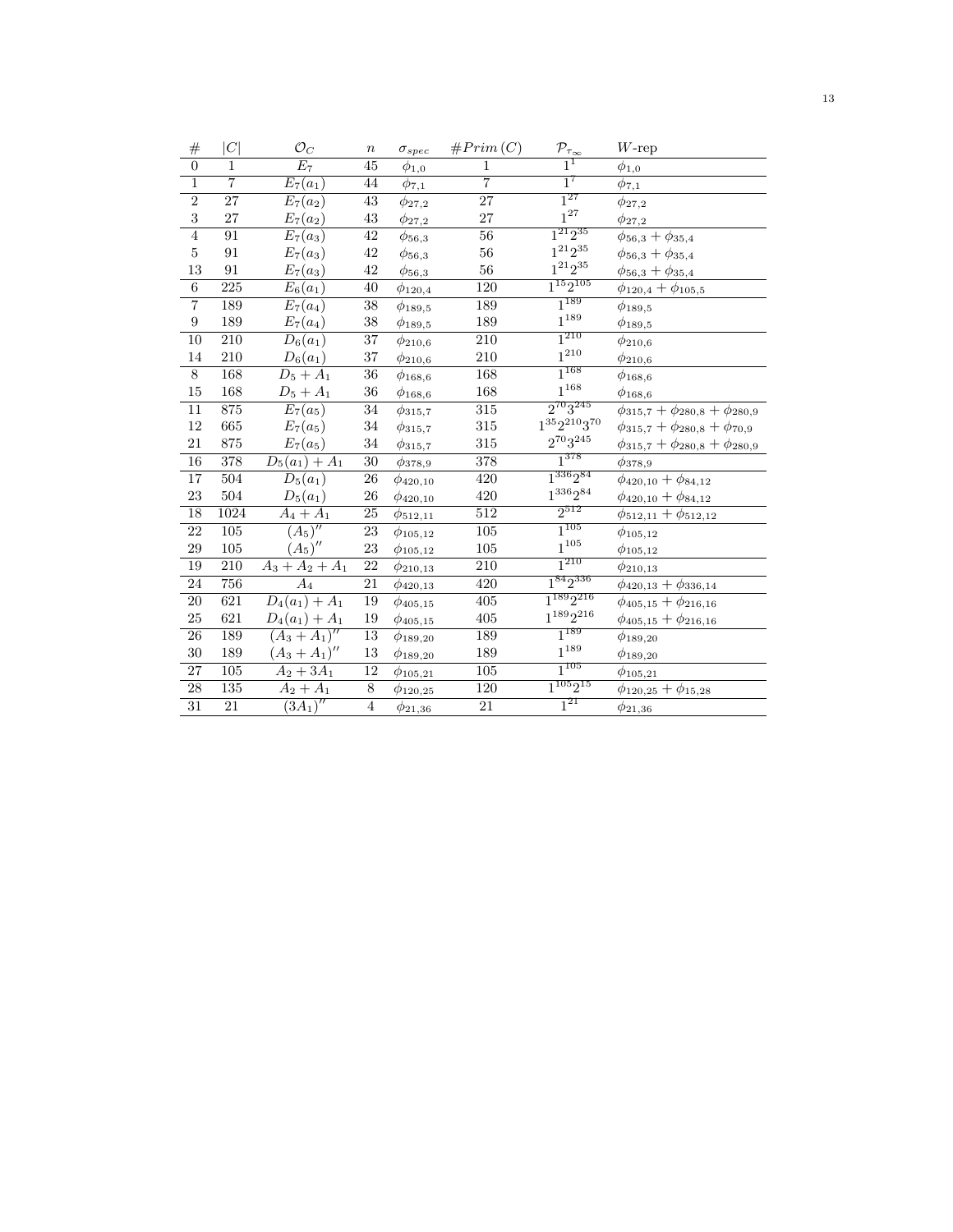| #               | C                | $\mathcal{O}_C$       | $\boldsymbol{n}$ | $\sigma_{spec}$ | #Prim(C)                | $\mathcal{P}_{\tau_{\underline{\infty}}}$ | $W$ -rep                                     |
|-----------------|------------------|-----------------------|------------------|-----------------|-------------------------|-------------------------------------------|----------------------------------------------|
| $\overline{0}$  | $\overline{1}$   | $\overline{E_7}$      | $\overline{45}$  | $\phi_{1,0}$    | $\mathbf{1}$            | $\overline{1}^{\overline{1}}$             | $\phi_{1,0}$                                 |
| $\,1\,$         | $\mathbf 1$      | $\mathcal{E}_7$       | $45\,$           | $\phi_{1,0}$    | $\mathbf{1}$            | $\mathbf{1}^1$                            | $\phi_{1,0}$                                 |
| $\overline{2}$  | $\overline{7}$   | $E_7(a_1)$            | 44               | $\phi_{7,1}$    | $\overline{7}$          | $1^7$                                     | $\phi_{7,1}$                                 |
| 3               | $\overline{7}$   | $E_7(a_1)$            | $\sqrt{44}$      | $\phi_{7,1}$    | $\overline{\mathbf{7}}$ | $1^7\,$                                   | $\phi_{7,1}$                                 |
| $\overline{4}$  | $\overline{27}$  | $E_7(a_2)$            | $\overline{43}$  | $\phi_{27,2}$   | $\overline{27}$         | $1^{27}$                                  | $\phi_{27,2}$                                |
| $\,6$           | 27               | $E_7(a_2)$            | $43\,$           | $\phi_{27,2}$   | 27                      | $1^{27}$                                  | $\phi_{27,2}$                                |
| $\overline{5}$  | $\overline{91}$  | $\overline{E_7}(a_3)$ | $\overline{42}$  | $\phi_{56,3}$   | $\overline{56}$         | $1^{21}2^{35}$                            | $\phi_{56,3} + \phi_{35,4}$                  |
| $\,7$           | 91               | $E_7(a_3)$            | $42\,$           | $\phi_{56,3}$   | 56                      | $1^{21}2^{35}$                            | $\phi_{56,3} + \phi_{35,4}$                  |
| 10              | 91               | $E_7(a_3)$            | $42\,$           | $\phi_{56,3}$   | 56                      | $1^{21}2^{35}$                            | $\phi_{56,3}+\phi_{35,4}$                    |
| 11              | 91               | $E_7(a_3)$            | $42\,$           | $\phi_{56,3}$   | 56                      | $1^{21}2^{35}\,$                          | $\phi_{56,3}+\phi_{35,4}$                    |
| $8\,$           | 21               | $\mathcal{E}_6$       | 41               | $\phi_{21,3}$   | 21                      | $1^{21}$                                  | $\phi_{21,3}$                                |
| $\overline{9}$  | 225              | $E_6(a_1)$            | 40               | $\phi_{120,4}$  | 120                     | $1^{15}2^{105}$                           | $\phi_{120,4} + \phi_{105,5}$                |
| 12              | 135              | $E_6(a_1)$            | 40               | $\phi_{120,4}$  | 120                     | $1^{105}2^{15}$                           | $\phi_{120,4} + \phi_{15.7}$                 |
| $\overline{13}$ | 189              | $E_7(a_4)$            | $\overline{38}$  | $\phi_{189,5}$  | 189                     | $1^{189}$                                 | $\phi_{189,5}$                               |
| 14              | 189              | $E_7(a_4)$            | $38\,$           | $\phi_{189,5}$  | 189                     | $1^{189}$                                 | $\phi_{189,5}$                               |
| 15              | 189              | $E_7(a_4)$            | 38               | $\phi_{189,5}$  | 189                     | $1^{189}$                                 | $\phi_{189,5}$                               |
| 18              | 189              | $E_7(a_4)$            | $38\,$           | $\phi_{189,5}$  | 189                     | $1^{189}$                                 | $\phi_{189,5}$                               |
| 22              | 189              | $E_7(a_4)$            | $38\,$           | $\phi_{189,5}$  | 189                     | $1^{189}$                                 | $\phi_{189,5}$                               |
| $\overline{16}$ | $\overline{210}$ | $D_6(a_1)$            | $\overline{37}$  | $\phi_{210,6}$  | $\overline{210}$        | $1^{210}$                                 | $\phi_{210,6}$                               |
| 24              | 210              | $D_6(a_1)$            | $37\,$           | $\phi_{210,6}$  | 210                     | $1^{210}$                                 | $\phi_{210,6}$                               |
| $\overline{17}$ | 168              | $D_5 + A_1$           | $\overline{36}$  | $\phi_{168,6}$  | 168                     | $1^{168}$                                 | $\phi_{168,6}$                               |
| 23              | 168              | $D_5 + A_1$           | $36\,$           | $\phi_{168,6}$  | 168                     | $1^{168}$                                 | $\phi_{168,6}$                               |
| 19              | $\overline{105}$ | $\overline{A_6}$      | $\overline{35}$  | $\phi_{105,6}$  | $\overline{105}$        | $1^{105}$                                 | $\phi_{105,6}$                               |
| 27              | 105              | $\mathcal{A}_6$       | $35\,$           | $\phi_{105,6}$  | 105                     | $1^{105}$                                 | $\phi_{105,6}$                               |
| $\overline{20}$ | 875              | $\overline{E_7(a_5)}$ | $\overline{34}$  | $\phi_{315,7}$  | $\overline{315}$        | $2^{70}3^{245}$                           | $\phi_{315,7} + \phi_{280,8} + \phi_{280,9}$ |
| $25\,$          | $875\,$          | $E_7(a_5)$            | $34\,$           | $\phi_{315,7}$  | 315                     | $2^{70}3^{245}$                           | $\phi_{315,7} + \phi_{280,8} + \phi_{280,9}$ |
| 29              | 665              | $E_7(a_5)$            | $34\,$           | $\phi_{315,7}$  | 315                     | $1^{35}2^{210}3^{70}\,$                   | $\phi_{315,7} + \phi_{280,8} + \phi_{70,9}$  |
| 30              | 665              | $E_7(a_5)$            | $34\,$           | $\phi_{315,7}$  | 315                     | $1^{35}2^{210}3^{70}\,$                   | $\phi_{315,7} + \phi_{280,8} + \phi_{70,9}$  |
| $\overline{26}$ | 189              | $\overline{D_5}$      | $\overline{33}$  | $\phi_{189,7}$  | 189                     | $1^{189}$                                 | $\phi_{189,7}$                               |
| 28              | 621              | $E_6(a_3)$            | $\overline{32}$  | $\phi_{405,8}$  | $\overline{405}$        | $1^{189}2^{216}$                          | $\phi_{405,8} + \phi_{216,9}$                |
| 31              | 621              | $E_6(a_3)$            | $32\,$           | $\phi_{405,8}$  | 405                     | $1^{189}2^{216}$                          | $\phi_{405,8} + \phi_{216,9}$                |
| $\overline{21}$ | 378              | $D_5(a_1) + A_1$      | $\overline{30}$  | $\phi_{378,9}$  | $\overline{378}$        | $1^{378}$                                 | $\phi_{378,9}$                               |
| 32              | 378              | $D_5(a_1) + A_1$      | $30\,$           | $\phi_{378,9}$  | 378                     | $1^{378}$                                 | $\phi_{378,9}$                               |
| 33              | 378              | $D_5(a_1) + A_1$      | 30               | $\phi_{378,9}$  | 378                     | $1^{378}$                                 | $\phi_{378,9}$                               |
| 35              | 378              | $D_5(a_1) + A_1$      | $30\,$           | $\phi_{378,9}$  | 378                     | $1^{378}$                                 | $\phi_{378,9}$                               |
| 42              | 378              | $D_5(a_1) + A_1$      | 30               | $\phi_{378,9}$  | 378                     | $1^{378}$                                 | $\phi_{378,9}$                               |
| $\overline{36}$ | $\overline{210}$ | $A_4 + A_2$           | $\overline{27}$  | $\phi_{210,10}$ | $\overline{210}$        | $1^{210}$                                 | $\phi_{210,10}$                              |
| 37              | $210\,$          | $A_4 + A_2$           | $27\,$           | $\phi_{210,10}$ | 210                     | $1^{210}\,$                               | $\phi_{210,10}$                              |
| 34              | 504              | $D_5(a_1)$            | $\overline{26}$  | $\phi_{420,10}$ | 420                     | $1^{336}2^{84}$                           | $\phi_{420,10} + \phi_{84,12}$               |
| 39              | 504              | $D_5(a_1)$            | $26\,$           | $\phi_{420,10}$ | 420                     | $1^{336}2^{84}\,$                         | $\phi_{420,10} + \phi_{84,12}$               |
| 44              | $504\,$          | $D_5(a_1)$            | $26\,$           | $\phi_{420,10}$ | 420                     | $1^{336}2^{84}$                           | $\phi_{420,10} + \phi_{84,12}$               |
| $\overline{38}$ | 1024             | $A_4 + A_1$           | $\overline{25}$  | $\phi_{512,11}$ | $\overline{512}$        | $2^{512}$                                 | $\phi_{512,11} + \phi_{512,12}$              |
| 40              | 1024             | $A_4 + A_1$           | $25\,$           | $\phi_{512,11}$ | 512                     | $2^{512}$                                 | $\phi_{512,11} + \phi_{512,12}$              |
| 45              | 1024             | $A_4 + A_1$           | 25               | $\phi_{512,11}$ | 512                     | $2^{512}$                                 | $\phi_{512,11} + \phi_{512,12}$              |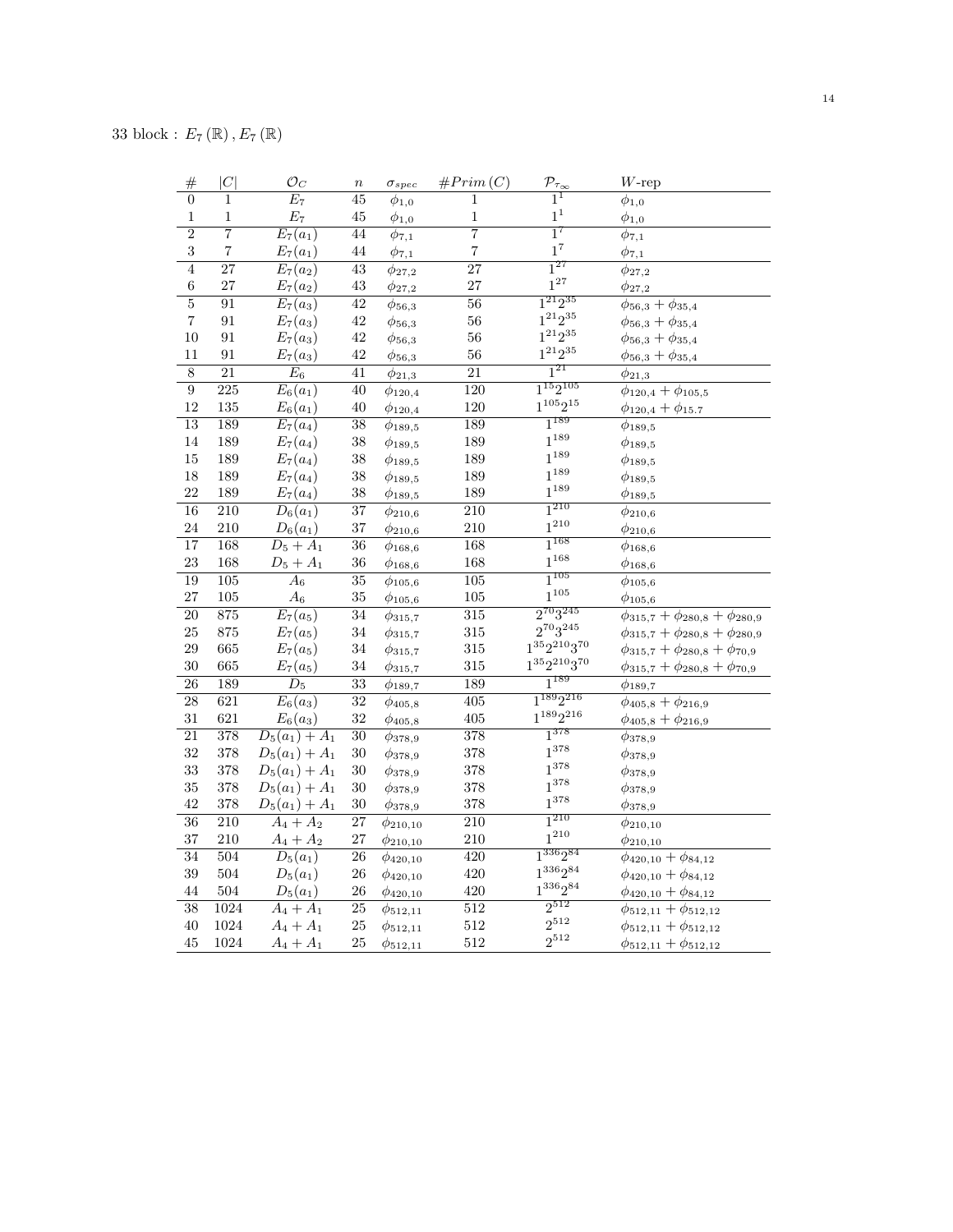| $\#$            | C                | $\mathcal{O}_C$            | $\boldsymbol{n}$ | $\sigma_{spec}$ | #Prim(C)         | $\frac{\mathcal{P}_{\tau_{\infty}}}{1^{105}}$ | $W\text{-rep}$                                  |
|-----------------|------------------|----------------------------|------------------|-----------------|------------------|-----------------------------------------------|-------------------------------------------------|
| $\overline{52}$ | 105              | $\overline{(A_5)''}$       | $\overline{23}$  | $\phi_{105,12}$ | $\overline{105}$ |                                               | $\phi_{105,12}$                                 |
| 53              | $105\,$          | $(A_5)''$                  | 23               | $\phi_{105,12}$ | $105\,$          | $1^{105}$                                     | $\phi_{105,12}$                                 |
| $\overline{41}$ | $\overline{210}$ | $A_3 + A_2 + A_1$          | 22               | $\phi_{210,13}$ | $\overline{210}$ | $1^{210}$                                     | $\phi_{210,13}$                                 |
| 43              | $210\,$          | $A_3 + A_2 + A_1$          | 22               | $\phi_{210,13}$ | 210              | $1^{210}$                                     | $\phi_{210,13}$                                 |
| 46              | 210              | $A_3 + A_2 + A_1$          | 22               | $\phi_{210,13}$ | 210              | $1^{210}$                                     | $\phi_{210,13}$                                 |
| 49              | 210              | $A_3 + A_2 + A_1$          | $22\,$           | $\phi_{210,13}$ | $210\,$          | $1^{210}$                                     | $\phi_{210,13}$                                 |
| $\overline{54}$ | 504              | $A_4$                      | 21               | $\phi_{420,13}$ | 420              | $1^{336}2^{84}$                               | $\phi_{420,13} + \phi_{84,15}$                  |
| 57              | 756              | $A_4$                      | $21\,$           | $\phi_{420,13}$ | 420              | $1^{84}2^{336}$                               | $\phi_{420,13} + \phi_{336,14}$                 |
| 55              | $\overline{378}$ | $A_3 + A_2$                | $\overline{20}$  | $\phi_{378,14}$ | $\overline{378}$ | $1^{378}$                                     | $\phi_{378,14}$                                 |
| 56              | 378              | $A_3 + A_2$                | $20\,$           | $\phi_{378,14}$ | $378\,$          | $1^{378}$                                     | $\phi_{378,14}$                                 |
| 58              | 378              | $A_3 + A_2$                | $20\,$           | $\phi_{378,14}$ | 378              | $1^{378}$                                     | $\phi_{378,14}$                                 |
| 63              | 378              | $A_3 + A_2$                | $20\,$           | $\phi_{378,14}$ | 378              | $1^{378}$                                     | $\phi_{378,14}$                                 |
| 47              | 621              | $D_4(a_1) + A_1$           | 19               | $\phi_{405,15}$ | $\overline{405}$ | $1^{189}2^{216}$                              | $\phi_{405,15}+\phi_{216,16}$                   |
| 50              | 621              | $D_4(a_1) + A_1$           | 19               | $\phi_{405,15}$ | $405\,$          | $1^{189}2^{216}$                              | $\phi_{405,15}+\phi_{216,16}$                   |
| 59              | 621              | $D_4(a_1) + A_1$           | 19               | $\phi_{405,15}$ | $405\,$          | $1^{189}2^{216}$                              | $\phi_{405,15}+\phi_{216,16}$                   |
| 60              | 621              | $D_4(a_1) + A_1$           | 19               | $\phi_{405,15}$ | 405              | $1^{189}2^{216}$                              | $\phi_{405,15}+\phi_{216,16}$                   |
| 61              | $\overline{105}$ | $D_4$                      | 18               | $\phi_{105,15}$ | $\overline{105}$ | $1^{105}$                                     | $\phi_{105,15}$                                 |
| $\overline{62}$ | 665              | $\overline{D_4(a_1)}$      | 16               | $\phi_{315,16}$ | $\overline{315}$ | $1^{35}2^{210}3^{70}$                         | $\phi_{315,16} + \phi_{280,17} + \phi_{70,18}$  |
| 64              | 875              | $D_4(a_1)$                 | 16               | $\phi_{315,16}$ | 315              | $2^{70}3^{245}$                               | $\phi_{315,16} + \phi_{280,17} + \phi_{280,18}$ |
| 69              | 189              | $(\overline{A_3 + A_1})''$ | $\overline{13}$  | $\phi_{189,20}$ | 189              | $1^{189}$                                     | $\phi_{189,20}$                                 |
| 70              | 189              | $(A_3 + A_1)''$            | $13\,$           | $\phi_{189,20}$ | 189              | $1^{189}\,$                                   | $\phi_{189,20}$                                 |
| $\overline{48}$ | $\overline{105}$ | $A_2 + 3A_1$               | 12               | $\phi_{105,21}$ | $\overline{105}$ | $1^{105}$                                     | $\phi_{105,21}$                                 |
| $51\,$          | $105\,$          | $A_2 + 3A_1$               | $12\,$           | $\phi_{105,21}$ | $105\,$          | $1^{105}$                                     | $\phi_{105,21}$                                 |
| 65              | 105              | $A_2 + 3A_1$               | $12\,$           | $\phi_{105,21}$ | $105\,$          | $1^{105}$                                     | $\phi_{105,21}$                                 |
| 67              | 105              | $A_2 + 3A_1$               | $12\,$           | $\phi_{105,21}$ | $105\,$          | $1^{105}$                                     | $\phi_{105,21}$                                 |
| $\overline{71}$ | 168              | $2A_2$                     | $\overline{11}$  | $\phi_{168,21}$ | 168              | $1^{168}$                                     | $\phi_{168,21}$                                 |
| $\overline{72}$ | 210              | $A_3$                      | $\overline{10}$  | $\phi_{210,21}$ | 210              | $1^{210}$                                     | $\phi_{210,21}$                                 |
| $\overline{66}$ | 189              | $A_2 + 2A_1$               | $\overline{9}$   | $\phi_{189,22}$ | 189              | $1^{189}$                                     | $\phi_{189,22}$                                 |
| 68              | 189              | $A_2 + 2A_1$               | 9                | $\phi_{189,22}$ | 189              | $1^{189}$                                     | $\phi_{189,22}$                                 |
| 73              | 189              | $A_2 + 2A_1$               | $\boldsymbol{9}$ | $\phi_{189,22}$ | 189              | $1^{189}$                                     | $\phi_{189,22}$                                 |
| 74              | 189              | $A_2 + 2A_1$               | $\boldsymbol{9}$ | $\phi_{189,22}$ | 189              | $1^{189}$                                     | $\phi_{189,22}$                                 |
| $\overline{75}$ | 135              | $A_2 + A_1$                | $\overline{8}$   | $\phi_{120,25}$ | $\overline{120}$ | $1^{105}2^{15}$                               | $\phi_{120,25}+\phi_{15,28}$                    |
| 76              | $135\,$          | $A_2 + A_1$                | 8                | $\phi_{120,25}$ | $120\,$          | $1^{105}2^{15}$                               | $\phi_{120,25}+\phi_{15,28}$                    |
| 78              | $135\,$          | $A_2 + A_1$                | 8                | $\phi_{120,25}$ | $120\,$          | $1^{105}2^{15}\,$                             | $\phi_{120,25} + \phi_{15,28}$                  |
| 77              | 91               | A <sub>2</sub>             | $\sqrt{6}$       | $\phi_{56,30}$  | 56               | $1^{21}2^{35}$                                | $\phi_{56,30} + \phi_{35,31}$                   |
| 79              | 91               | $\mathcal{A}_2$            | $\,6\,$          | $\phi_{56,30}$  | 56               | $1^{21}2^{35}\,$                              | $\phi_{56,30} + \phi_{35,31}$                   |
| $\overline{80}$ | $\overline{21}$  | $\overline{(3A_1)''}$      | $\overline{4}$   | $\phi_{21,36}$  | $\overline{21}$  | $1^{21}$                                      | $\phi_{21,36}$                                  |
| 81              | 21               | $(3A_1)''$                 | $\overline{4}$   | $\phi_{21,36}$  | $21\,$           | $1^{21}$                                      | $\phi_{21,36}$                                  |
| 82              | $\overline{27}$  | $2A_1$                     | $\overline{3}$   | $\phi_{27,37}$  | 27               | $1^{27}$                                      | $\phi_{27,37}$                                  |
| $\overline{83}$ | $\overline{7}$   | $\overline{A_1}$           | $\overline{2}$   | $\phi_{7,46}$   | $\overline{7}$   | $1^7$                                         | $\phi_{7,46}$                                   |
| $\overline{84}$ | $\overline{1}$   | $\overline{0}$             | $\overline{1}$   | $\phi_{1,63}$   | $\overline{1}$   | $\overline{1}^1$                              | $\phi_{1,63}$                                   |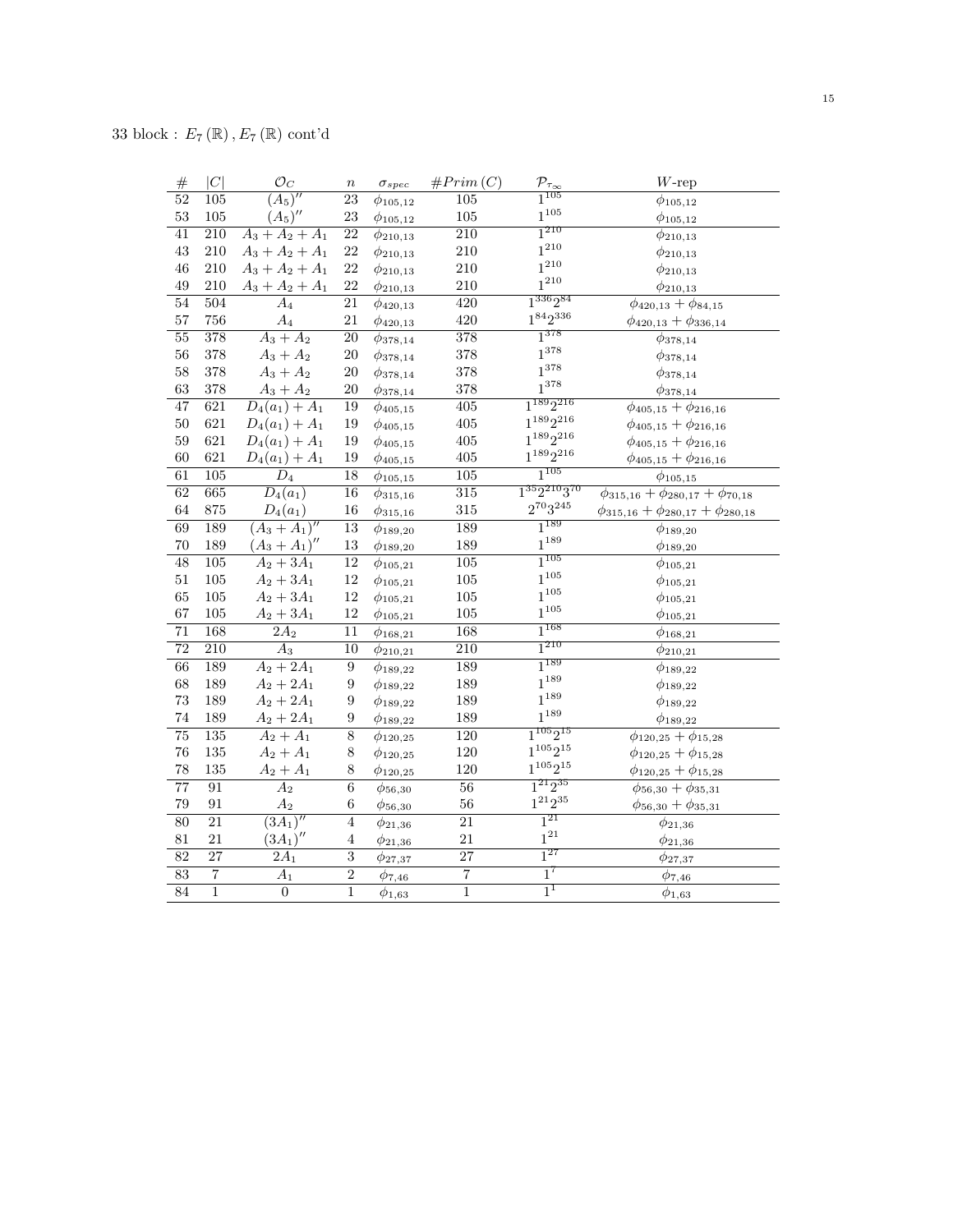|  | 4.6. $E_7$ : adjoint. 12 block: $E_7(e_6 + \mathfrak{u}(1)), E_7(\mathfrak{so}(12) + \mathfrak{su}(2))$ |  |  |  |  |  |
|--|---------------------------------------------------------------------------------------------------------|--|--|--|--|--|
|--|---------------------------------------------------------------------------------------------------------|--|--|--|--|--|

| 77 |     |                    | $\it n$ | $\sigma_{spec}$    | $#Prim$ ( | $\mathcal{D}_{\tau_{\infty}}$ | $W\text{-rep}$     |
|----|-----|--------------------|---------|--------------------|-----------|-------------------------------|--------------------|
|    | 105 | $A_5$ <sup>r</sup> | 23      | $\varphi_{105,12}$ | $105\,$   | $-105$                        | $\varphi_{105,12}$ |
|    | 189 | $\sqrt{2}$         | ΤO      | $\varphi_{189,20}$ | 189       | 1189                          | $\varphi_{189,20}$ |
|    |     |                    |         | $\varphi_{21,36}$  |           | 21                            | $\rho_{21,36}$     |
|    |     |                    |         |                    |           |                               |                    |

13 block :  $E_{7}\left(\mathfrak{e}_{6}+\mathfrak{u}(1)\right), E_{7}\left(\mathbb{R}\right)$ 

| $^{\#}$        | $\left C\right $ | $\mathcal{O}_C$  | $\,n$            | $\sigma_{spec}$ | #Prim(C)       | $\mathcal{P}_{\tau_{\infty}}$ | $W$ -rep                       |
|----------------|------------------|------------------|------------------|-----------------|----------------|-------------------------------|--------------------------------|
| $\overline{0}$ | 105              | $(A_5)''$        | 23               | $\phi_{105,12}$ | 105            | $\overline{1^{105}}$          | $\phi_{105,12}$                |
| $\mathbf{1}$   | 504              | $A_4$            | 21               | $\phi_{420,13}$ | 420            | $1^{336}2^{84}$               | $\phi_{420,13} + \phi_{84,15}$ |
| $\overline{2}$ | 189              | $(A_3 + A_1)''$  | 13               | $\phi_{189,20}$ | 189            | $1^{189}$                     | $\phi_{189,20}$                |
| 3              | 189              | $(A_3 + A_1)''$  | 13               | $\phi_{189,20}$ | 189            | $1^{189}$                     | $\phi_{189,20}$                |
| 6              | 168              | $2A_2$           | 11               | $\phi_{168,21}$ | 168            | $1^{168}$                     | $\phi_{168,21}$                |
| 7              | 168              | $2A_2$           | 11               | $\phi_{168,21}$ | 168            | $1^{168}$                     | $\phi_{168,21}$                |
| $\bf 5$        | 210              | $A_3$            | 10               | $\phi_{210,21}$ | 210            | $1^{210}$                     | $\phi_{210,21}$                |
| 8              | 225              | $A_2 + A_1$      | 8                | $\phi_{120,25}$ | 120            | $1^{15}2^{105}$               | $\phi_{120,25}+\phi_{105,26}$  |
| 11             | 91               | $A_2$            | 6                | $\phi_{56,30}$  | 56             | $\overline{1^{21}2^{35}}$     | $\phi_{56,30} + \phi_{35,31}$  |
| 4              | 21               | $(3A_1)''$       | 4                | $\phi_{21,36}$  | 21             | $1^{21}$                      | $\phi_{21,36}$                 |
| 9              | 21               | $(3A_1)''$       | 4                | $\phi_{21,36}$  | 21             | $1^{21}$                      | $\phi_{21,36}$                 |
| 10             | 27               | $2A_1$           | 3                | $\phi_{27,37}$  | 27             | $\overline{1^{27}}$           | $\phi_{27,37}$                 |
| 12             | 27               | $2A_1$           | 3                | $\phi_{27,37}$  | 27             | $1^{27}$                      | $\phi_{27,37}$                 |
| 13             | 27               | $2A_1$           | 3                | $\phi_{27,37}$  | 27             | $1^{27}$                      | $\phi_{27,37}$                 |
| 14             | 7                | $A_1$            | $\boldsymbol{2}$ | $\phi_{7,46}$   | $\overline{7}$ | $1^7$                         | $\phi_{7,46}$                  |
| 15             | $\mathbf{1}$     | $\overline{0}$   | $\mathbf{1}$     | $\phi_{1,63}$   | $\mathbf{1}$   | $1^1$                         | $\phi_{1,63}$                  |
| 16             | 1                | $\boldsymbol{0}$ | 1                | $\phi_{1,63}$   | 1              | 1 <sup>1</sup>                | $\phi_{1,63}$                  |

21 block :  $E_7\left(\mathfrak{so}(12)+\mathfrak{su}(2)\right), E_7\left(\mathfrak{e}_6+\mathfrak{u}(1)\right)$ 

| # |     |             | $\it n$ | $\sigma_{spec}$  | #Prim(C) | $\mathcal{D}_{\tau_{\infty}}$ | $W$ -rep           |
|---|-----|-------------|---------|------------------|----------|-------------------------------|--------------------|
|   | 21  | $E_{6}$     |         | $\varphi_{21,3}$ |          | 121                           | $\varphi_{21,3}$   |
|   | 189 | $D_{\rm 5}$ | 33      | $\phi_{189,7}$   | 189      | 1189                          | $\phi_{189.7}$     |
|   | 105 |             | 18      | $\phi_{105,15}$  | 105      | 1105                          | $\varphi_{105,15}$ |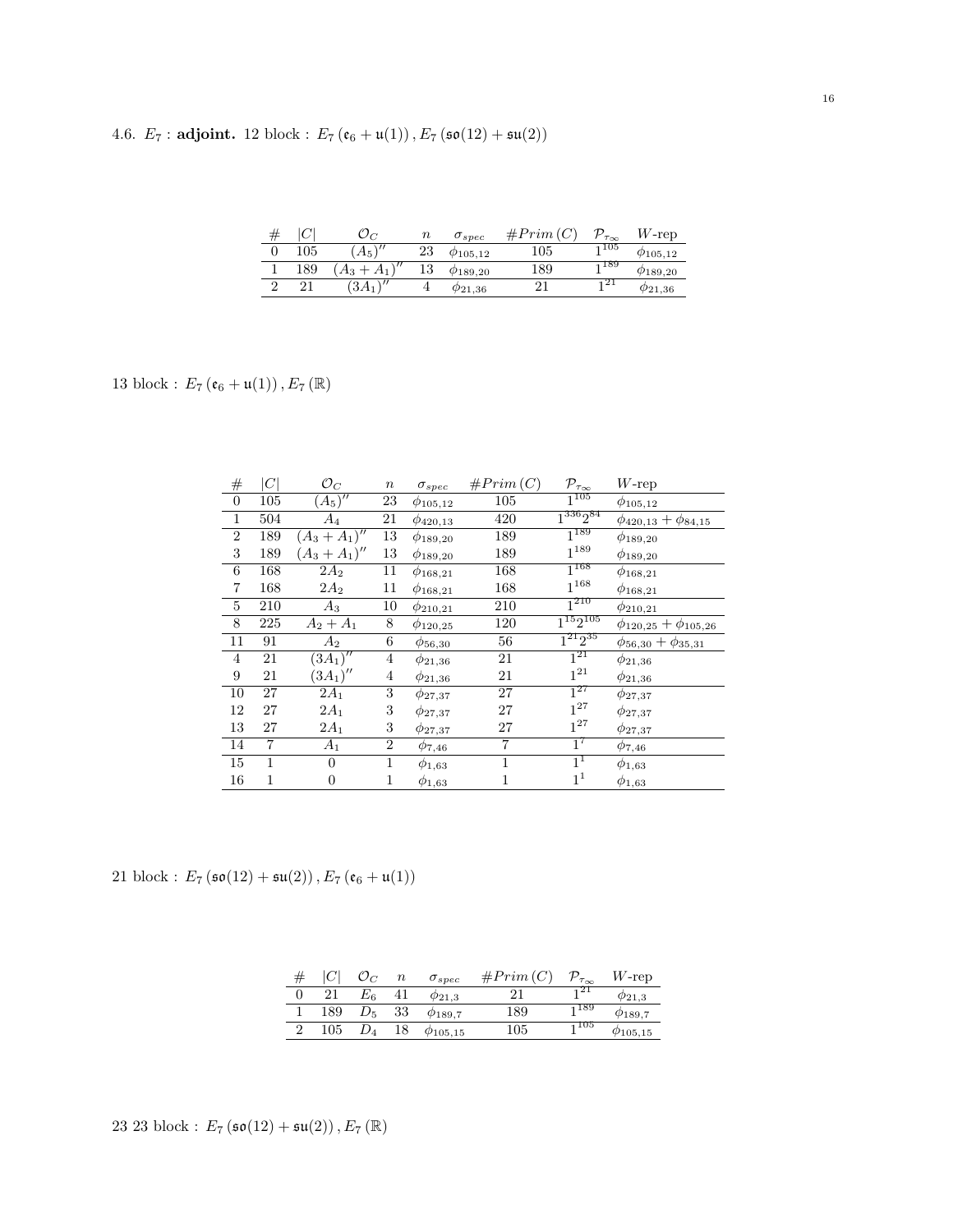| $\#$            | C                | $\mathcal{O}_C$       | $\boldsymbol{n}$          | $\sigma_{spec}$ #Prim(C) | $\mathcal{P}_{\tau_{\underline{\infty}}}$ | $\frac{\mathcal{P}_{\tau_{\infty}}^t}{1^{21}}$ | $W\text{-rep}$                                  |
|-----------------|------------------|-----------------------|---------------------------|--------------------------|-------------------------------------------|------------------------------------------------|-------------------------------------------------|
| $\overline{0}$  | 21               | $E_6$                 | 41                        | $\phi_{21,3}$            | 21                                        |                                                | $\phi_{21,3}$                                   |
| $\mathbf{1}$    | $\overline{135}$ | $E_6(a_1)$            | 40                        | $\phi_{120,4}$           | $\overline{120}$                          | $\overline{1^{105}2^{15}}$                     | $\phi_{120,4} + \phi_{15,7}$                    |
| 10              | $\overline{105}$ | $A_6$                 | $\overline{35}$           | $\phi_{105,6}$           | 105                                       | $1^{105}$                                      | $\phi_{105,6}$                                  |
| $\overline{2}$  | 189              | $D_5$                 | 33                        | $\phi_{189,7}$           | 189                                       | $1^{189}$                                      | $\phi_{189,7}$                                  |
| $\overline{4}$  | 189              | $D_5$                 | 33                        | $\phi_{189,7}$           | 189                                       | $1^{189}\,$                                    | $\phi_{189,7}$                                  |
| $\overline{5}$  | 621              | $E_6(a_3)$            | $\overline{32}$           | $\phi_{405,8}$           | $\overline{405}$                          | $1^{189}2^{216}$                               | $\phi_{405,8} + \phi_{216,9}$                   |
| 11              | 621              | $E_6(a_3)$            | $32\,$                    | $\phi_{405,8}$           | $405\,$                                   | $1^{189}2^{216}$                               | $\phi_{405,8} + \phi_{216,9}$                   |
| 12              | 210              | $A_4+A_2$             | 27                        | $\phi_{210,10}$          | 210                                       | $1^{210}$                                      | $\phi_{210,10}$                                 |
| $\overline{6}$  | 756              | $D_5(a_1)$            | $\overline{26}$           | $\phi_{420,10}$          | 420                                       | $1^{84}2^{336}$                                | $\phi_{420,10} + \phi_{336,11}$                 |
| $\overline{13}$ | 1024             | $A_4 + A_1$           | $\overline{25}$           | $\phi_{512,11}$          | $\overline{512}$                          | $2^{512}$                                      | $\phi_{512,11} + \phi_{512,12}$                 |
| $\,7$           | 504              | $A_4$                 | 21                        | $\phi_{420,13}$          | 420                                       | $1^{336}2^{84}$                                | $\phi_{420,13} + \phi_{84,15}$                  |
| 14              | 504              | $\mathcal{A}_4$       | 21                        | $\phi_{420,13}$          | 420                                       | $1^{336}2^{84}$                                | $\phi_{420,13} + \phi_{84,15}$                  |
| $\overline{15}$ | 378              | $A_3 + A_2$           | $\overline{20}$           | $\phi_{378,14}$          | 378                                       | $1^{378}$                                      | $\phi_{378,14}$                                 |
| $\overline{3}$  | $\overline{105}$ | $\overline{D}_4$      | $\overline{18}$           | $\phi_{105,15}$          | $105\,$                                   | $1^{105}$                                      | $\phi_{105,15}$                                 |
| $8\,$           | $105\,$          | $\mathcal{D}_4$       | $18\,$                    | $\phi_{105,15}$          | $105\,$                                   | $1^{105}\,$                                    | $\phi_{105,15}$                                 |
| $\overline{9}$  | 875              | $\overline{D_4(a_1)}$ | $\overline{16}$           | $\phi_{315,16}$          | $\overline{315}$                          | $2^{70}3^{245}$                                | $\phi_{315,16} + \phi_{280,17} + \phi_{280,18}$ |
| 19              | $665\,$          | $D_4(a_1)$            | $16\,$                    | $\phi_{315,16}$          | $315\,$                                   | $1^{35}2^{210}3^{70}\,$                        | $\phi_{315,16} + \phi_{280,17} + \phi_{70,18}$  |
| 20              | $875\,$          | $D_4(a_1)$            | $16\,$                    | $\phi_{315,16}$          | 315                                       | $2^{70}3^{245}\,$                              | $\phi_{315,16} + \phi_{280,17} + \phi_{280,18}$ |
| 16              | 168              | 2A <sub>2</sub>       | $11\,$                    | $\phi_{168,21}$          | 168                                       | $1^{168}$                                      | $\phi_{168,21}$                                 |
| 22              | 168              | $2{\cal A}_2$         | $11\,$                    | $\phi_{168,21}$          | 168                                       | $1^{168}\,$                                    | $\phi_{168,21}$                                 |
| 17              | $\overline{210}$ | $\overline{A_3}$      | $\overline{10}$           | $\phi_{210,21}$          | $\overline{210}$                          | $1^{210}$                                      | $\phi_{210,21}$                                 |
| 21              | $210\,$          | $A_3$                 | $10\,$                    | $\phi_{210,21}$          | $210\,$                                   | $1^{210}\,$                                    | $\phi_{210,21}$                                 |
| 23              | 189              | $A_2 + 2A_1$          | 9                         | $\phi_{189,22}$          | 189                                       | $1^{189}$                                      | $\phi_{189,22}$                                 |
| 24              | 189              | $A_2 + 2A_1$          | 9                         | $\phi_{189,22}$          | 189                                       | $1^{189}\,$                                    | $\phi_{189,22}$                                 |
| $\overline{25}$ | $\overline{225}$ | $A_2 + A_1$           | $\overline{8}$            | $\phi_{120,25}$          | 120                                       | $1^{15}2^{105}$                                | $\phi_{120,25} + \phi_{105,26}$                 |
| 18              | 91               | $A_2$                 | $\,6$                     | $\phi_{56,30}$           | $\overline{56}$                           | $1^{21}2^{35}$                                 | $\phi_{56,30} + \phi_{35,31}$                   |
| 26              | $\rm 91$         | A <sub>2</sub>        | $\,6$                     | $\phi_{56,30}$           | $56\,$                                    | $1^{21}2^{35}\,$                               | $\phi_{56,30} + \phi_{35,31}$                   |
| 27              | $\rm 91$         | A <sub>2</sub>        | $\,6$                     | $\phi_{56,30}$           | $56\,$                                    | $1^{21}2^{35}\,$                               | $\phi_{56,30} + \phi_{35,31}$                   |
| $\overline{28}$ | $\overline{27}$  | $\overline{2A_1}$     | $\overline{\overline{3}}$ | $\phi_{27,37}$           | $\overline{27}$                           | $1^{27}$                                       | $\phi_{27,37}$                                  |
| $\,29$          | 27               | $2{\cal A}_1$         | $\overline{\mathbf{3}}$   | $\phi_{27,37}$           | 27                                        | $1^{27}$                                       | $\phi_{27,37}$                                  |
| 30              | $\overline{7}$   | $A_1$                 | $\overline{2}$            | $\phi_{7,46}$            | $\overline{7}$                            | $1^7$                                          | $\phi_{7,46}$                                   |
| 31              | $\overline{1}$   | $\boldsymbol{0}$      | $\overline{1}$            | $\phi_{1,63}$            | $\overline{1}$                            | $1^1$                                          | $\phi_{1,63}$                                   |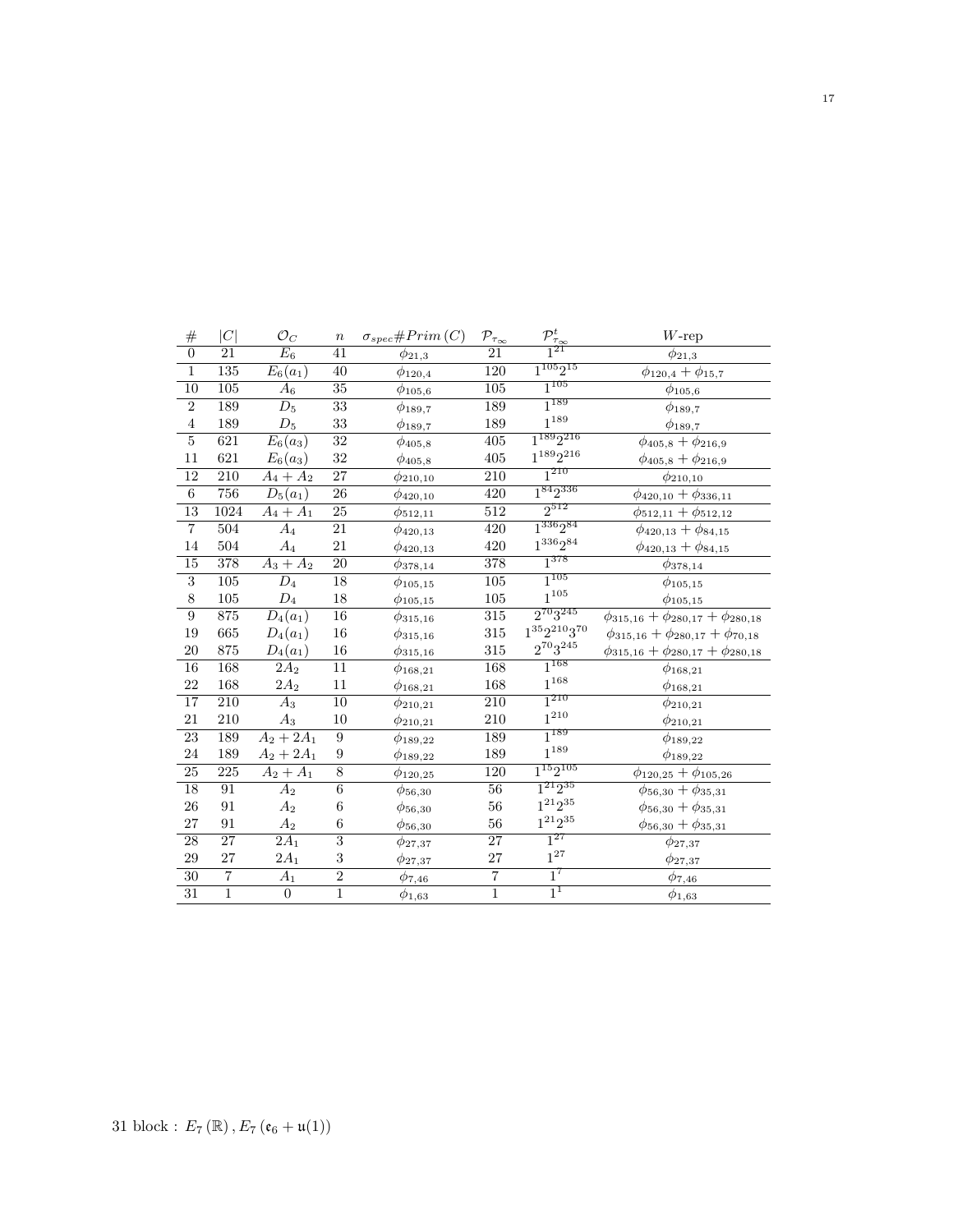| #                       | C              | $\mathcal{O}_C$  | $\boldsymbol{n}$ | $\sigma_{spec}$ | #Prim(C)       | $\mathcal{P}_{\tau_{\underline{\infty}}}$ | $W$ -rep                        |
|-------------------------|----------------|------------------|------------------|-----------------|----------------|-------------------------------------------|---------------------------------|
| $\overline{0}$          | 1              | $E_7$            | 45               | $\phi_{1,0}$    | 1              | $1^1$                                     | $\phi_{1,0}$                    |
| $\overline{1}$          | $\overline{7}$ | $E_7(a_1)$       | 44               | $\phi_{7,1}$    | $\overline{7}$ | $\overline{1^7}$                          | $\phi_{7,1}$                    |
| $\overline{2}$          | 7              | $E_7(a_1)$       | $\rm 44$         | $\phi_{7,1}$    | $\overline{7}$ | $1^7$                                     | $\phi_{7,1}$                    |
| 3                       | 27             | $E_7(a_2)$       | 43               | $\phi_{27,2}$   | 27             | $1^{27}$                                  | $\phi_{27,2}$                   |
| $\overline{4}$          | $27\,$         | $E_7(a_2)$       | $43\,$           | $\phi_{27,2}$   | 27             | $1^{27}$                                  | $\phi_{27,2}$                   |
| 6                       | $27\,$         | $E_7(a_2)$       | $\rm 43$         | $\phi_{27,2}$   | 27             | $1^{27}$                                  | $\phi_{27,2}$                   |
| 8                       | 77             | $E_7(a_3)$       | $42\,$           | $\phi_{56,3}$   | 56             | $1^{35}2^{21}$                            | $\phi_{56,3}+\phi_{21,6}$       |
| $\overline{5}$          | 21             | $\overline{E_6}$ | 41               | $\phi_{21,3}$   | 21             | $1^{21}$                                  | $\phi_{21,3}$                   |
| $\overline{\mathbf{7}}$ | 21             | $E_6$            | 41               | $\phi_{21,3}$   | 21             | $1^{21}\,$                                | $\phi_{21,3}$                   |
| 17                      | 21             | $E_6$            | 41               | $\phi_{21,3}$   | 21             | $1^{21}\,$                                | $\phi_{21,3}$                   |
| 18                      | 21             | $E_{\rm 6}$      | 41               | $\phi_{21,3}$   | 21             | $\mathbf{1}^{21}$                         | $\phi_{21,3}$                   |
| 9                       | 225            | $E_6(a_1)$       | $40\,$           | $\phi_{120,4}$  | 120            | $1^{15}2^{105}$                           | $\phi_{120,4} + \phi_{105,5}$   |
| $10\,$                  | $225\,$        | $E_6(a_1)$       | $40\,$           | $\phi_{120,4}$  | 120            | $1^{15}2^{105}$                           | $\phi_{120,4} + \phi_{105,5}$   |
| 12                      | 210            | $D_6(a_1)$       | $37\,$           | $\phi_{210,6}$  | 210            | $1^{210}$                                 | $\phi_{210,6}$                  |
| 13                      | 210            | $D_6(a_1)$       | $37\,$           | $\phi_{210,6}$  | 210            | $\mathbf{1}^{210}$                        | $\phi_{210,6}$                  |
| $11\,$                  | 168            | $D_5 + A_1$      | $36\,$           | $\phi_{168,6}$  | 168            | $\overline{1^{168}}$                      | $\phi_{168,6}$                  |
| 14                      | 189            | $D_5$            | 33               | $\phi_{189,7}$  | 189            | $1^{189}$                                 | $\phi_{189,7}$                  |
| $15\,$                  | 189            | $\mathcal{D}_5$  | $33\,$           | $\phi_{189,7}$  | 189            | $1^{189}$                                 | $\phi_{189,7}$                  |
| 19                      | 189            | $\mathcal{D}_5$  | $33\,$           | $\phi_{189,7}$  | 189            | $1^{189}$                                 | $\phi_{189,7}$                  |
| 20                      | 189            | $D_5$            | 33               | $\phi_{189,7}$  | 189            | $1^{189}$                                 | $\phi_{189,7}$                  |
| 16                      | 756            | $D_5(a_1)$       | $26\,$           | $\phi_{420,10}$ | 420            | $1^{84}2^{336}$                           | $\phi_{420,10} + \phi_{336,11}$ |
| 21                      | 105            | $D_4$            | $18\,$           | $\phi_{105,15}$ | $105\,$        | $1^{105}$                                 | $\phi_{105,15}$                 |
| 22                      | $105\,$        | $\mathcal{D}_4$  | 18               | $\phi_{105,15}$ | $105\,$        | $1^{\mathrm{105}}$                        | $\phi_{105,15}$                 |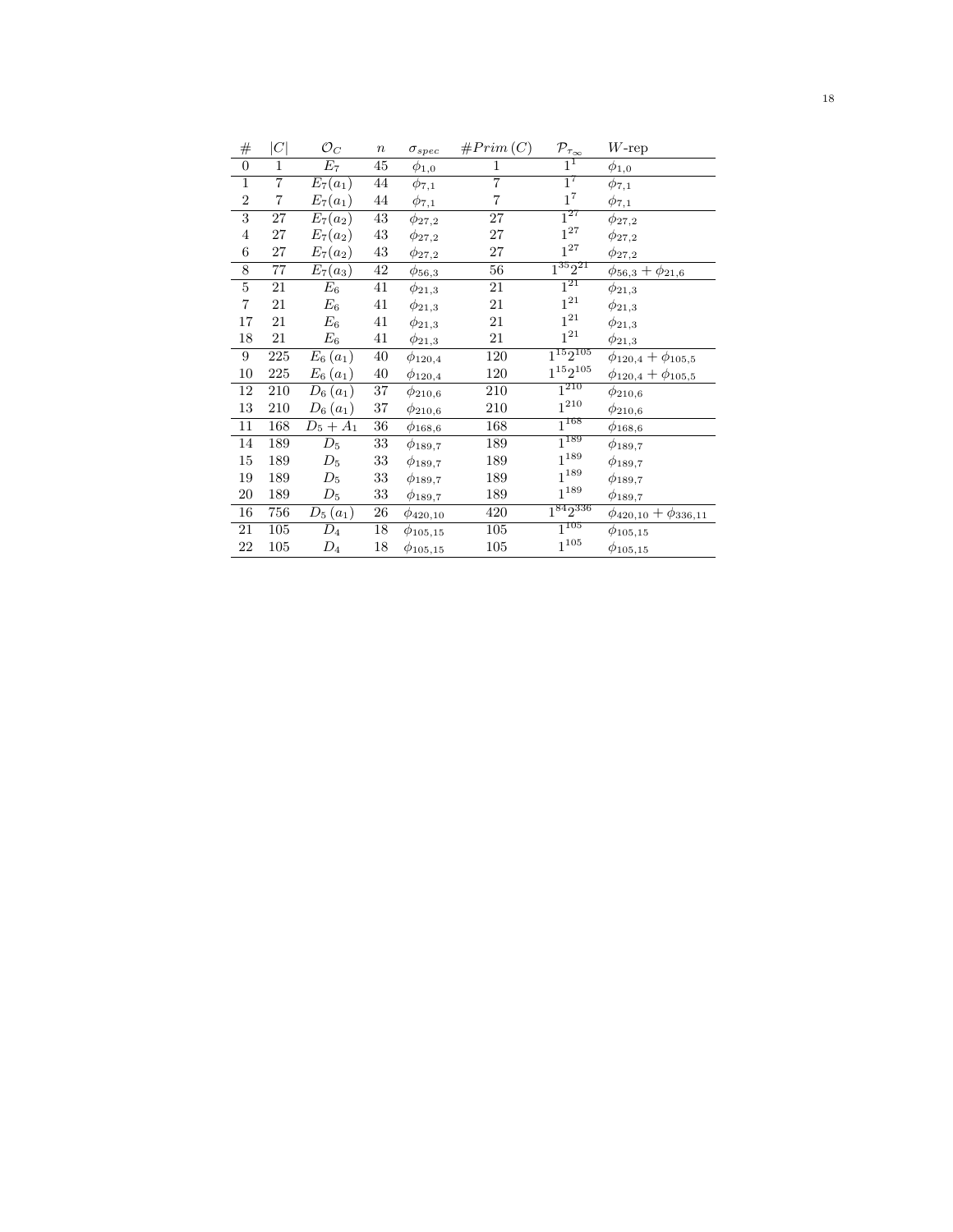| $\#$            | C                | $\mathcal{O}_C$            | $\boldsymbol{n}$ | $\sigma_{spec}$          | #Prim(C)         | $\mathcal{P}_{\tau_{\infty}}$ | $W$ -rep                                     |
|-----------------|------------------|----------------------------|------------------|--------------------------|------------------|-------------------------------|----------------------------------------------|
| $\overline{0}$  | $\mathbf{1}$     | $E_7$                      | 45               | $\phi_{1,\underline{0}}$ | 1                | $1^1$                         | $\phi_{1,0}$                                 |
| $\overline{1}$  | $\overline{7}$   | $\overline{E}_7(a_1)$      | 44               | $\phi_{7,\underline{1}}$ | $\overline{7}$   | $1^7$                         | $\phi_{7,\underline{1}}$                     |
| $\overline{2}$  | $\overline{27}$  | $E_7(a_2)$                 | $\overline{43}$  | $\phi_{27,2}$            | $\overline{27}$  | $1^{27}$                      | $\phi_{27,2}$                                |
| $\overline{3}$  | 27               | $E_7(a_2)$                 | $43\,$           | $\phi_{27,2}$            | 27               | $1^{27}$                      | $\phi_{27,2}$                                |
| $\overline{4}$  | $\overline{91}$  | $E_7(a_3)$                 | $\overline{42}$  | $\phi_{56,3}$            | $\overline{56}$  | $1^{21}2^{35}$                | $\phi_{56,3}+\phi_{35,4}$                    |
| $\bf 5$         | 91               | $E_7(a_3)$                 | $42\,$           | $\phi_{56,3}$            | 56               | $1^{21}2^{35}\,$              | $\phi_{56,3}+\phi_{35,4}$                    |
| 13              | $\rm 91$         | $E_7(a_3)$                 | $42\,$           | $\phi_{56,3}$            | $56\,$           | $1^{21}2^{35}\,$              | $\phi_{56,3}+\phi_{35,4}$                    |
| $\overline{6}$  | 225              | $\overline{E}_6(a_1)$      | $\overline{40}$  | $\phi_{120,4}$           | 120              | $1^{15}2^{105}$               | $\phi_{120,4} + \phi_{105,5}$                |
| $\overline{7}$  | 189              | $E_7(a_4)$                 | $\overline{38}$  | $\phi_{189,5}$           | 189              | $1^{189}$                     | $\phi_{189,5}$                               |
| $\overline{9}$  | 189              | $E_7(a_4)$                 | $38\,$           | $\phi_{189,5}$           | 189              | $1^{189}\,$                   | $\phi_{189,5}$                               |
| 10              | 210              | $\overline{D}_6(a_1)$      | 37               | $\phi_{210,6}$           | 210              | $1^{210}$                     | $\phi_{210,6}$                               |
| 14              | 210              | $D_6(a_1)$                 | 37               | $\phi_{210,6}$           | 210              | $1^{\mathrm{210}}$            | $\phi_{210,6}$                               |
| $\overline{8}$  | 168              | $\overline{D_5 + A_1}$     | $\overline{36}$  | $\phi_{168,6}$           | 168              | $1^{168}$                     | $\phi_{168,6}$                               |
| $15\,$          | 168              | $D_5 + A_1$                | 36               | $\phi_{168,6}$           | 168              | $1^{168}\,$                   | $\phi_{168,6}$                               |
| $\overline{11}$ | 875              | $E_7(a_5)$                 | $\overline{34}$  | $\phi_{315,7}$           | 315              | $2^{70}3^{245}$               | $\phi_{315,7} + \phi_{280,8} + \phi_{280,9}$ |
| $12\,$          | 665              | $E_7(a_5)$                 | $34\,$           | $\phi_{{315,7}}$         | 315              | $1^{35}2^{210}3^{70}$         | $\phi_{315,7} + \phi_{280,8} + \phi_{70,9}$  |
| 21              | 875              | $E_7(a_5)$                 | $34\,$           | $\phi_{{315},7}$         | 315              | $2^{70}3^{245}$               | $\phi_{315,7} + \phi_{280,8} + \phi_{280,9}$ |
| 16              | 378              | $D_5(a_1) + A_1$           | $\overline{30}$  | $\phi_{378,9}$           | 378              | $1^{378}$                     | $\phi_{378,9}$                               |
| $\overline{17}$ | 504              | $D_5(a_1)$                 | $26\,$           | $\phi_{420,10}$          | 420              | $1^{336}2^{84}$               | $\phi_{420,10} + \phi_{84,12}$               |
| $\bf 23$        | 504              | $D_5(a_1)$                 | 26               | $\phi_{420,10}$          | 420              | $1^{336}2^{84}\,$             | $\phi_{420,10} + \phi_{84,12}$               |
| 18              | 1024             | $A_4 + A_1$                | $\overline{25}$  | $\phi_{512,11}$          | 512              | $2^{512}$                     | $\phi_{512,11} + \phi_{512,12}$              |
| 22              | 105              | $\overline{(A_5)''}$       | 23               | $\phi_{105,12}$          | $\overline{105}$ | $1^{105}$                     | $\phi_{105,12}$                              |
| 29              | $105\,$          | $(A_5)''$                  | $\bf 23$         | $\phi_{105,12}$          | 105              | $1^{\mathrm{105}}$            | $\phi_{105,12}$                              |
| 19              | $\overline{210}$ | $A_3 + A_2 + A_1$          | $\overline{22}$  | $\phi_{210,13}$          | $\overline{210}$ | $1^{210}$                     | $\phi_{210,13}$                              |
| 24              | 756              | $\overline{A}_4$           | 21               | $\phi_{420,13}$          | 420              | $1^{84}2^{336}$               | $\phi_{420,13} + \phi_{336,14}$              |
| $\overline{20}$ | 621              | $D_4(a_1) + A_1$           | 19               | $\phi_{405,15}$          | $405\,$          | $1^{189}2^{216}$              | $\phi_{405,15}+\phi_{216,16}$                |
| 25              | 621              | $D_4(a_1) + A_1$           | 19               | $\phi_{405,15}$          | $405\,$          | $1^{189}2^{216}\,$            | $\phi_{405,15}+\phi_{216,16}$                |
| $\overline{26}$ | 189              | $\overline{(A_3 + A_1)''}$ | $13\,$           | $\phi_{189,20}$          | 189              | $1^{189}$                     | $\phi_{189,20}$                              |
| 30              | 189              | $(A_3 + A_1)''$            | 13               | $\phi_{189,20}$          | 189              | $1^{189}$                     | $\phi_{189,20}$                              |
| 27              | 105              | $A_2 + 3A_1$               | 12               | $\phi_{105,21}$          | 105              | $1^{105}$                     | $\phi_{105,21}$                              |
| $\overline{28}$ | 135              | $A_2 + A_1$                | $\overline{8}$   | $\phi_{120,25}$          | 120              | $1^{105}2^{15}$               | $\phi_{120,25}+\phi_{15,28}$                 |
| $\overline{31}$ | $\overline{21}$  | $\overline{(3A_1)''}$      | $\overline{4}$   | $\phi_{21,36}$           | $\overline{21}$  | $1^{21}$                      | $\phi_{21,36}$                               |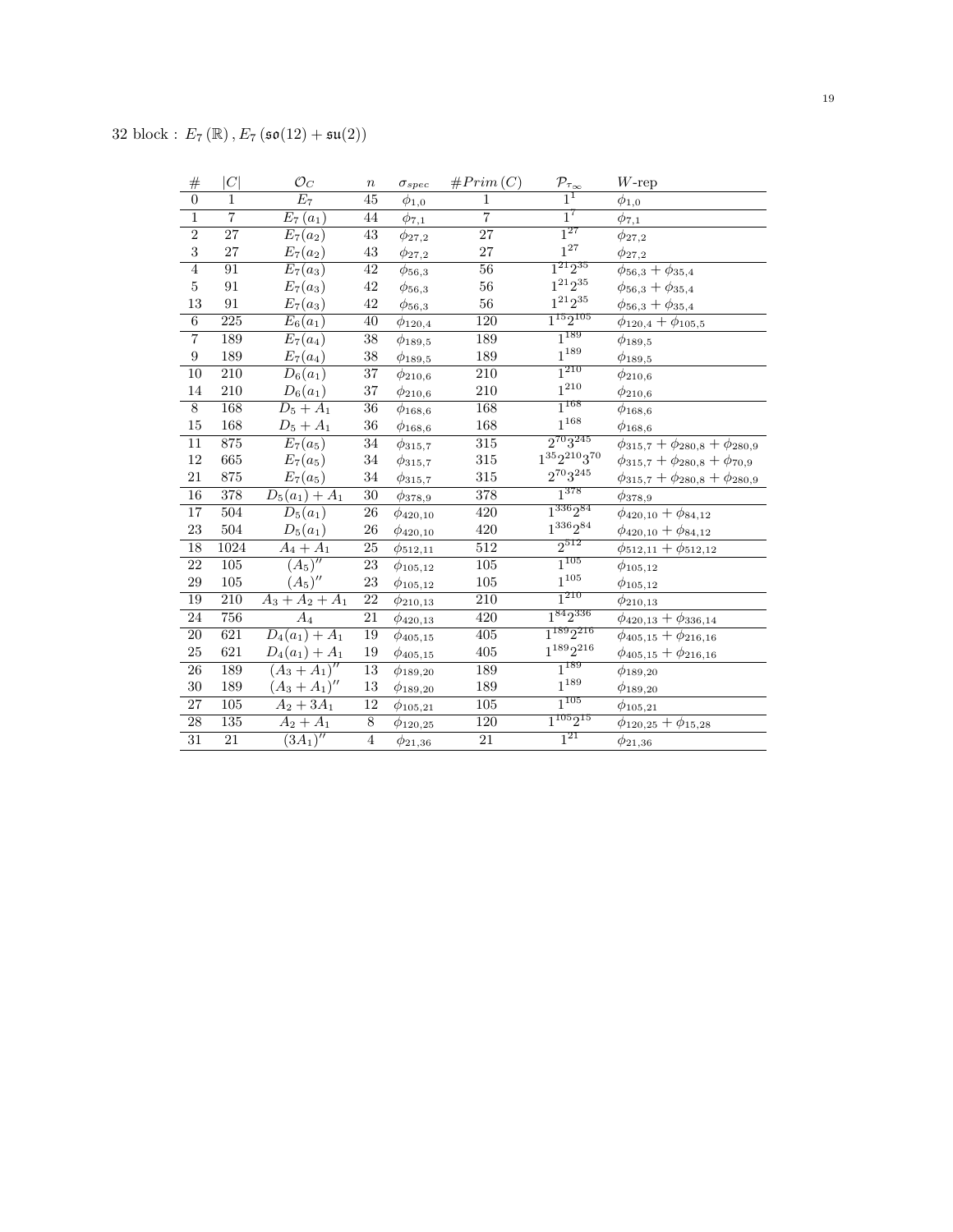| $\#$            | C                | $\mathcal{O}_C$       | $\boldsymbol{n}$ | $\sigma_{spec}$  | #Prim(C)         | $\frac{\mathcal{P}_{\tau_{\infty}}}{1}$ | $W$ -rep                                     |
|-----------------|------------------|-----------------------|------------------|------------------|------------------|-----------------------------------------|----------------------------------------------|
| $\overline{0}$  | 1                | $\overline{E_7}$      | 45               | $\phi_{1,0}$     | $\mathbf{1}$     |                                         | $\phi_{1,0}$                                 |
| $\mathbf{1}$    | $\overline{7}$   | $E_7(a_1)$            | 44               | $\phi_{7,1}$     | $\overline{7}$   | $\overline{1}^7$                        | $\phi_{7,1}$                                 |
| $\overline{2}$  | $\overline{27}$  | $E_7(a_2)$            | $\overline{43}$  | $\phi_{27,2}$    | $\overline{27}$  | $1^{27}$                                | $\phi_{27,2}$                                |
| $\overline{3}$  | $\overline{91}$  | $\overline{E_7}(a_3)$ | $\overline{42}$  | $\phi_{56,3}$    | $\overline{56}$  | $1^{21}2^{35}$                          | $\phi_{56,3}+\phi_{35,4}$                    |
| $\,4\,$         | 91               | $E_7(a_3)$            | 42               | $\phi_{56,3}$    | $56\,$           | $1^{21}2^{35}$                          | $\phi_{56,3}+\phi_{35,4}$                    |
| $\overline{5}$  | $\overline{21}$  | $E_6$                 | 41               | $\phi_{21,3}$    | 21               | $1^{21}$                                | $\phi_{21,3}$                                |
| $\overline{7}$  | 21               | $\mathcal{E}_6$       | 41               | $\phi_{21,3}$    | 21               | $1^{21}$                                | $\phi_{21,3}$                                |
| $\overline{6}$  | 135              | $E_6(a_1)$            | $\overline{40}$  | $\phi_{120,4}$   | 120              | $1^{105}2^{15}$                         | $\phi_{120,4} + \phi_{15,7}$                 |
| $8\,$           | 135              | $E_6(a_1)$            | 40               | $\phi_{120,4}$   | 120              | $1^{105}2^{15}$                         | $\phi_{120,4} + \phi_{15,7}$                 |
| 10              | 135              | $E_6(a_1)$            | 40               | $\phi_{120,4}$   | 120              | $1^{105}2^{15}$                         | $\phi_{120,4} + \phi_{15,7}$                 |
| $\overline{9}$  | 189              | $E_7(a_4)$            | 38               | $\phi_{189,5}$   | 189              | $1^{189}$                               | $\phi_{189,5}$                               |
| 11              | 189              | $E_7(a_4)$            | 38               | $\phi_{189,5}$   | 189              | $1^{189}$                               | $\phi_{189,5}$                               |
| 14              | 189              | $E_7(a_4)$            | $38\,$           | $\phi_{189,5}$   | 189              | $1^{189}$                               | $\phi_{189,5}$                               |
| 16              | 189              | $E_7(a_4)$            | 38               | $\phi_{189,5}$   | 189              | $1^{189}\,$                             | $\phi_{189,5}$                               |
| 12              | 210              | $D_6(a_1)$            | 37               | $\phi_{210,6}$   | 210              | $1^{210}$                               | $\phi_{210,6}$                               |
| $\overline{13}$ | 168              | $D_5 + A_1$           | $\overline{36}$  | $\phi_{168,6}$   | 168              | $1^{168}$                               | $\phi_{168,6}$                               |
| $\overline{15}$ | $\overline{105}$ | $\overline{A}_6$      | $\overline{35}$  | $\phi_{105,6}$   | $\overline{105}$ | $1^{105}$                               | $\phi_{105,6}$                               |
| $17\,$          | 105              | $A_6$                 | 35               | $\phi_{105,6}$   | $105\,$          | $1^{105}\,$                             | $\phi_{105,6}$                               |
| 21              | 105              | $\mathcal{A}_6$       | $35\,$           | $\phi_{105,6}$   | $105\,$          | $1^{105}$                               | $\phi_{105,6}$                               |
| 24              | 105              | $A_6$                 | 35               | $\phi_{105,6}$   | $105\,$          | $1^{105}$                               | $\phi_{105,6}$                               |
| $\overline{18}$ | 875              | $E_7(a_5)$            | $\overline{34}$  | $\phi_{{315},7}$ | $\overline{315}$ | $2^{70}3^{245}$                         | $\phi_{315,7} + \phi_{280,8} + \phi_{280,9}$ |
| $26\,$          | 665              | $E_7(a_5)$            | $34\,$           | $\phi_{{315},7}$ | $315\,$          | $1^{35}2^{210}3^{70}$                   | $\phi_{315,7} + \phi_{280,8} + \phi_{70,9}$  |
| $\overline{20}$ | 189              | $\overline{D_5}$      | $\overline{33}$  | $\phi_{189,7}$   | 189              | $1^{189}$                               | $\phi_{189,7}$                               |
| 23              | 189              | $\mathcal{D}_5$       | $33\,$           | $\phi_{189,7}$   | 189              | $1^{189}$                               | $\phi_{189,7}$                               |
| $\overline{22}$ | 621              | $E_6(a_3)$            | $\overline{32}$  | $\phi_{405,8}$   | $\overline{405}$ | $1^{189}2^{216}$                        | $\phi_{405,8} + \phi_{216,9}$                |
| $25\,$          | 621              | $E_6(a_3)$            | $32\,$           | $\phi_{405,8}$   | 405              | $1^{189}2^{216}$                        | $\phi_{405,8}+\phi_{216,9}$                  |
| 28              | 621              | $E_6(a_3)$            | $32\,$           | $\phi_{405,8}$   | $405\,$          | $1^{189}2^{216}$                        | $\phi_{405,8}+\phi_{216,9}$                  |
| 19              | 378              | $D_5(a_1) + A_1$      | $\overline{30}$  | $\phi_{378,9}$   | 378              | $1^{378}$                               | $\phi_{378,9}$                               |
| 29              | 378              | $D_5(a_1) + A_1$      | $30\,$           | $\phi_{378,9}$   | 378              | $1^{378}$                               | $\phi_{378,9}$                               |
| $30\,$          | 378              | $D_5(a_1) + A_1$      | $30\,$           | $\phi_{378,9}$   | 378              | $1^{378}$                               | $\phi_{378,9}$                               |
| 31              | 378              | $D_5(a_1) + A_1$      | 30               | $\phi_{378,9}$   | 378              | $1^{378}$                               | $\phi_{378,9}$                               |
| $\overline{33}$ | $\overline{210}$ | $A_4 + A_2$           | $\overline{27}$  | $\phi_{210,10}$  | $\overline{210}$ | $1^{210}$                               | $\phi_{210,10}$                              |
| 34              | 210              | $A_4 + A_2$           | 27               | $\phi_{210,10}$  | 210              | $1^{210}$                               | $\phi_{210,10}$                              |
| 35              | 210              | $A_4 + A_2$           | $\sqrt{27}$      | $\phi_{210,10}$  | $210\,$          | $1^{210}$                               | $\phi_{210,10}$                              |
| 36              | 210              | $A_4 + A_2$           | 27               | $\phi_{210,10}$  | 210              | $1^{210}$                               | $\phi_{210,10}$                              |
| $\overline{32}$ | 504              | $\overline{D_5(a_1)}$ | $\overline{26}$  | $\phi_{420,10}$  | 420              | $1^{336}2^{84}$                         | $\phi_{420,10} + \phi_{84,12}$               |
| 38              | 756              | $D_5(a_1)$            | 26               | $\phi_{420,10}$  | 420              | $1^{84}2^{336}$                         | $\phi_{420,10} + \phi_{336,11}$              |
| $\overline{37}$ | 1024             | $A_4 + A_1$           | $\overline{25}$  | $\phi_{512,11}$  | $\overline{512}$ | $2^{512}$                               | $\phi_{512,11} + \phi_{512,12}$              |
| 39              | 1024             | $A_4 + A_1$           | $25\,$           | $\phi_{512,11}$  | 512              | $2^{512}$                               | $\phi_{512,11} + \phi_{512,12}$              |
| 40              | 1024             | $A_4 + A_1$           | 25               | $\phi_{512,11}$  | 512              | $2^{512}$                               | $\phi_{512,11} + \phi_{512,12}$              |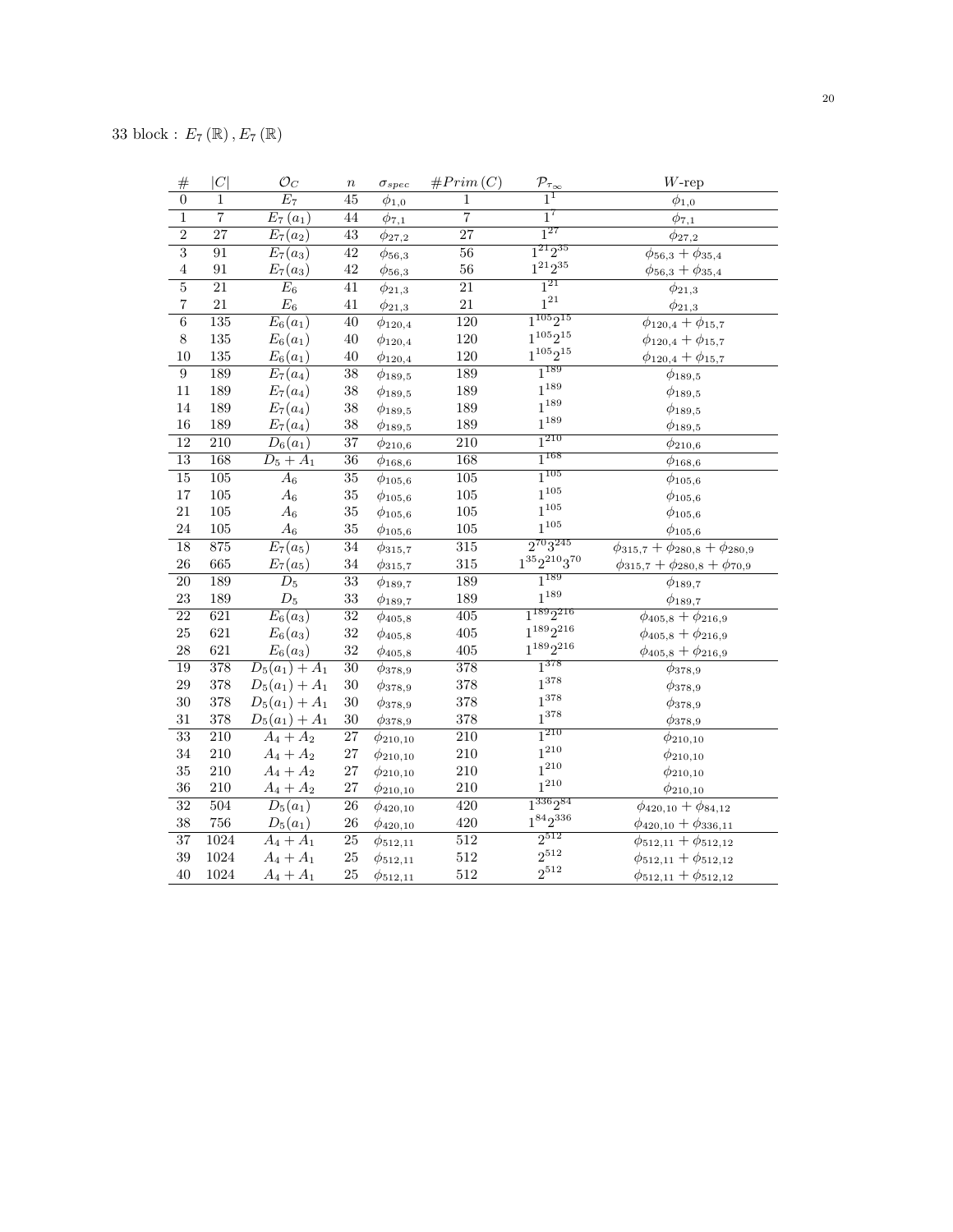| $\#$            | C                | $\mathcal{O}_C$            | $\,n$            | $\sigma_{spec}$ | #Prim(C)         | $\frac{\mathcal{P}_{\tau_{\infty}}}{1^{105}}$ | $W$ -rep                                        |
|-----------------|------------------|----------------------------|------------------|-----------------|------------------|-----------------------------------------------|-------------------------------------------------|
| $\overline{45}$ | 105              | $\overline{(A_5)''}$       | $\overline{23}$  | $\phi_{105,12}$ | $\overline{105}$ |                                               | $\phi_{105,12}$                                 |
| 41              | 210              | $A_3 + A_2 + A_1$          | $\overline{22}$  | $\phi_{210,13}$ | $\overline{210}$ | $1^{210}$                                     | $\phi_{210,13}$                                 |
| 44              | 210              | $A_3 + A_2 + A_1$          | 22               | $\phi_{210,13}$ | 210              | $1^{210}$                                     | $\phi_{210,13}$                                 |
| $\overline{46}$ | 504              | $\overline{A_4}$           | 21               | $\phi_{420,13}$ | $\overline{420}$ | $1^{336}2^{84}$                               | $\phi_{420,13} + \phi_{84,15}$                  |
| 47              | 504              | $A_4$                      | 21               | $\phi_{420,13}$ | 420              | $1^{336}2^{84}$                               | $\phi_{420,13} + \phi_{84,15}$                  |
| 49              | 504              | $\mathcal{A}_4$            | 21               | $\phi_{420,13}$ | 420              | $1^{84}2^{336}$                               | $\phi_{420,13} + \phi_{84,15}$                  |
| $\overline{48}$ | 378              | $A_3 + A_2$                | $\overline{20}$  | $\phi_{378,14}$ | 378              | $1^{378}$                                     | $\phi_{378,14}$                                 |
| $50\,$          | 378              | $A_3 + A_2$                | 20               | $\phi_{378,14}$ | 378              | $1^{378}$                                     | $\phi_{378,14}$                                 |
| 51              | 378              | $A_3 + A_2$                | $20\,$           | $\phi_{378,14}$ | 378              | $1^{378}$                                     | $\phi_{378,14}$                                 |
| 57              | 378              | $A_3 + A_2$                | 20               | $\phi_{378,14}$ | 378              | $1^{378}$                                     | $\phi_{378,14}$                                 |
| $59\,$          | 378              | $A_3 + A_2$                | $20\,$           | $\phi_{378,14}$ | 378              | $1^{378}$                                     | $\phi_{378,14}$                                 |
| 42              | 621              | $\overline{D_4(a_1)+A_1}$  | $\overline{19}$  | $\phi_{405,15}$ | $\overline{405}$ | $1^{189}2^{216}$                              | $\phi_{405,15}+\phi_{216,16}$                   |
| $52\,$          | 621              | $D_4(a_1) + A_1$           | 19               | $\phi_{405,15}$ | 405              | $1^{189}2^{216}$                              | $\phi_{405,15}+\phi_{216,16}$                   |
| $\overline{53}$ | 105              | $\overline{D_4}$           | $\overline{18}$  | $\phi_{105,15}$ | 105              | $1^{105}$                                     | $\phi_{105,15}$                                 |
| $55\,$          | 105              | $\mathcal{D}_4$            | 18               | $\phi_{105,15}$ | 105              | $1^{105}$                                     | $\phi_{105,15}$                                 |
| $\overline{54}$ | 665              | $\overline{D_4(a_1)}$      | $\overline{16}$  | $\phi_{315,16}$ | $\overline{315}$ | $1^{35}2^{210}3^{70}$                         | $\phi_{315,16} + \phi_{280,17} + \phi_{70,18}$  |
| 56              | 665              | $D_4(a_1)$                 | $16\,$           | $\phi_{315,16}$ | 315              | $1^{35}2^{210}3^{70}$                         | $\phi_{315,16} + \phi_{280,17} + \phi_{70,18}$  |
| 58              | 875              | $D_4(a_1)$                 | 16               | $\phi_{315,16}$ | 315              | $2^{70}3^{245}\,$                             | $\phi_{315,16} + \phi_{280,17} + \phi_{280,18}$ |
| 60              | 875              | $D_4(a_1)$                 | 16               | $\phi_{315,16}$ | 315              | $2^{70}3^{245}$                               | $\phi_{315,16} + \phi_{280,17} + \phi_{280,18}$ |
| $\overline{63}$ | 189              | $(\overline{A_3 + A_1})''$ | $\overline{13}$  | $\phi_{189,20}$ | 189              | $1^{189}$                                     | $\phi_{189,20}$                                 |
| 43              | $\overline{105}$ | $A_2 + 3A_1$               | $\overline{12}$  | $\phi_{105,21}$ | $\overline{105}$ | $1^{105}$                                     | $\phi_{105,21}$                                 |
| 61              | 105              | $A_2 + 3A_1$               | $12\,$           | $\phi_{105,21}$ | 105              | $1^{105}$                                     | $\phi_{105,21}$                                 |
| 64              | 168              | $2A_2$                     | 11               | $\phi_{168,21}$ | 168              | $1^{168}$                                     | $\phi_{168,21}$                                 |
| 65              | 168              | $2A_2$                     | 11               | $\phi_{168,21}$ | 168              | $1^{168}$                                     | $\phi_{168,21}$                                 |
| $\overline{66}$ | $\overline{210}$ | $\overline{A_3}$           | $\overline{10}$  | $\phi_{210,21}$ | $\overline{210}$ | $1^{210}$                                     | $\phi_{210,21}$                                 |
| 69              | $210\,$          | $\mathcal{A}_3$            | 10               | $\phi_{210,21}$ | 210              | $1^{210}$                                     | $\phi_{210,21}$                                 |
| 62              | 189              | $A_2 + 2A_1$               | $\boldsymbol{9}$ | $\phi_{189,22}$ | 189              | $1^{189}$                                     | $\phi_{189,22}$                                 |
| 67              | 189              | $A_2 + 2A_1$               | 9                | $\phi_{189,22}$ | 189              | $1^{189}$                                     | $\phi_{189,22}$                                 |
| 68              | 189              | $A_2 + 2A_1$               | 9                | $\phi_{189,22}$ | 189              | $1^{189}$                                     | $\phi_{189,22}$                                 |
| 70              | 189              | $A_2 + 2A_1$               | 9                | $\phi_{189,22}$ | 189              | $1^{189}$                                     | $\phi_{189,22}$                                 |
| $71\,$          | 189              | $A_2 + 2A_1$               | 9                | $\phi_{189,22}$ | 189              | $1^{189}$                                     | $\phi_{189,22}$                                 |
| $\overline{72}$ | 135              | $A_2 + A_1$                | $\overline{8}$   | $\phi_{120,25}$ | 120              | $1^{105}2^{15}$                               | $\phi_{120,25} + \phi_{15,28}$                  |
| 75              | 225              | $A_2 + A_1$                | $8\,$            | $\phi_{120,25}$ | 120              | $1^{15}2^{105}$                               | $\phi_{120,25} + \phi_{105,26}$                 |
| $\overline{73}$ | 91               | $\overline{A_2}$           | $\overline{6}$   | $\phi_{56,30}$  | $\overline{56}$  | $1^{21}2^{35}$                                | $\overline{\phi_{56,30}} + \phi_{35,31}$        |
| $74\,$          | 91               | A <sub>2</sub>             | $\,6\,$          | $\phi_{56,30}$  | 56               | $1^{21}2^{35}$                                | $\phi_{56,30} + \phi_{35,31}$                   |
| 76              | 91               | $A_2$                      | 6                | $\phi_{56,30}$  | 56               | $1^{21}2^{35}$                                | $\phi_{56,30} + \phi_{35,31}$                   |
| 77              | $\rm 91$         | A <sub>2</sub>             | 6                | $\phi_{56,30}$  | 56               | $1^{21}2^{35}\,$                              | $\phi_{56,30} + \phi_{35,31}$                   |
| $\overline{78}$ | $\overline{21}$  | $\overline{(3A_1)''}$      | $\overline{4}$   | $\phi_{21,36}$  | $\overline{21}$  | $1^{21}$                                      | $\phi_{21,36}$                                  |
| 79              | 27               | $\overline{2A_1}$          | $\overline{3}$   | $\phi_{27,37}$  | 27               | $1^{27}$                                      | $\phi_{27,37}$                                  |
| 80              | 27               | $2A_1$                     | $\sqrt{3}$       | $\phi_{27,37}$  | 27               | $1^{27}$                                      | $\phi_{27,37}$                                  |
| $\overline{81}$ | $\overline{7}$   | $\overline{A_1}$           | $\overline{2}$   | $\phi_{7,46}$   | $\overline{7}$   | $1^7$                                         | $\phi_{7,46}$                                   |
| 82              | $\overline{7}$   | $A_1$                      | $\sqrt{2}$       | $\phi_{7,46}$   | $\overline{7}$   | $1^7\,$                                       | $\phi_{7,46}$                                   |
| 83              | $\overline{1}$   | $\overline{0}$             | $\mathbf{1}$     | $\phi_{1,63}$   | $\overline{1}$   | $1^1$                                         | $\overline{\phi}_{1,63}$                        |
| 84              | $\mathbf{1}$     | $\boldsymbol{0}$           | $\,1\,$          | $\phi_{1,63}$   | $\mathbf{1}$     | $1^1$                                         | $\phi_{1,63}$                                   |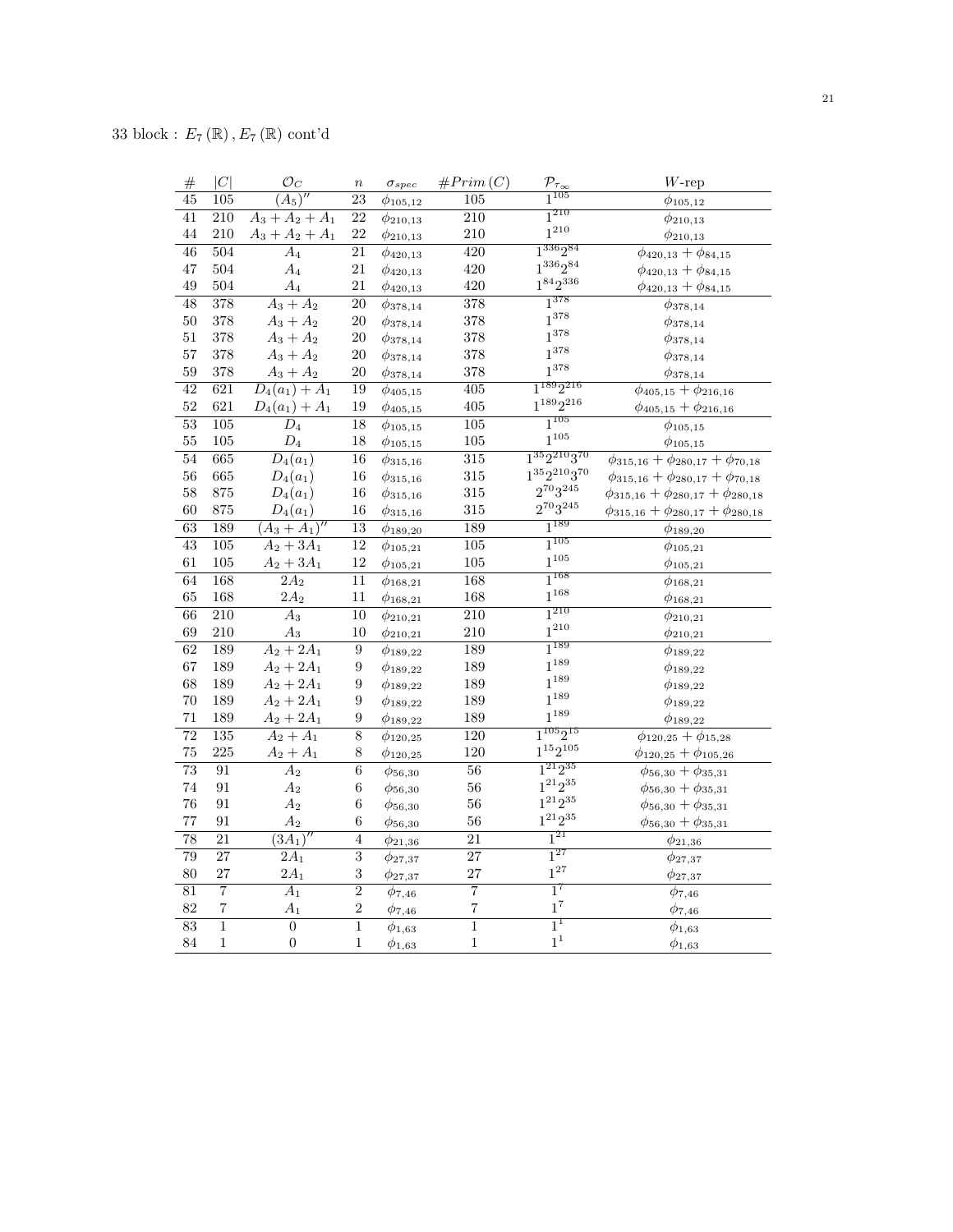## 4.7.  $E_8$ .

## 11 block :  $E_8\left(\mathfrak{e}_7 + \mathfrak{su}(2)\right), E_8\left(\mathfrak{e}_7 + \mathfrak{su}(2)\right)$

| # |      |         | $\it n$ | $\sigma_{spec}$     | #Prim (C | $\mathcal{D}_{\tau_{\infty}}$ | $W$ -rep            |
|---|------|---------|---------|---------------------|----------|-------------------------------|---------------------|
|   | 525  | $E_{6}$ | 50      | $\varphi_{525,12}$  | 525      | 1525                          | $\varphi_{525,12}$  |
|   | 2100 | $D_5$   | 34      | $\varphi_{2100,20}$ | 2100     | <sub>1</sub> 2100             | $\varphi_{2100,20}$ |
|   | 525  |         | 15      | $\varphi_{525,36}$  | 525      | 1525                          | $\varphi_{525,36}$  |

12 block :  $E_8$  ( $\mathfrak{e}_7 + \mathfrak{su}(2)$ ),  $E_8$  ( $\mathbb{R}$ )

| $\#$            | C              | $\mathcal{O}_C$       | $\, n$           | $\sigma_{spec}$       | #Prim(C)          | $\mathcal{P}_{\tau_{\underline{\infty}}}$ | $W$ -rep                                           |
|-----------------|----------------|-----------------------|------------------|-----------------------|-------------------|-------------------------------------------|----------------------------------------------------|
| $\overline{0}$  | 525            | $\overline{E_6}$      | 50               | $\phi_{525,12}$       | 525               | $1^{525}$                                 | $\phi_{525,12}$                                    |
| $\overline{1}$  | 3500           | $\overline{E}_6(a_1)$ | 47               | $\phi_{2800,13}$      | $\overline{2800}$ | $1^{2100}2^{700}$                         | $\phi_{2800,13} + \phi_{700,16}$                   |
| $\overline{5}$  | 4200           | $\scriptstyle A_6$    | 43               | $\phi_{4200,15}$      | 4200              | $1^{4200}$                                | $\phi_{4200,15}$                                   |
| $\overline{2}$  | 2100           | $\overline{D_5}$      | 34               | $\phi_{2100,20}$      | $\overline{2100}$ | $1^{2100}$                                | $\phi_{2100,20}$                                   |
| 3               | 2100           | $D_5$                 | $34\,$           | $\phi_{2100,20}$      | 2100              | $1^{2100}$                                | $\phi_{2100,20}$                                   |
| $\overline{4}$  | 8800           | $E_6(a_3)$            | 33               | $\phi_{\rm 5600, 21}$ | 5600              | $1^{2400}2^{3200}$                        | $\phi_{5600,21} + \phi_{3200,22}$                  |
| $\,6$           | 8800           | $E_6(a_3)$            | 33               | $\phi_{\rm 5600, 21}$ | 5600              | $1^{2400}2^{3200}\,$                      | $\phi_{5600,21} + \phi_{3200,22}$                  |
| $\overline{7}$  | 4536           | $A_4+A_2$             | 28               | $\phi_{4536,23}$      | 4536              | $1^{4536}$                                | $\phi_{4536,23}$                                   |
| $\,8\,$         | 4900           | $D_5(a_1)$            | 26               | $\phi_{2800,25}$      | 2800              | $1^{700}2^{2100}$                         | $\phi_{2800,25}+\phi_{2100,28}$                    |
| $\overline{9}$  | 8192           | $A_4 + A_1$           | 24               | $\phi_{4096,26}$      | 4096              | $2^{4096}$                                | $\phi_{4096,26} + \phi_{4096,27}$                  |
| $\overline{11}$ | 3240           | $A_4$                 | $20\,$           | $\phi_{2268,30}$      | 2268              | $1^{1296}2^{972}$                         | $\phi_{2268,30} + \phi_{972,32}$                   |
| 14              | 3240           | $A_4$                 | 20               | $\phi_{2268,30}$      | 2268              | $1^{1296}2^{972}\,$                       | $\phi_{2268,30} + \phi_{972,32}$                   |
| 18              | 3240           | $A_3 + A_2$           | 19               | $\phi_{3240,31}$      | 3240              | $1^{3240}$                                | $\phi_{3240,31}$                                   |
| $\overline{10}$ | 525            | $\overline{D_4}$      | 15               | $\phi_{525,36}$       | $\overline{525}$  | $1^{525}$                                 | $\phi_{525,36}$                                    |
| $13\,$          | $525\,$        | $D_4$                 | 15               | $\phi_{525,36}$       | $525\,$           | $1^{525}\,$                               | $\phi_{525,36}$                                    |
| 12              | 3192           | $D_4(a_1)$            | 14               | $\phi_{1400,37}$      | 1400              | $1^{56}2^{896}3^{448}$                    | $\phi_{1400,37} + \phi_{1344,38} + \phi_{448,39}$  |
| 15              | 3752           | $D_4(a_1)$            | 14               | $\phi_{1400,37}$      | 1400              | $2^{448}3^{952}$                          | $\phi_{1400,37} + \phi_{1344,38} + \phi_{1008,39}$ |
| 19              | 3752           | $D_4(a_1)$            | 14               | $\phi_{1400,37}$      | 1400              | $2^{448}3^{952}$                          | $\phi_{1400,37} + \phi_{1344,38} + \phi_{1008,39}$ |
| $\overline{20}$ | 1000           | $2A_2$                | $\overline{11}$  | $\phi_{700,42}$       | 700               | $1^{400}2^{300}$                          | $\phi_{700,42}+\phi_{300,44}$                      |
| 16              | 567            | $A_3$                 | $\boldsymbol{9}$ | $\phi_{567,46}$       | 567               | $1^{567}$                                 | $\phi_{567,46}$                                    |
| $21\,$          | 567            | $A_3$                 | 9                | $\phi_{567,46}$       | 567               | $1^{567}$                                 | $\phi_{567,46}$                                    |
| 22              | 560            | $A_2 + 2A_1$          | $\overline{8}$   | $\phi_{560,47}$       | 560               | $1^{560}$                                 | $\phi_{560,47}$                                    |
| 24              | $560\,$        | $A_2 + 2A_1$          | 8                | $\phi_{560,47}$       | 560               | $1^{560}\,$                               | $\phi_{560,47}$                                    |
| $\overline{25}$ | 370            | $A_2 + A_1$           | $\overline{7}$   | $\phi_{210,52}$       | 210               | $1^{50}2^{160}$                           | $\phi_{210,52}+\phi_{160,55}$                      |
| $\overline{17}$ | 196            | $\overline{A_2}$      | $\bf 5$          | $\phi_{112,63}$       | 112               | $1^{28}2^{84}$                            | $\phi_{112,63} + \phi_{84,64}$                     |
| 23              | 196            | A <sub>2</sub>        | $\mathbf 5$      | $\phi_{112,63}$       | $112\,$           | $1^{28}2^{84}\,$                          | $\phi_{112,63} + \phi_{84,64}$                     |
| 26              | 196            | $A_2$                 | $\bf 5$          | $\phi_{112,63}$       | 112               | $1^{28}2^{84}\,$                          | $\phi_{112,63} + \phi_{84,64}$                     |
| 27              | 35             | $2A_1$                | $\overline{3}$   | $\phi_{35,74}$        | 35                | $1^{35}$                                  | $\phi_{35,74}$                                     |
| 28              | $35\,$         | $2A_1$                | 3                | $\phi_{35,74}$        | $35\,$            | $1^{35}$                                  | $\phi_{35,74}$                                     |
| $\,29$          | $\overline{8}$ | $A_1$                 | $\overline{2}$   | $\phi_{8,91}$         | $\overline{8}$    | 1 <sup>8</sup>                            | $\phi_{8,91}$                                      |
| $\overline{30}$ | $\mathbf{1}$   | $\mathbf{1}$          | $\overline{1}$   | $\phi_{1,120}$        | $\overline{1}$    | $1^1$                                     | $\phi_{1,120}$                                     |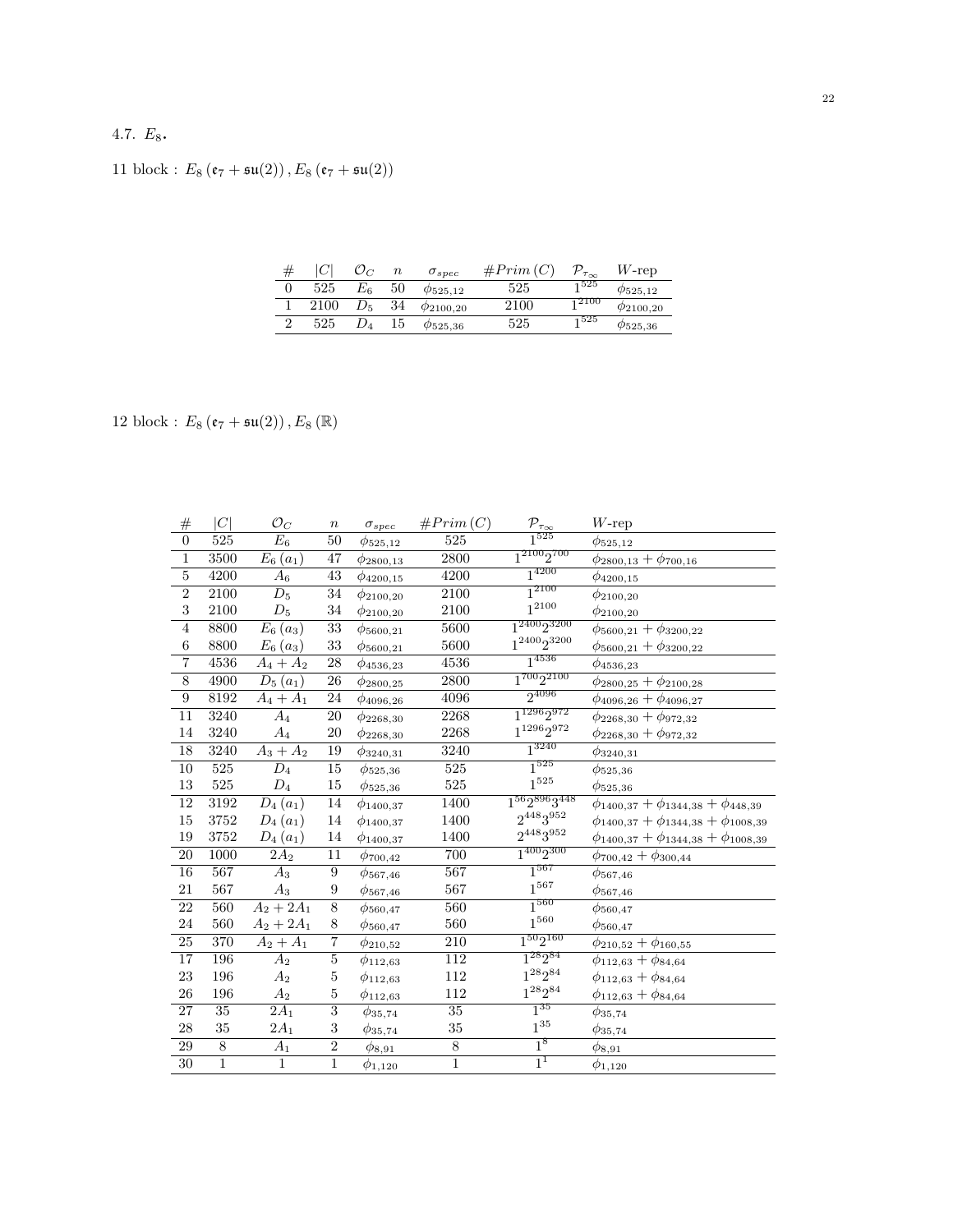21 block :  $E_8(\mathbb{R})$ ,  $E_8(\mathfrak{e}_7 + \mathfrak{su}(2))$ 

| #                       | C              | $\mathcal{O}_C$    | $\boldsymbol{n}$ | $\sigma_{spec}$       | #Prim(C)    | $\mathcal{P}_{\underline{\tau_{\infty}}}$ | $W$ -rep                                        |
|-------------------------|----------------|--------------------|------------------|-----------------------|-------------|-------------------------------------------|-------------------------------------------------|
| $\overline{0}$          | 1              | $E_8$              | 70               | $\phi_{1,0}$          | $\mathbf 1$ | $1^1$                                     | $\phi_{1,0}$                                    |
| $\overline{1}$          | $\overline{8}$ | $E_8(a_1)$         | 69               | $\phi_{8,1}$          | 8           | $1^8$                                     | $\phi_{8,1}$                                    |
| $\overline{2}$          | 35             | $E_8(a_2)$         | 68               | $\phi_{35,2}$         | 35          | $1^{35}$                                  | $\phi_{35,2}$                                   |
| $\overline{\mathbf{3}}$ | 35             | $E_8(a_2)$         | 68               | $\phi_{35,2}$         | $35\,$      | $1^{35}\,$                                | $\phi_{35,2}$                                   |
| $\overline{4}$          | 196            | $E_8(a_3)$         | $\overline{67}$  | $\phi_{112,3}$        | 112         | $1^{28}2^{84}$                            | $\phi_{112,3} + \phi_{84,4}$                    |
| $\bf 5$                 | 196            | $E_8(a_3)$         | $67\,$           | $\phi_{112,3}$        | 112         | $1^{28}2^{84}\,$                          | $\phi_{112,3} + \phi_{84,4}$                    |
| $13\,$                  | 196            | $E_8(a_3)$         | 67               | $\phi_{112,3}$        | 112         | $1^{28}2^{84}\,$                          | $\phi_{112,3} + \phi_{84,4}$                    |
| $\overline{6}$          | 370            | $E_8(a_4)$         | 66               | $\phi_{210,4}$        | 210         | $1^{50}2^{160}$                           | $\phi_{210,4} + \phi_{160,7}$                   |
| $\overline{7}$          | 560            | $E_8(b_4)$         | 64               | $\phi_{560,5}$        | 560         | $1^{560}$                                 | $\phi_{560,5}$                                  |
| $\boldsymbol{9}$        | 560            | $E_8(b_4)$         | 64               | $\phi_{560,5}$        | 560         | $1^{560}\,$                               | $\phi_{560,5}$                                  |
| $\overline{8}$          | 1000           | $E_8(a_5)$         | 63               | $\phi_{700,6}$        | 700         | $1^{400}2^{300}$                          | $\phi_{700,6} + \phi_{300,8}$                   |
| $\overline{10}$         | 567            | $E_7(a_1)$         | $\overline{62}$  | $\phi_{567,6}$        | 567         | $1^{567}$                                 | $\phi$ 567,6                                    |
| 14                      | 567            | $E_7(a_1)$         | 62               | $\phi_{567,6}$        | 567         | $1^{567}$                                 | $\phi_{567,6}$                                  |
| 11                      | 3752           | $E_8(b_5)$         | 61               | $\phi_{1400,7}$       | 1400        | $2^{448}3^{952}$                          | $\phi_{1400,7} + \phi_{1344,8} + \phi_{1008,9}$ |
| 12                      | 3192           | $E_8(b_5)$         | $61\,$           | $\phi_{1400,7}$       | 1400        | $1^{56}2^{896}3^{448}\,$                  | $\phi_{1400,7} + \phi_{1344,8} + \phi_{448,9}$  |
| $20\,$                  | 3752           | $E_8(b_5)$         | 61               | $\phi_{1400,7}$       | 1400        | $2^{448}3^{952}\,$                        | $\phi_{1400,7} + \phi_{1344,8} + \phi_{1008,9}$ |
| $\overline{15}$         | 3240           | $D_7(a_1)$         | $\overline{56}$  | $\phi_{3240,9}$       | 3240        | $1^{3240}$                                | $\phi_{3240,9}$                                 |
| 16                      | 3240           | $E_7(a_3)$         | 54               | $\phi_{2268,10}$      | 2268        | $1^{1296}2^{972}$                         | $\phi_{2268,10} + \phi_{972,12}$                |
| 22                      | 3240           | $E_7(a_3)$         | 54               | $\phi_{2268,10}$      | 2268        | $1^{1296}2^{972}$                         | $\phi_{2268,10} + \phi_{972,12}$                |
| $\overline{17}$         | 8192           | $E_6(a_1) + A_1$   | $\overline{53}$  | $\phi_{4096,11}$      | 4096        | $2^{4096}$                                | $\phi_{4096,11} + \phi_{4096,12}$               |
| $\overline{21}$         | 525            | $E_{6}$            | $50\,$           | $\phi_{525,12}$       | 525         | $1^{525}$                                 | $\phi_{525,12}$                                 |
| 28                      | 525            | $\scriptstyle E_6$ | $50\,$           | $\phi_{525,12}$       | 525         | $1^{525}$                                 | $\phi_{525,12}$                                 |
| 18                      | 4536           | $D_5 + A_2$        | 48               | $\phi$ 4536,13        | 4536        | $1^{4536}$                                | $\phi$ 4536,13                                  |
| $\overline{23}$         | 4900           | $E_6(a_1)$         | 47               | $\phi_{2800,13}$      | 2800        | $1^{700}2^{2100}$                         | $\phi_{2800,13} + \phi_{2100,16}$               |
| 19                      | 8800           | $D_6(a_1)$         | 44               | $\phi_{\rm{5600,15}}$ | 5600        | 1 <sup>2400</sup> 2 <sup>3200</sup>       | $\phi_{5600,15}+\phi_{3200,16}$                 |
| 24                      | 8800           | $D_6(a_1)$         | 44               | $\phi_{5600,15}$      | 5600        | $1^{2400}2^{3200}$                        | $\phi_{5600,15}+\phi_{3200,16}$                 |
| 25                      | 2100           | $\overline{D_5}$   | 34               | $\phi_{2100,20}$      | 2100        | $1^{2100}$                                | $\phi_{2100,20}$                                |
| 29                      | 2100           | $\mathcal{D}_5$    | 34               | $\phi_{2100,20}$      | 2100        | $1^{2100}$                                | $\phi_{2100,20}$                                |
| $26\,$                  | 4200           | $D_4 + A_2$        | $32\,$           | $\phi_{4200,21}$      | 4200        | $1^{4200}$                                | $\phi_{4200,21}$                                |
| 27                      | 3500           | $D_5(a_1)$         | 26               | $\phi_{2800,25}$      | 2800        | $1^{2100}2^{700}$                         | $\phi_{2800,25} + \phi_{700,28}$                |
| $\overline{30}$         | 525            | $D_4$              | 15               | $\phi_{525,36}$       | 525         | $1^{525}$                                 | $\phi_{525,36}$                                 |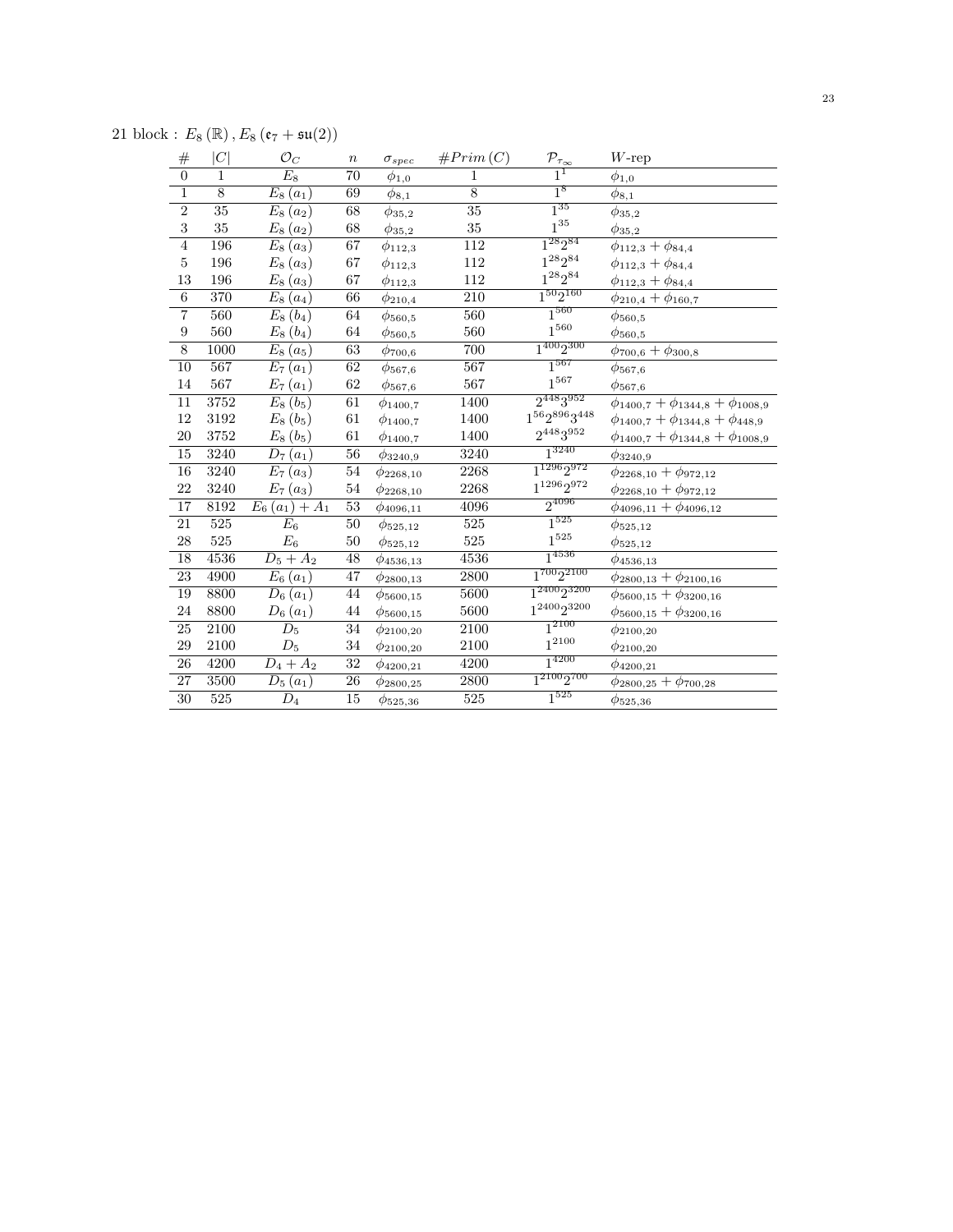| $\#$            | C                 | $\circ$ $\circ$ $\circ$ $\circ$ $\circ$<br>$\mathcal{O}_C$ | $\it n$         | $\sigma_{spec}$  | #Prim(C)         | $\mathcal{P}_{\underline{\tau_{\infty}}}$                             | $W$ -rep                                                                                                                                                  |
|-----------------|-------------------|------------------------------------------------------------|-----------------|------------------|------------------|-----------------------------------------------------------------------|-----------------------------------------------------------------------------------------------------------------------------------------------------------|
| $\overline{0}$  | 1                 | $E_8$                                                      | 70              | $\phi_{1,0}$     | $\mathbf 1$      | $\overline{1}^{\overline{1}}$                                         | $\phi_{1,0}$                                                                                                                                              |
| $\mathbf{1}$    | 8                 | $E_8(a_1)$                                                 | 69              | $\phi_{8,1}$     | $\overline{8}$   | 1 <sup>8</sup>                                                        | $\phi_{8,1}$                                                                                                                                              |
| $\overline{2}$  | $\overline{35}$   | $E_8(a_2)$                                                 | 68              | $\phi_{35,2}$    | 35               | $1^{35}$                                                              | $\phi_{35,2}$                                                                                                                                             |
| $\overline{3}$  | 196               | $E_8(a_3)$                                                 | 67              | $\phi_{112,3}$   | 112              | $1^{28}2^{84}$                                                        | $\phi_{112,3} + \phi_{84.4}$                                                                                                                              |
| $\overline{5}$  | 196               | $E_8(a_3)$                                                 | 67              | $\phi_{112,3}$   | 112              | $1^{28}2^{84}\,$                                                      | $\phi_{112,3} + \phi_{84.4}$                                                                                                                              |
| $\overline{4}$  | 260               | $E_8(a_4)$                                                 | 66              | $\phi_{210,4}$   | $\overline{210}$ | $1^{160}2^{50}$                                                       | $\phi_{210,4} + \phi_{50,8}$                                                                                                                              |
| 7               | 260               | $E_8(a_4)$                                                 | 66              | $\phi_{210,4}$   | 210              | $1^{160}2^{50}$                                                       | $\phi_{210,4} + \phi_{50,8}$                                                                                                                              |
| 6               | 560               | $E_8(b_4)$                                                 | 64              | $\phi_{560,5}$   | 560              | $1^{560}$                                                             | $\phi_{560,5}$                                                                                                                                            |
| 8               | 560               | $E_8(b_4)$                                                 | 64              | $\phi_{560,5}$   | $560\,$          | $1^{560}\,$                                                           | $\phi_{560,5}$                                                                                                                                            |
| 9               | 560               | $E_8(b_4)$                                                 | 64              | $\phi_{560,5}$   | 560              | $1^{560}\,$                                                           | $\phi_{560,5}$                                                                                                                                            |
| $\overline{10}$ | 1100              | $\overline{E}_8(a_5)$                                      | 63              | $\phi_{700,6}$   | 700              | $1^{300}2^{400}$                                                      | $\phi_{700,6} + \phi_{400,7}$                                                                                                                             |
| $13\,$          | 1100              | $E_8(a_5)$                                                 | 63              | $\phi_{700,6}$   | 700              | $1^{300}2^{400}$                                                      | $\phi_{700,6} + \phi_{400,7}$                                                                                                                             |
| 17              | 1100              | $E_8(a_5)$                                                 | 63              | $\phi_{700,6}$   | 700              | $1^{300}2^{400}$                                                      | $\phi_{700,6} + \phi_{400,7}$                                                                                                                             |
| 11              | 567               | $E_7(a_1)$                                                 | $\overline{62}$ | $\phi_{567,6}$   | 567              | $1^{567}$                                                             | $\phi_{567,6}$                                                                                                                                            |
| $\overline{12}$ | 3192              | $E_8(b_5)$                                                 | 61              | $\phi_{1400,7}$  | 1400             | $1^{56}2^{896}3^{448}$                                                | $\phi_{1400,7} + \phi_{1344,8} + \phi_{448,9}$                                                                                                            |
| 14              | 3752              | $E_8(b_5)$                                                 | 61              | $\phi_{1400,7}$  | 1400             | $2^{448}3^{952}$                                                      | $\phi_{1400,7} + \phi_{1344,8} + \phi_{1008,9}$                                                                                                           |
| $\overline{15}$ | 4025              | $E_8(a_6)$                                                 | $\overline{59}$ |                  | 1400             | $2^{175}3^{1225}$                                                     |                                                                                                                                                           |
| 18              | 2625              | $E_8(a_6)$                                                 | 59              | $\phi_{1400,8}$  | 1400             | $1^{350}2^{875}3^{175}$                                               | $\phi_{1400,8} + \phi_{1575,10} + \phi_{1050,10}$                                                                                                         |
| 16              | 3240              | $D_7(a_1)$                                                 |                 | $\phi_{1400, 8}$ | 3240             | $1^{3240}$                                                            | $\phi_{1400,8} + \phi_{1050,10} + \phi_{175,12}$                                                                                                          |
| 19              | 3240              |                                                            | 56<br>56        | $\phi_{3240,9}$  | 3240             | $1^{3240}$                                                            | $\phi_{3240,9}$                                                                                                                                           |
| $20\,$          |                   | $D_7(a_1)$                                                 |                 | $\phi_{3240,9}$  |                  | $1^{3240}$                                                            | $\phi_{3240,9}$                                                                                                                                           |
| 21              | 3240              | $D_7(a_1)$                                                 | $56\,$          | $\phi_{3240,9}$  | 3240             | $1^{3240}$                                                            | $\phi_{3240,9}$                                                                                                                                           |
| 22              | 3240<br>3240      | $D_7(a_1)$                                                 | $56\,$<br>56    | $\phi_{3240,9}$  | 3240<br>3240     | $1^{3240}$                                                            | $\phi_{3240,9}$                                                                                                                                           |
|                 |                   | $D_7(a_1)$                                                 |                 | $\phi_{3240,9}$  |                  | $1^{840}2^{1400}$                                                     | $\phi_{3240,9}$                                                                                                                                           |
| $\overline{23}$ | 3640              | $E_8(b_6)$                                                 | $55\,$          | $\phi_{2240,10}$ | 2240             | $1^{840}2^{1400}$                                                     | $\phi_{2240,10} + \phi_{1400,11}$                                                                                                                         |
| $25\,$          | 3640              | $E_8(b_6)$                                                 | 55              | $\phi_{2240,10}$ | 2240             | $1^{840}2^{1400}$                                                     | $\phi_{2240,10} + \phi_{1400,11}$                                                                                                                         |
| $27\,$          | 3640              | $E_8(b_6)$                                                 | $55\,$          | $\phi_{2240,10}$ | 2240             | $1^{1296}2^{972}$                                                     | $\phi_{2240,10} + \phi_{1400,11}$                                                                                                                         |
| 24              | 3240              | $E_7(a_3)$                                                 | 54              | $\phi_{2268,10}$ | 2268             | $1^{1296}2^{972}$                                                     | $\phi_{2268,10} + \phi_{972,12}$                                                                                                                          |
| $\,29$          | 3240              | $E_7(a_3)$                                                 | 54              | $\phi_{2268,10}$ | 2268             |                                                                       | $\phi_{2268,10}+\phi_{972,12}$                                                                                                                            |
| 26              | 8192              | $E_6(a_1) + A_1$                                           | $\overline{53}$ | $\phi_{4096,11}$ | 4096             | $2^{4096}$<br>$2^{4096}$                                              | $\phi_{4096,11} + \phi_{4096,12}$                                                                                                                         |
| $30\,$          | 8192              | $E_6(a_1) + A_1$                                           | 53              | $\phi_{4096,11}$ | 4096             |                                                                       | $\phi_{4096,11} + \phi_{4096,12}$                                                                                                                         |
| 28              | 7560              | $D_7(a_2)$                                                 | 51              | $\phi_{4200,12}$ | 4200             | $1^{840}2^{3360}$                                                     | $\phi_{4200,12} + \phi_{3360,13}$                                                                                                                         |
| $31\,$          | 5040              | $D_7(a_2)$                                                 | 51              | $\phi_{4200,12}$ | 4200             | $1^{3360}2^{840}$                                                     | $\phi_{4200,12} + \phi_{840,14}$                                                                                                                          |
| $35\,$          | 7560              | $D_7(a_2)$                                                 | 51              | $\phi_{4200,12}$ | 4200             | $1^{840}2^{3360}$                                                     | $\phi_{4200,12}+\phi_{3360,13}$                                                                                                                           |
| $\overline{33}$ | 525               | $E_6$                                                      | $50\,$          | $\phi_{525,12}$  | $525$            | $1^{525}$                                                             | $\phi_{525,12}$                                                                                                                                           |
| $\overline{32}$ | 4536              | $D_5 + A_2$                                                | 48              | $\phi$ 4536,13   | 4536             | $1^{4536}$                                                            | $\phi_{4536,13}$                                                                                                                                          |
| 38              | 4536              | $D_5 + A_2$                                                | 48              | $\phi$ 4536,13   | 4536             | $1^{4536}$                                                            | $\phi$ 4536,13                                                                                                                                            |
| 39              | 4536              | $D_5 + A_2$                                                | 48              | $\phi_{4536,13}$ | 4536             | $1^{4536}$                                                            | $\phi_{4536,13}$                                                                                                                                          |
| 45              | 4536              | $D_5 + A_2$                                                | 48              | $\phi$ 4536,13   | 4536             | $1^{4536}$                                                            | $\phi_{4536,13}$                                                                                                                                          |
| 34              | 3500              | $E_6(a_1)$                                                 | 47              | $\phi_{2800,13}$ | 2800             | $1^{2100}2^{700}$                                                     | $\phi_{2800,13} + \phi_{700,16}$                                                                                                                          |
| $37\,$          | 3500              | $E_6(a_1)$                                                 | 47              | $\phi_{2800,13}$ | 2800             | $1^{2100}2^{700}$                                                     | $\phi_{2800,13} + \phi_{700,16}$                                                                                                                          |
| $\overline{36}$ | 6075              | $E_7(a_4)$                                                 | $\sqrt{46}$     | $\phi_{6075,14}$ | 6075             | $1^{6075}$                                                            | $\phi_{6075,14}$                                                                                                                                          |
| 41              | 6075              | $E_7(a_4)$                                                 | 46              | $\phi_{6075,14}$ | 6075             | $1^{6075}$                                                            | $\phi_{6075,14}$                                                                                                                                          |
| $43\,$          | 6075              | $E_7(a_4)$                                                 | 46              | $\phi_{6075,14}$ | 6075             | $1^{6075}$                                                            | $\phi_{6075,14}$                                                                                                                                          |
| 40              | $\overline{2835}$ | $A_6 + A_1$                                                | 45              | $\phi_{2835,14}$ | 2835             | $1^{2835}$                                                            | $\phi_{2835,14}$                                                                                                                                          |
| $\overline{44}$ | 8800              | $D_6(a_1)$                                                 | 44              | $\phi_{5600,15}$ | 5600             | $1^{2400}2^{3200}$                                                    | $\phi_{5600,15}+\phi_{3200,16}$                                                                                                                           |
| 49              | 8800              | $D_6(a_1)$                                                 | 44              | $\phi_{5600,15}$ | 5600             | $1^{2400}2^{3200}$                                                    | $\phi_{5600,15}+\phi_{3200,16}$                                                                                                                           |
| $\overline{42}$ | 4200              | $A_6$                                                      | 43              | $\phi_{4200,15}$ | 4200             | $1^{4200}$                                                            | $\phi_{4200,15}$                                                                                                                                          |
| 46              | 4200              | $A_6$                                                      | $\rm 43$        | $\phi_{4200,15}$ | 4200             | $1^{4200}$                                                            | $\phi_{4200,15}$                                                                                                                                          |
| 48              | 4200              | $A_6$                                                      | $\rm 43$        | $\phi_{4200,15}$ | 4200             | $1^{4200}$                                                            | $\phi_{4200,15}$                                                                                                                                          |
| $50\,$          | 4200              | $A_6$                                                      | 43              | $\phi_{4200,15}$ | 4200             | $1^{4200}\,$                                                          | $\phi_{4200,15}$                                                                                                                                          |
| 47              | 22778             | $E_8(a_7)$                                                 | 42              | $\phi_{4480,16}$ | 4480             | $2^{70}3^{378}4^{1092}$<br>$-5^{924}6^{1596}7^{420}$                  | $\phi_{4480,16} + \phi_{7168,17} + \phi_{3150,18}$<br>$+\phi_{4200,18} + \phi_{1344,19} + \phi_{2016,19}$<br>$+\phi_{420,20}$                             |
| 51              | 38766             | $E_8(a_7)$                                                 | 42              | $\phi_{4480,16}$ | 4480             | $5^{420}7^{1134}$<br>$-8^{1596}12^{1330}$                             | $\phi_{4480,16} + \phi_{7168,17} + 2\phi_{4200,18}$<br>$+\phi_{4536,18}+\phi_{5670,18}+\phi_{1344,19}$<br>$+\phi_{5600,19}+\phi_{1400,20}+\phi_{168,24}$  |
| 53              | 46676             | $E_8(a_7)$                                                 | 42              | $\phi_{4480,16}$ | 4480             | $6^{420}7^{756}8^{168}$<br>$.9^{378}11^{70}$<br>$-12^{1596}13^{1092}$ | $\phi_{4480,16} + 2\phi_{7168,17} + \phi_{3150,18}$<br>$+\phi_{4200,18}+\phi_{4536,18}+\phi_{5670,18}$<br>$+\phi_{2016,19}+\phi_{5600,19}+\phi_{2688,20}$ |

22 block :  $E_8(\mathbb{R})$ ,  $E_8(\mathbb{R})$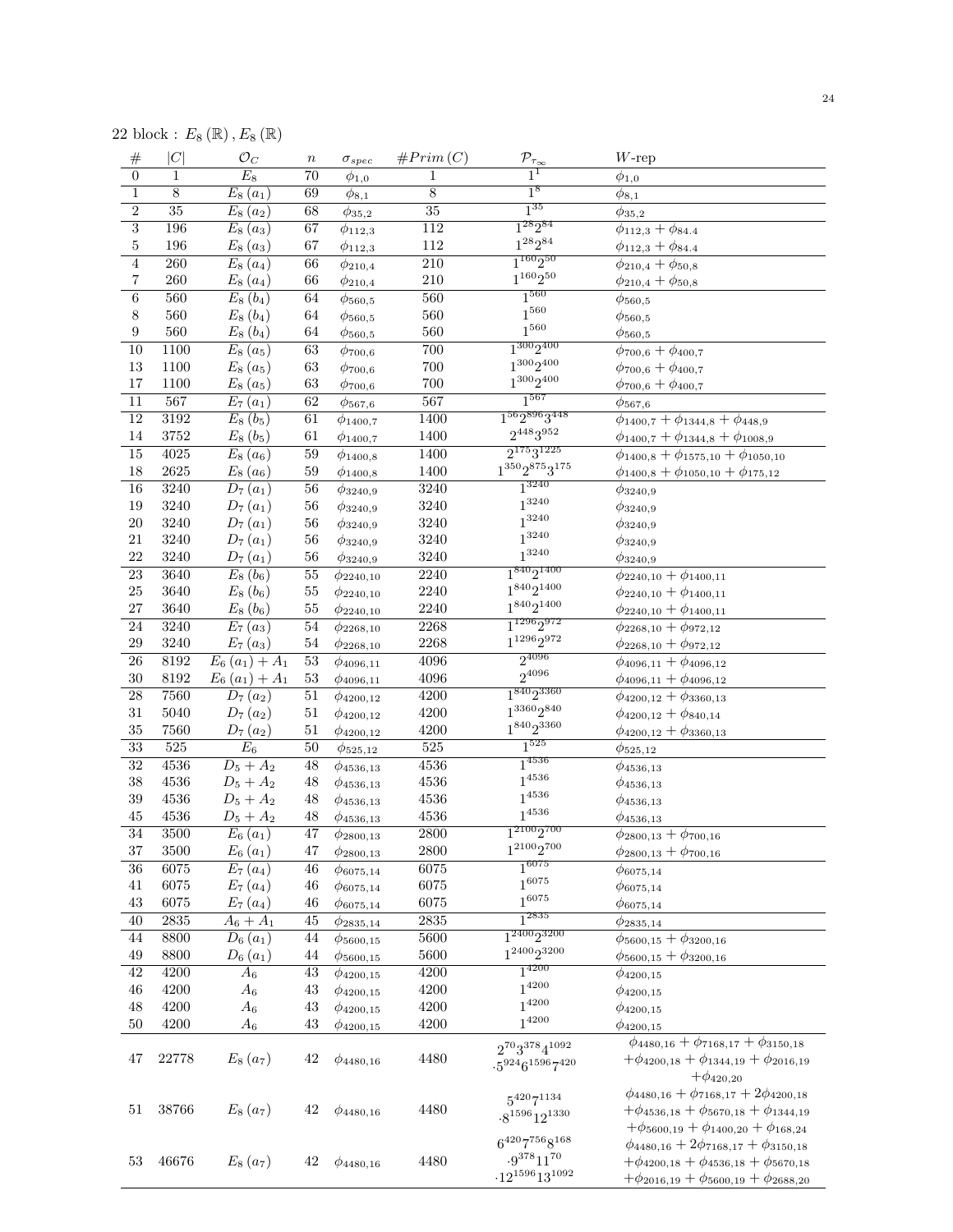22 block :  $E_8\left(\mathbb{R}\right),E_8\left(\mathbb{R}\right)$  , cont'd

| $\#$             | C               | $\mathcal{O}_C$              | $\,n$            | $\sigma_{spec}$  | #Prim(C)        | $\frac{\mathcal{P}_{\tau_{\infty}}}{1^{2100}}$ | $W$ -rep                                           |
|------------------|-----------------|------------------------------|------------------|------------------|-----------------|------------------------------------------------|----------------------------------------------------|
| 54               | 2100            | $\overline{D_5}$             | 34               | $\phi_{2100,20}$ | 2100            |                                                | $\phi_{2100,20}$                                   |
| $\overline{55}$  | 8800            | $E_6(a_3)$                   | $\overline{33}$  | $\phi_{5600,21}$ | 5600            | $1^{2400}2^{3200}$                             | $\phi_{5600,21} + \phi_{3200,22}$                  |
| 63               | 8800            | $E_6(a_3)$                   | $33\,$           | $\phi_{5600,21}$ | 5600            | $1^{2400}2^{3200}$                             | $\phi_{5600,21} + \phi_{3200,22}$                  |
| $\overline{52}$  | 4200            | $\overline{D_4 + A_2}$       | 32               | $\phi_{4200,21}$ | 4200            | $1^{4200}$                                     | $\phi_{4200,21}$                                   |
| $57\,$           | 4200            | $D_4 + A_2$                  | 32               | $\phi_{4200,21}$ | 4200            | $1^{4200}$                                     | $\phi_{4200,21}$                                   |
| $59\,$           | 4200            | $D_4 + A_2$                  | 32               | $\phi_{4200,21}$ | 4200            | $1^{4200}$                                     | $\phi_{4200,21}$                                   |
| $62\,$           | 4200            | $D_4 + A_2$                  | 32               | $\phi_{4200,21}$ | 4200            | $1^{4200}$                                     | $\phi_{4200,21}$                                   |
| 60               | 2835            | $\overline{A_4 + A_2 + A_1}$ | 31               | $\phi_{2835,22}$ | 2835            | $1^{2835}$                                     | $\phi_{2835,22}$                                   |
| $\overline{58}$  | 6075            | $D_5(a_1) + A_1$             | $\overline{30}$  | $\phi_{6075,22}$ | 6075            | $1^{6075}$                                     | $\phi_{6075,22}$                                   |
| 64               | 6075            | $D_5(a_1) + A_1$             | 30               | $\phi_{6075,22}$ | 6075            | $1^{6075}$                                     | $\phi_{6075,22}$                                   |
| 65               | 6075            | $D_5(a_1) + A_1$             | 30               | $\phi_{6075,22}$ | 6075            | $1^{6075}$                                     | $\phi_{6075,22}$                                   |
| 56               | 4536            | $\overline{A_4} + A_2$       | 28               | $\phi$ 4536,23   | 4536            | $1^{4536}$                                     | $\phi$ 4536,23                                     |
| $66\,$           | 4536            | $A_4 + A_2$                  | 28               | $\phi_{4536,23}$ | 4536            | $1^{4536}$                                     | $\phi_{4536,23}$                                   |
| 68               | 4536            | $A_4 + A_2$                  | $\sqrt{28}$      | $\phi_{4536,23}$ | 4536            | $1^{4536}$                                     | $\phi_{4536,23}$                                   |
| 69               | $4536\,$        | $A_4 + A_2$                  | $\sqrt{28}$      | $\phi_{4536,23}$ | 4536            | $1^{4536}$                                     | $\phi_{4536,23}$                                   |
| 61               | 7560            | $A_4 + 2A_1$                 | 27               | $\phi_{4200,24}$ | 4200            | $1^{840}2^{3360}$                              | $\phi_{4200,24} + \phi_{3360,25}$                  |
| 67               | 7560            | $A_4 + 2A_1$                 | 27               | $\phi_{4200,24}$ | 4200            | $1^{840}2^{3360}$                              | $\phi_{4200,24} + \phi_{3360,25}$                  |
| $70\,$           | 5040            | $A_4 + 2A_1$                 | 27               | $\phi_{4200,24}$ | 4200            | $1^{3360}2^{840}$                              | $\phi_{4200,24} + \phi_{840,26}$                   |
| $\overline{71}$  | 3500            | $D_5(a_1)$                   | ${\bf 26}$       | $\phi_{2800,25}$ | $2800\,$        | $1^{2100}2^{700}$                              | $\phi_{2800,25} + \phi_{700,28}$                   |
| 79               | $3500\,$        | $D_5(a_1)$                   | 26               | $\phi_{2800,25}$ | 2800            | $1^{2100}2^{700}\,$                            | $\phi_{2800,25} + \phi_{700,28}$                   |
| 72               | 8192            | $A_4 + A_1$                  | 24               | $\phi_{4096,26}$ | 4096            | $2^{4096}$                                     | $\phi_{4096,26} + \phi_{4096,27}$                  |
| 80               | 8192            | $A_4 + A_1$                  | $24\,$           | $\phi_{4096,26}$ | 4096            | $2^{4096}$                                     | $\phi_{4096,26} + \phi_{4096,27}$                  |
| 73               | 3640            | $D_4(a_1) + A_2$             | 23               | $\phi_{2240,28}$ | 2240            | $1^{840}2^{1400}$                              | $\phi_{2240,28} + \phi_{1400,29}$                  |
| 78               | 3640            | $D_4(a_1) + A_2$             | 23               | $\phi_{2240,28}$ | 2240            | $1^{840}2^{1400}$                              | $\phi_{2240,28} + \phi_{1400,29}$                  |
| 81               | 3640            | $D_4(a_1) + A_2$             | 23               | $\phi_{2240,28}$ | 2240            | $1^{840}2^{1400}$                              | $\phi_{2240,28} + \phi_{1400,29}$                  |
| $\overline{74}$  | 3240            | $A_4$                        | 20               | $\phi_{2268,30}$ | 2268            | $1^{1296}2^{972}$                              | $\phi_{2268,30} + \phi_{972,32}$                   |
| 82               | 3240            | $A_4$                        | $20\,$           | $\phi_{2268,30}$ | 2268            | $1^{1296}2^{972}$                              | $\phi_{2268,30} + \phi_{972,32}$                   |
| 75               | 3240            | $A_3 + A_2$                  | 19               | $\phi_{3240,31}$ | 3240            | $1^{3240}$                                     | $\phi_{3240,31}$                                   |
| 76               | 3240            | $A_3 + A_2$                  | 19               | $\phi_{3240,31}$ | 3240            | $1^{3240}$                                     | $\phi_{3240,31}$                                   |
| 83               | 3240            | $A_3 + A_2$                  | 19               | $\phi_{3240,31}$ | 3240            | $1^{3240}$                                     | $\phi_{3240,31}$                                   |
| 84               | 3240            | $A_3 + A_2$                  | 19               | $\phi_{3240,31}$ | 3240            | $1^{3240}$                                     | $\phi_{3240,31}$                                   |
| 86               | 3240            | $A_3 + A_2$                  | 19               | $\phi_{3240,31}$ | 3240            | $1^{3240}$                                     | $\phi_{3240,31}$                                   |
| 87               | 4025            | $D_4(a_1) + A_1$             | 18               | $\phi_{1400,32}$ | 1400            | $2^{175}3^{1225}$                              | $\phi_{1400,32} + \phi_{1575,34} + \phi_{1050,34}$ |
| 89               | $2625\,$        | $D_4(a_1) + A_1$             | 18               | $\phi_{1400,32}$ | 1400            | $1^{350}2^{875}3^{175}\,$                      | $\phi_{1400,32} + \phi_{1050,34} + \phi_{175,36}$  |
| 85               | 525             | $D_4$                        | 15               | $\phi_{525,36}$  | 525             | $1^{525}$                                      | $\phi_{525,36}$                                    |
| 88               | 3752            | $\overline{D}_4(a_1)$        | 14               | $\phi_{1400,37}$ | 1400            | $2^{448}3^{952}$                               | $\phi_{1400,37} + \phi_{1344,38} + \phi_{1008,39}$ |
| $90\,$           | $3192\,$        | $D_4(a_1)$                   | 14               | $\phi_{1400,37}$ | 1400            | $1^{56}2^{896}3^{448}\,$                       | $\phi_{1400,37} + \phi_{1344,38} + \phi_{448,39}$  |
| $\overline{77}$  | 1100            | $2A_2$                       | 11               | $\phi_{700,42}$  | $700\,$         | $1^{300}2^{400}$                               | $\phi_{700,42}+\phi_{400,43}$                      |
| 91               | 1100            | $2{\cal A}_2$                | 11               | $\phi_{700,42}$  | 700             | $1^{300}2^{400}$                               | $\phi_{700,42} + \phi_{400,43}$                    |
| 92               | 1100            | $2A_2$                       | $11\,$           | $\phi_{700,42}$  | 700             | $1^{300}2^{400}$                               | $\phi$ 700,42 + $\phi$ 400,43                      |
| 94               | 567             | $A_3$                        | $\boldsymbol{9}$ | $\phi_{567,46}$  | 567             | $1^{567}$                                      | $\phi_{567,46}$                                    |
| 93               | 560             | $A_2 + 2A_1$                 | 8                | $\phi_{560,47}$  | 560             | $\overline{1^{560}}$                           | $\phi_{560,47}$                                    |
| 95               | 560             | $A_2 + 2A_1$                 | 8                | $\phi_{560,47}$  | 560             | $1^{560}$                                      | $\phi_{560,47}$                                    |
| 96               | 560             | $A_2 + 2A_1$                 | 8                | $\phi_{560,47}$  | 560             | $1^{560}\,$                                    | $\phi_{560,47}$                                    |
| 97               | 260             | $A_2 + A_1$                  | $\overline{7}$   | $\phi_{210,52}$  | 210             | $1^{160}2^{50}$                                | $\phi_{210,52} + \phi_{50,56}$                     |
| 99               | $260\,$         | $A_2 + A_1$                  | 7                | $\phi_{210,52}$  | $210\,$         | $1^{160}2^{50}$                                | $\phi_{210,52}+\phi_{50,56}$                       |
| 98               | 196             | $A_2$                        | $\overline{5}$   | $\phi_{112,63}$  | $112\,$         | $1^{28}2^{84}$                                 | $\phi_{112,63} + \phi_{84,64}$                     |
| 100              | 196             | $A_2$                        | $\bf 5$          | $\phi_{112,63}$  | $112\,$         | $1^{28}2^{84}$                                 | $\phi_{112,63} + \phi_{84,64}$                     |
| 101              | $\overline{35}$ | $\overline{2A}_1$            | $\overline{3}$   | $\phi_{35,74}$   | $\overline{35}$ | $1^{35}$                                       | $\phi_{35,74}$                                     |
| $\overline{102}$ | $\overline{8}$  | $A_1$                        | $\overline{2}$   | $\phi_{8,91}$    | $\overline{8}$  | $1^8$                                          | $\phi_{8,91}$                                      |
| 103              | $\overline{1}$  | $\boldsymbol{0}$             | $\mathbf 1$      | $\phi_{1,120}$   | $\,1$           | 1 <sup>1</sup>                                 | $\phi_{1,120}$                                     |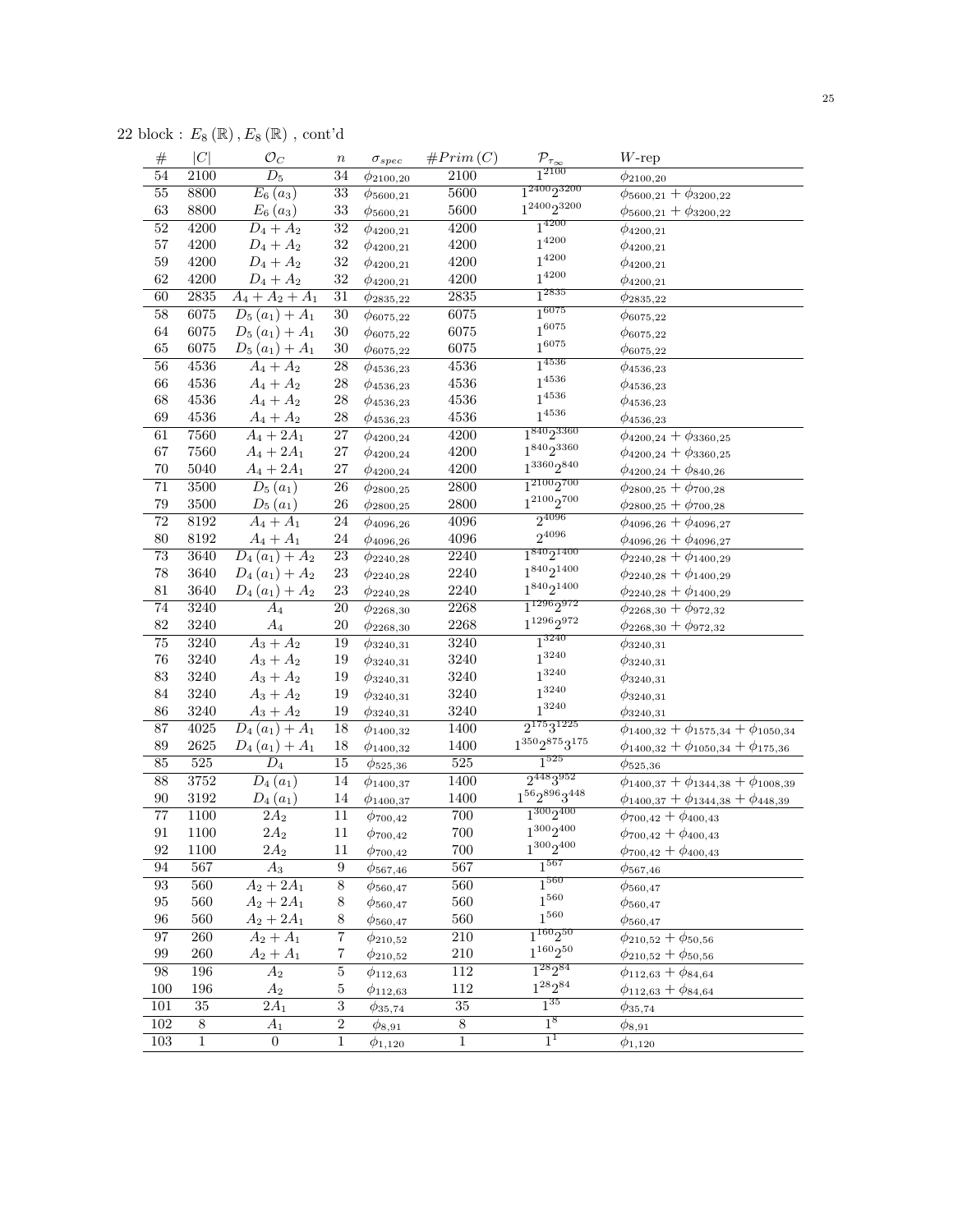4.8.  $G_2(\mathbb{C})$ .

|                 | $\mathcal{O}_C$                |                          | $n \quad \sigma_{spec} \quad \#Prim(C) \quad \mathcal{P}_{\tau_{\infty}} \quad W$ -rep |                                                                                       |
|-----------------|--------------------------------|--------------------------|----------------------------------------------------------------------------------------|---------------------------------------------------------------------------------------|
| $\sim$ 1 $\sim$ | $G_2$ 5 $\phi_{1,0}$           |                          |                                                                                        | $(\phi_{1,0})^2$                                                                      |
|                 | 2 10 $G_2(a_1)$ 4 $\phi_{2,1}$ |                          |                                                                                        | $2^{2}3^{2}$ $(\phi_{2,1})^{2}+(\phi_{2,2})^{2}+(\phi_{1,3}')^{2}+(\phi_{1,3}'')^{2}$ |
|                 |                                | $\perp \quad \phi_{1.6}$ |                                                                                        | $(\phi_{1,6})^2$                                                                      |

## 4.9.  $F_4(\mathbb{C})$ .

| $\#$             | C   | $\mathcal{O}_C$  | $\, n$         | $\sigma_{spec}$ | #Prim(C) | $\mathcal{P}_{\tau_\infty}$            | $W$ -rep                                                                                                                                                                                                                                                       |
|------------------|-----|------------------|----------------|-----------------|----------|----------------------------------------|----------------------------------------------------------------------------------------------------------------------------------------------------------------------------------------------------------------------------------------------------------------|
| $\boldsymbol{0}$ |     | $F_4$            | 16             | $\phi_{1,0}$    |          | $1^1$                                  | $(\phi_{1,0})^2$                                                                                                                                                                                                                                               |
| $\mathbf{1}$     | 24  | $F_4(a_1)$       | 15             | $\phi_{4,1}$    | 16       | $1^8 2^8$                              | $\overline{(\phi_{4,1})^2 + \big(\phi_{2,4}'\big)^2 + \big(\phi_{2,4}''\big)^2}$                                                                                                                                                                               |
| $\overline{2}$   | 81  | $F_4(a_2)$       | 14             | $\phi_{9,2}$    | 81       | $1^{81}$                               | $\left(\phi_{9,2}\right)^2$                                                                                                                                                                                                                                    |
| 3                | 64  | $B_3$            | 12             | $\phi_{8,3}''$  | 64       | $1^{64}$                               | $(\phi_{8,3}'')$                                                                                                                                                                                                                                               |
| $\overline{4}$   | 64  | $C_3$            | 13             | $\phi'_{8,3}$   | 64       | $1^{64}$                               | $(\phi_{8,3}')$                                                                                                                                                                                                                                                |
| 5                | 684 | $F_4(a_3)$       | 11             | $\phi_{12,4}$   | 144      | $2^{12}3^{20}4^{48}5^{30}6^{16}9^{18}$ | $\overline{(\phi_{12,4})^2 + (\phi_{16,5})^2 + (\phi_{6,6}')^2}$<br>+ $(\phi_{6,6}'')^2$ + $(\phi_{9,6}')^2$ + $(\phi_{9,6}'')^2$<br>+ $(\phi_{4,7}')^2$ + $(\phi_{4,7}')^2$ + $(\phi_{4,8})^2$<br>$+\left(\phi_{1,12}'\right)^2+\left(\phi_{1,12}''\right)^2$ |
| 6                | 64  | $A_2$            | 5              | $\phi_{8,9}''$  | 64       | $1^{64}$                               | $(\phi_{8,9}'')$                                                                                                                                                                                                                                               |
| $\overline{7}$   | 64  | $\overline{A_2}$ | 6              | $\phi'_{8,9}$   | 64       | $1^{64}$                               | $(\phi_{8,9}')$                                                                                                                                                                                                                                                |
| 8                | 81  | $A_1 + A_1$      | $\overline{4}$ | $\phi_{9,10}$   | 81       | $1^{81}$                               | $(\underline{\phi_{9,10}})^2$                                                                                                                                                                                                                                  |
| 9                | 24  | $\tilde{A}_1$    | 3              | $\phi_{4,13}$   | 16       | $1^8 2^8$                              | $\left(\phi_{2,16}'\right)^2+\left(\phi_{2,16}''\right)^2$<br>$(\phi_{4,13})^2 +$                                                                                                                                                                              |
| $10\,$           |     | $\theta$         | 1              | $\phi_{1,24}$   | 1        | 1 <sup>1</sup>                         | $(\phi_{1,24})^2$                                                                                                                                                                                                                                              |

## 4.10.  $E_6(\mathbb{C})$ .

| $\#$           | C     | $\mathcal{O}_C$ | $\boldsymbol{n}$ | $\sigma_{spec}$ | #Prim(C) | $\mathcal{P}_{\tau_\infty}$      | $W$ -rep                                                                                     |
|----------------|-------|-----------------|------------------|-----------------|----------|----------------------------------|----------------------------------------------------------------------------------------------|
| $\overline{0}$ | 1     | $E_{\rm 6}$     | 21               | $\phi_{1,0}$    |          | $1^1$                            | $(\phi_{1,0})^2$                                                                             |
| $\mathbf 1$    | 36    | $E_6(a_1)$      | 20               | $\phi_{6,1}$    | $36\,$   | $1^{36}$                         | $\overline{(\phi_{6,1})^2}$                                                                  |
| $\overline{2}$ | 400   | $D_5$           | 19               | $\phi_{20,2}$   | 400      | $1^{400}$                        | $(\phi_{20,2})^2$                                                                            |
| 3              | 1350  | $E_6(a_3)$      | 18               | $\phi_{30,3}$   | 900      | $1^{450}2^{450}$                 | $(\phi_{30,3})^2 + (\phi_{15,4})^2 + (\phi_{15,5})^2$                                        |
| $\overline{4}$ | 4096  | $D_5(a_1)$      | 17               | $\phi_{64,4}$   | 4096     | $1^{4096}$                       | $(\phi_{64,4})^2$                                                                            |
| $\overline{5}$ | 3600  | $A_4 + A_1$     | 15               | $\phi_{60,5}$   | 3600     | $1^{3600}$                       | $\overline{(\phi_{60,5})^2}$                                                                 |
| 6              | 6561  | $A_4$           | 13               | $\phi_{81,6}$   | 6561     | 16561                            | $\left(\phi_{81,6}\right)^2$                                                                 |
| 7              | 576   | $D_4$           | 13               | $\phi_{24,6}$   | 576      | $1^{576}$                        | $(\phi_{24,6})^2$                                                                            |
| 8              | 18600 | $D_4(a_1)$      | 12               | $\phi_{80,7}$   | 6400     | $1^{400}2^{1000}3^{4600}6^{400}$ | $(\phi_{80,7})^2 + (\phi_{90,8})^2 + (\phi_{60,8})^2$<br>$+(\phi_{10,9})^2+(\phi_{20,10})^2$ |
| 9              | 6561  | $A_3 + A_1$     | 9                | $\phi_{81,10}$  | 6561     | $1^{6561}$                       | $(\underline{\phi_{81,10}})^2$                                                               |
| 10             | 3600  | $A_2 + 2A_1$    | 8                | $\phi_{60,11}$  | 3600     | $1^{3600}$                       | $(\phi_{60,11})^2$                                                                           |
| 11             | 576   | $2A_2$          | 7                | $\phi_{24,12}$  | 576      | $1^{576}$                        | $(\frac{\phi_{24,12}}{2})^2$                                                                 |
| 12             | 4096  | $A_2 + A_1$     | 6                | $\phi_{64,13}$  | 4096     | $1^{4096}$                       | $(\phi_{64,13})^2$                                                                           |
| 13             | 1350  | $A_2$           | 5                | $\phi_{30,15}$  | 900      | $1^{450}2^{450}$                 | $(\phi_{30,15})^2 + (\phi_{15,16})^2 + (\phi_{15,17})^2$                                     |
| 14             | 400   | $2A_1$          | 3                | $\phi_{20,20}$  | 400      | $1^{400}$                        | $\left(\phi_{20,20}\right)^2$                                                                |
| 15             | 36    | $A_1$           | 2                | $\phi_{6,25}$   | 36       | $1^{36}$                         | $(\phi_{6,25})^2$                                                                            |
| 16             | 1     | $\theta$        | 1                | $\phi_{1,36}$   | 1        | 1 <sup>1</sup>                   | $\left(\phi_{1,36}\right)^2$                                                                 |